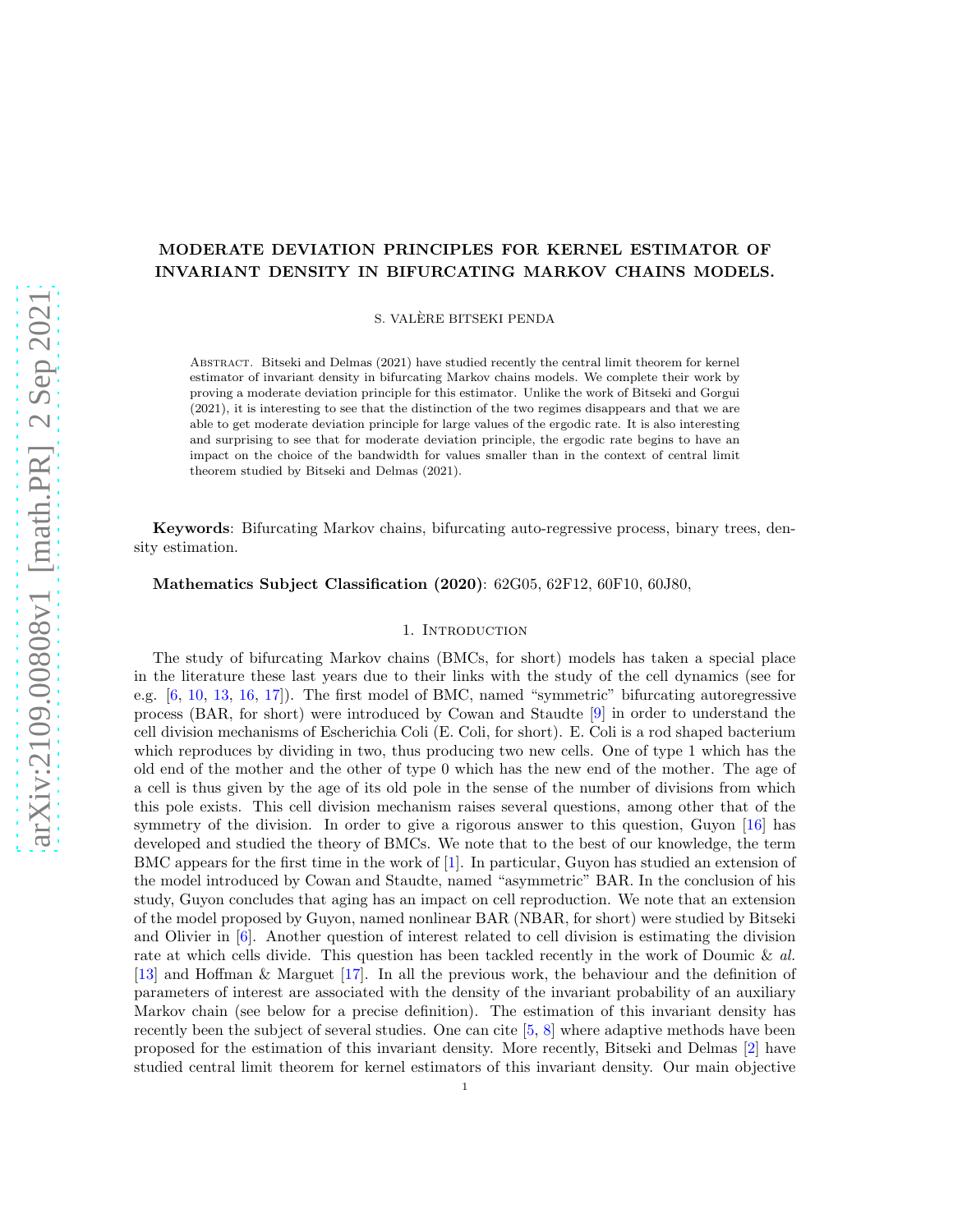in this paper is to complete the previous study by establishing a moderate deviation principle for these kernel estimators. Before going any further, let us recall the definition of the main concepts that we will use and study.

#### 2. The model of bifurcating Markov chain and definition of the estimators

2.1. The regular binary tree associated to BMC models. We denote by  $\mathbb N$  (resp.  $\mathbb N^*$ ) the space of (resp. positive) natural integers. We set  $\mathbb{T}_0 = \mathbb{G}_0 = \{\emptyset\}$ ,  $\mathbb{G}_k = \{0,1\}^k$  and  $\mathbb{T}_k = \bigcup_{k \in \mathbb{N}} \mathbb{G}_k$ . The set  $\mathbb{G}_k$  corresponds to the k-th generation.  $\mathbb{T}_k$  to  $_{0\leq r\leq k}\mathbb{G}_r$  for  $k\in\mathbb{N}^*$ , and  $\mathbb{T}=\bigcup_{r\in\mathbb{N}}\mathbb{G}_r$ . The set  $\mathbb{G}_k$  corresponds to the k-th generation,  $\mathbb{T}_k$  to the tree up to the k-th generation, and T the complete binary tree. One can see that the genealogy of the cells is entirely described by  $\mathbb T$  (each vertex of the tree designates an individual). For  $i \in \mathbb T$ , we denote by |i| the generation of i (|i| = k if and only if  $i \in \mathbb{G}_k$ ) and  $iA = \{ij; j \in A\}$  for  $A \subset \mathbb{T}$ , where ij is the concatenation of the two sequences  $i, j \in \mathbb{T}$ , with the convention that  $\emptyset i = i\emptyset = i$ . For  $A \subset \mathbb{T}$ , we denote by |A| the number of elements of A. Note that for all  $n \in \mathbb{N}$ ,  $|\mathbb{G}_n| = 2^n$  and  $|\mathbb{T}_n| = 2^{n+1} - 1.$ 

## 2.2. The probability kernels associated to BMC models.

For our convenience, we set  $S = \mathbb{R}^d$ ,  $d \geq 1$  and S is equipped with the Borel sigma-algebra  $\mathscr{S}$ . For any  $q \in \mathbb{N}^*$ , we denote by  $\mathcal{B}(S^q)$  (resp.  $\mathcal{B}_b(S^q)$ , resp.  $\mathcal{C}_b(S^q)$ ) the space of (resp. bounded, resp. bounded continuous) R-valued measurable functions defined on  $S^q$ . For all  $q \in \mathbb{N}^*$ , we set  $\mathscr{S}^{\otimes q} = \mathscr{S} \otimes \ldots \otimes \mathscr{S}$ . Let P be a probability kernel on  $(S, \mathscr{S}^{\otimes 2})$ , that is:  $\mathcal{P}(\cdot, A)$  is measurable for all  $A \in \mathscr{S}^{\otimes 2}$ , and  $\mathcal{P}(x, \cdot)$  is a probability measure on  $(S^2, \mathscr{S}^{\otimes 2})$  for all  $x \in S$ . For any  $g \in \mathcal{B}_b(S^3)$ and  $h \in \mathcal{B}_b(S^2)$ , we set for  $x \in S$ :

<span id="page-1-0"></span>(1) 
$$
(\mathcal{P}g)(x) = \int_{S^2} g(x, y, z) \mathcal{P}(x, dy, dz) \text{ and } (\mathcal{P}h)(x) = \int_{S^2} h(y, z) \mathcal{P}(x, dy, dz).
$$

We define  $(\mathcal{P}g)$  (resp.  $(\mathcal{P}h)$ ), or simply  $Pg$  for  $g \in \mathcal{B}(S^3)$ (resp.  $\mathcal{P}h$  for  $h \in \mathcal{B}(S^2)$ ), as soon as the corresponding integral [\(1\)](#page-1-0) is well defined, and we have that  $\mathcal{P}g$  and  $\mathcal{P}h$  belong to  $\mathcal{B}(S)$ . We denote by  $\mathcal{P}_0$ ,  $\mathcal{P}_1$  and  $\Omega$  respectively the first and the second marginal of  $\mathcal{P}_1$ , and the mean of  $\mathcal{P}_0$  and  $\mathcal{P}_1$ , that is, for all  $x \in S$  and  $B \in \mathcal{S}$ 

$$
\mathcal{P}_0(x, B) = \mathcal{P}(x, B \times S), \quad \mathcal{P}_1(x, B) = \mathcal{P}(x, S \times B) \quad \text{and} \quad \mathcal{Q} = \frac{(\mathcal{P}_0 + \mathcal{P}_1)}{2}.
$$

Now let us give a precise definition of bifurcating Markov chain.

Definition 2.1 (Bifurcating Markov Chains, see [\[16,](#page-26-2) [2\]](#page-25-3)).

*We say a stochastic process indexed by*  $\mathbb{T}$ *,*  $X = (X_i, i \in \mathbb{T})$ *, is a bifurcating Markov chain (BMC) on a measurable space*  $(S, \mathscr{S})$  *with initial probability distribution*  $\nu$  *on*  $(S, \mathscr{S})$  *and probability kernel*  $\mathcal{P}$  *on*  $S \times \mathcal{S}^{\otimes 2}$  *if:* 

- *(Initial distribution.) The random variable*  $X_{\emptyset}$  *is distributed as*  $\nu$ *.*
- *-* (*Branching Markov property.*) For any sequence  $(g_i, i \in \mathbb{T})$  of functions belonging to  $\mathcal{B}_b(S^3)$ *and for all*  $k \geq 0$ *, we have*

$$
\mathbb{E}\Big[\prod_{i\in\mathbb{G}_k}g_i(X_i,X_{i0},X_{i1})|\sigma(X_j;j\in\mathbb{T}_k)\Big]=\prod_{i\in\mathbb{G}_k}\mathcal{P}g_i(X_i).
$$

Following [\[16\]](#page-26-2), we introduce an auxiliary Markov chain  $Y = (Y_n, n \in \mathbb{N})$  on  $(S, \mathscr{S})$  with  $Y_0 = X_1$ and transition probability Q. The chain  $(Y_n, n \in \mathbb{N})$  corresponds to a random lineage taken in the population. We shall write  $\mathbb{E}_x$  when  $X_{\emptyset} = x$  (*i.e.* the initial distribution  $\nu$  is the Dirac mass at  $x \in S$ ). We will assume that the Markov chain Y is ergodic and we denote by  $\mu$  its invariant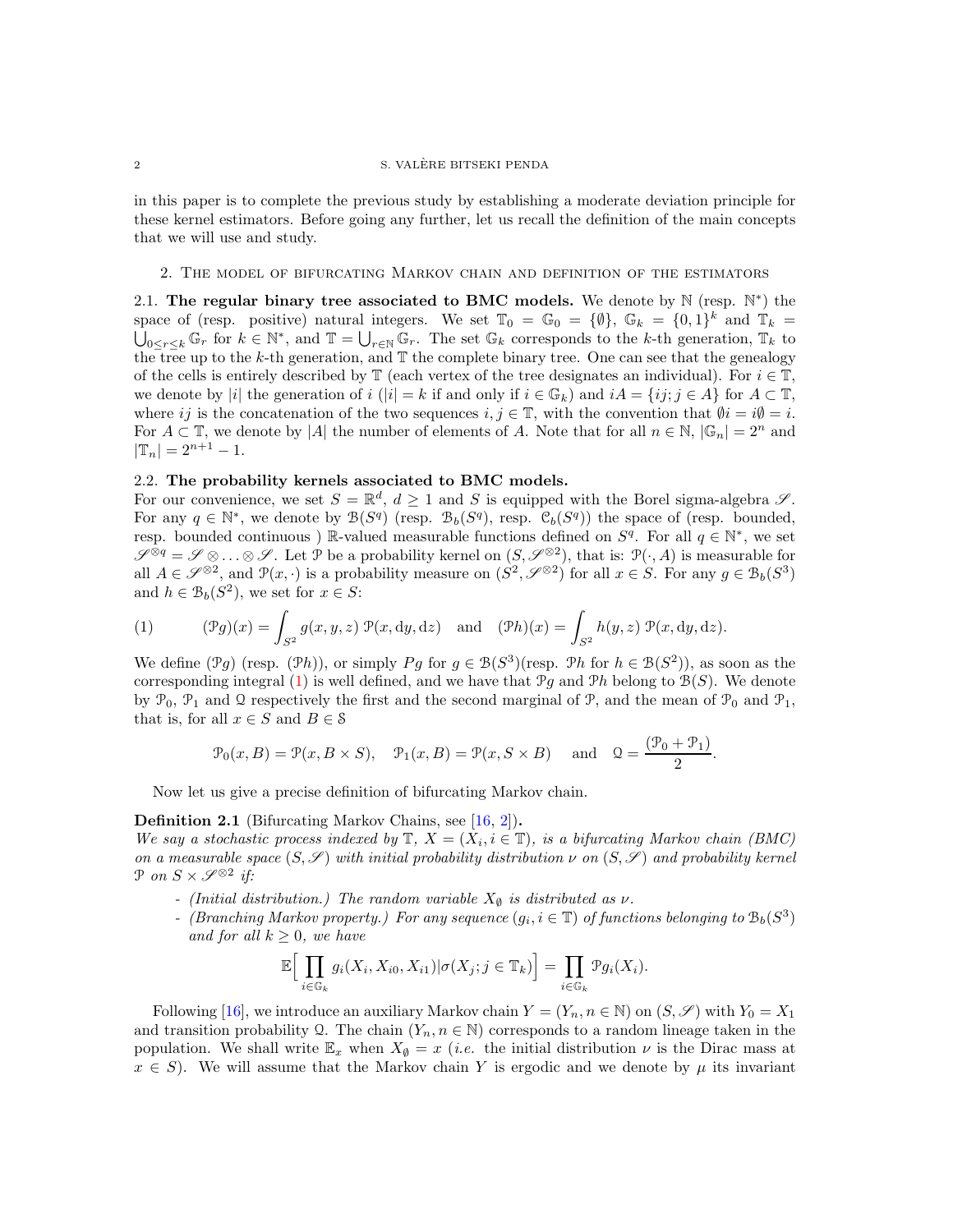probability measure. Asymptotic and non-asymptotic behaviour of BMCs are strongly related to the knowledge of  $\mu$ . In particular, Guyon has proved that if Y is ergodic, then for all  $f \in \mathcal{C}_b(S)$ ,

$$
|\mathbb{A}_n|^{-1} \sum_{u \in \mathbb{A}_n} f(X_u) \xrightarrow[n \to +\infty]{} \langle \mu, f \rangle \quad \text{in probability, where } \mathbb{A}_n \in \{\mathbb{G}_n, \mathbb{T}_n\}.
$$

But in most cases, the invariant probability  $\mu$  is unknown, so its estimation from the data is of great interest. For that purpose, we do the following assumption.

<span id="page-2-0"></span>Assumption 2.2. *The transition kernel* P *has a density, still denoted by* P*, with respect to the Lebesgue measure.*

*Remark* 2.3*.* Assumption [2.2](#page-2-0) implies that the transition kernel Q has a density, still denoted by Q, with respect to the Lebesgue measure. More precisely, we have  $\mathcal{Q}(x, y) = 2^{-1} \int_{S} (\mathcal{P}(x, y, z) +$  $\mathcal{P}(x, z, y)$  dz. This implies in particular that the invariant probability  $\mu$  has a density, still denoted by  $\mu$ , with respect to the Lebesgue measure (for more details, we refer for e.g. to [\[14\]](#page-26-6), chap 6).

2.3. Kernel estimator of the invariant density  $\mu$ . Recall that  $\mathbb{A}_n \in \{\mathbb{G}_n, \mathbb{T}_n\}$  and  $S = \mathbb{R}^d$ ,  $d \geq 1$ . Assume we observe  $\mathbb{X}^n = (X_u, u \in \mathbb{A}_n)$ . Let  $(h_n, n \in \mathbb{N})$  be a sequence of positive numbers which converges to 0 as n goes to infinity. We will simply write h for  $h_n$  if there is no ambiguity. Let the kernel function  $K : S \to \mathbb{R}$  such that  $\int_S K(x)dx = 1$ . Then, for all  $x \in S$ , we propose to estimate  $\mu(x)$  by

<span id="page-2-1"></span>(2) 
$$
\widehat{\mu}_{\mathbb{A}_n}(x) = |\mathbb{A}_n|^{-1} h_n^{-d/2} \sum_{u \in \mathbb{A}_n} K_{h_n}(x - X_u),
$$

where  $K_{h_n}(\cdot) = h_n^{-d/2} K(h_n \cdot)$ . These estimators are strongly inspired from [\[18,](#page-26-7) [21,](#page-26-8) [22\]](#page-26-9). They have been studied in [\[13,](#page-26-1) [8\]](#page-26-5) (non asymptotic studies) and in [\[2\]](#page-25-3) (central limit theorem).

2.4. Moderate deviation principle and related topics. Our aim is to study moderate deviation principles for the estimators defined in [\(2\)](#page-2-1). Before we proceed, let us introduce the notion of moderate deviation principle. We give the definition in a general setting. Let  $(Z_n)_{n>0}$  be a sequence of random variables with values in S endowed with its Borel  $\sigma$ -field  $\mathscr S$  and let  $(s_n)_{n\geq 0}$ be a positive sequence that converges to  $+\infty$ . We assume that  $Z_n/s_n$  converges in probability to 0 and that  $Z_n/\sqrt{s_n}$  converges in distribution to a centered Gaussian law. Let  $I : S \to \mathbb{R}^+$  be a lower semicontinuous function, that is for all  $c > 0$  the sub-level set  $\{x \in S, I(x) \leq c\}$  is a closed set. Such a function I is called *rate function* and it is called *good rate function* if all its sub-level sets are compact sets. Let  $(b_n)_{n\geq 0}$  be a positive sequence such that  $b_n \to +\infty$  and  $b_n/\sqrt{s_n} \to 0$  as n goes to  $+\infty$ .

Definition 2.4 (Moderate deviation principle, MDP).

We say that  $Z_n/(b_n\sqrt{s_n})$  satisfies a moderate deviation principle on S with speed  $b_n^2$  and rate *function I if, for any*  $A \in \mathcal{S}$ ,

$$
-\inf_{x\in\mathring{A}}I(x)\leq \liminf_{n\to+\infty}\frac{1}{b_n^2}\log\mathbb{P}\left(\frac{Z_n}{b_n\sqrt{s_n}}\in A\right)\leq \limsup_{n\to+\infty}\frac{1}{b_n^2}\log\mathbb{P}\left(\frac{Z_n}{b_n\sqrt{s_n}}\in A\right)\leq -\inf_{x\in\bar{A}}I(x),
$$

where  $\AA$  and  $\overline{A}$  denote respectively the interior and the closure of A.

The following two concepts are closely related to the theory of MDP: super-exponential convergence and exponential equivalence. Let  $(Z_n, n \in \mathbb{N})$ ,  $(W_n, n \in \mathbb{N})$  be sequences of random variables and Z a random variable with value in a metric space  $(S, d)$ .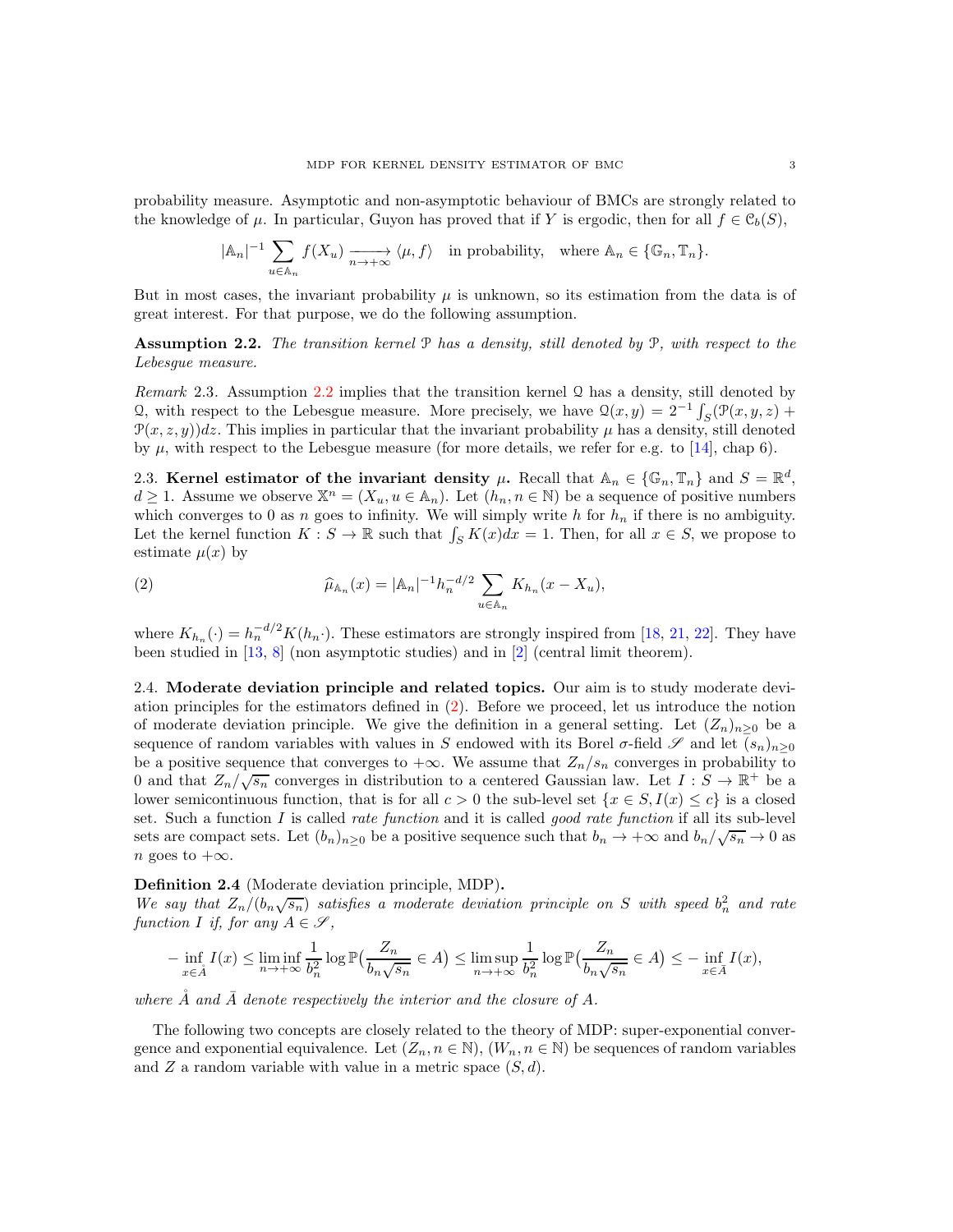**Definition 2.5** (Super-exponential convergence). We say that  $(Z_n)_{n\geq 0}$  converges  $(b_n^2)$ - super*exponentially fast in probability to* Z *and* we note  $Z_n \xrightarrow[b_n^2]{} Z$  *if, for all*  $\delta > 0$ *,* 

$$
\limsup_{n \to +\infty} \frac{1}{b_n^2} \log \mathbb{P}\big(d(Z_n, Z) > \delta\big) = -\infty.
$$

**Definition 2.6** (Exponential equivalence, see [\[11\]](#page-26-10), Chap 4). We say that  $(Z_n)_{n>0}$  and  $(W_n)_{n>0}$ are  $(b_n^2)_{n\geq 0}$ -exponentially equivalent and we note  $Z_n \xrightarrow[b_n^2]{\text{supersym}} W_n$  if for any  $\delta > 0$ ,

$$
\limsup_{n \to +\infty} \frac{1}{b_n^2} \log \mathbb{P}\big(d(Z_n, W_n) > \delta\big) = -\infty.
$$

<span id="page-3-2"></span>*Remark* 2.7. Note that for a determinimistic sequence that converges to some limit  $\ell$ , it also converges  $(b_n^2)$ -superexponentially fast to  $\ell$  for any rate  $b_n$ . We also note that if  $(Z_n)_{n\geq 0}$  and  $(W_n)_{n\geq 0}$ are  $(b_n^2)_{n\geq 0}$ -exponentially equivalent and if  $(Z_n)_{n\geq 0}$  satisfies a MDP, then  $(W_n)_{n\geq 0}$  satisfies the same MDP (for more details, see for e.g [\[11\]](#page-26-10), Chap 4).

The following result give a sufficient condition for super-exponential convergence of a sequence of random variables.

<span id="page-3-4"></span>*Remark* 2.8. We assume that  $(S, d)$  is a metric space. Let  $(Z_n)_{n \in \mathbb{N}}$  be a sequence of random variables with values in S, Z a random variable with values in S. So if  $d(Z_n, Z)$  is upper-bounded by a deterministic sequence which converges to 0, then, for all sequence  $(b_n, n \in \mathbb{N})$  converging to  $+\infty$ ,  $Z_n \xrightarrow[b_n^2]{} Z.$ 

The moderate deviation principle has been proved in the i.i.d. setting for kernel density estimator, see for e.g. Gao [\[15\]](#page-26-11), Mokkadem & *al.* [\[20\]](#page-26-12). We refer also to [\[19\]](#page-26-13) where Mokkaddem and Pelletier have constructed confidence bands for probability densities based on moderate deviation principles. In this paper, we will establish moderate deviation principle for  $\hat{\mu}_{A_n}(x)$  following the martingale approach developed in [\[2\]](#page-25-3). We will need the following assumption.

<span id="page-3-0"></span>**Assumption 2.9.** *There exists a positive real number* M and  $\alpha \in (0,1)$  *such that for all*  $f \in \mathcal{B}_b(S)$ :

<span id="page-3-3"></span>(3) 
$$
|\mathcal{Q}^n f - \langle \mu, f \rangle| \leq M \alpha^n \|f\|_{\infty} \quad \text{for all } n \in \mathbb{N}.
$$

*Remark* 2.10*.* Assumption [2.9](#page-3-0) is for example satisfy for nonlinear bifurcating autoregressive process under mild hypotheses on the autoregression functions (see [\[7\]](#page-26-14) Lemma 9 for more details).

The others assumptions we will need are based on the following bias-variance type decomposition of the estimator  $\widehat{\mu}_{A_n}(x)$ :

(4) 
$$
\widehat{\mu}_{\mathbb{A}_n}(x) - \mu(x) = B_{h_n}(x) + V_{\mathbb{A}_n, h_n}(x),
$$

where for  $h > 0$  and  $\mathbb{A} \subset \mathbb{T}$  finite:

$$
B_h(x) = h^{-d/2} K_h \star \mu(x) - \mu(x) \quad \text{and} \quad V_{\mathbb{A},h}(x) = |\mathbb{A}|^{-1} h^{-d/2} \sum_{u \in \mathbb{A}} \left( K_h(x - X_u) - K_h \star \mu(x) \right),
$$

and for  $h > 0$  and  $u \in \mathbb{T}$ , we set:

<span id="page-3-1"></span>
$$
K_h \star \mu(x) = \mathbb{E}_{\mu}[K_h(x - X_u)] = \int_S K_h(x - y)\mu(y) dy.
$$

To study the variance term  $V_{A_n,h_n}(x)$ , we will introduce a more general sequence of functions (see Section [3.2\)](#page-6-0).

The following assumptions on the kernel, the bandwidth and the regularity of the unknown density function are usual. Recall  $S = \mathbb{R}^d$  with  $d \geq 1$ .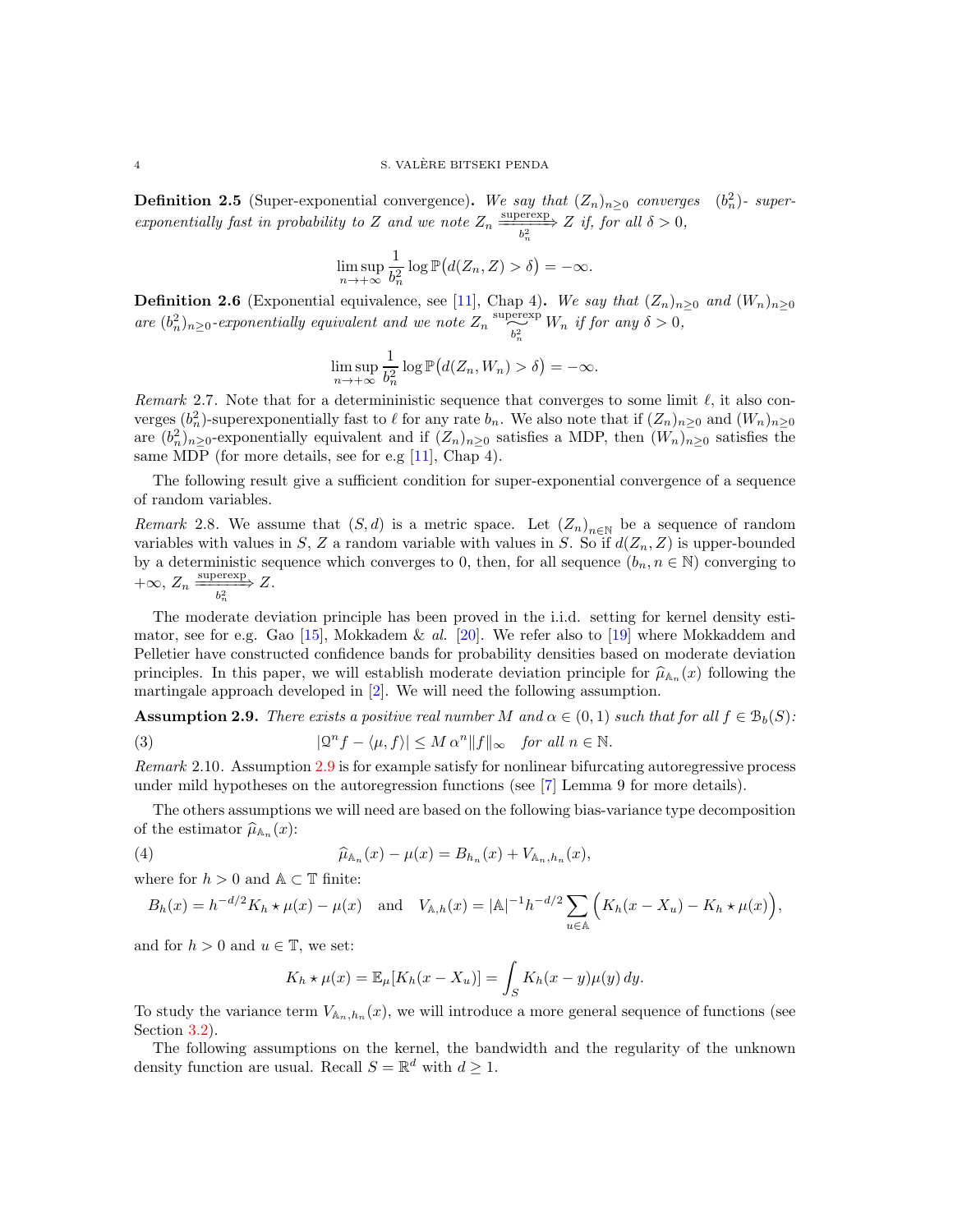<span id="page-4-0"></span>Assumption 2.11 (Regularity of the kernel function and the bandwidth).

*(i)* The kernel function  $K \in \mathcal{B}(S)$  satisfies:

$$
||K||_{\infty} < +\infty, ||K||_{1} < +\infty, ||K||_{2} < +\infty, \int_{S} K(x) dx = 1
$$
 and  $\lim_{|x| \to +\infty} |x| K(x) = 0.$ 

<span id="page-4-1"></span>*(ii)* There exists  $\gamma \in (0, 1/d)$  *such that the bandwidth*  $(h_n, n \in \mathbb{N})$  *are defined by*  $h_n = 2^{-n\gamma}$ *.* 

<span id="page-4-3"></span>**Assumption 2.12** (Further regularity on the density  $\mu$ , the kernel function and the bandwidths). *Suppose that there exists an invariant probability measure*  $\mu$  *of*  $\Omega$  *and that Assumptions* [2.2](#page-2-0) *and [2.11](#page-4-0) hold. We assume there exists* s > 0 *such that the following hold:*

(i) The density  $\mu$  belongs to the (isotropic) Hölder class of order  $(s, \ldots, s) \in \mathbb{R}^d$ : *The density*  $\mu$  *admits partial derivatives with respect to*  $x_j$ *, for all*  $j \in \{1, \ldots d\}$ *, up to the order* [s] and there exists a finite constant  $L > 0$  such that for all  $x = (x_1, \ldots, x_d)$ ,  $\in \mathbb{R}^d$ ,  $t \in \mathbb{R}$  and  $j \in \{1, \ldots, d\}$ :

<span id="page-4-6"></span>
$$
\left|\frac{\partial^{\lfloor s\rfloor}\mu}{\partial x_j^{\lfloor s\rfloor}}(x_{-j},t)-\frac{\partial^{\lfloor s\rfloor}\mu}{\partial x_j^{\lfloor s\rfloor}}(x)\right|\leq L|x_j-t|^{\{s\}},
$$

*where*  $(x_{-j}, t)$  *denotes the vector* x *where* we have replaced the j<sup>th</sup> coordinate  $x_j$  by t, with *the convention*  $\partial^0 \mu / \partial x_j^0 = \mu$ .

(*ii*) The kernel K is of order  $([s], \ldots, [s]) \in \mathbb{N}^d$ : We have  $\int_{\mathbb{R}^d} |x|^s K(x) dx < \infty$  and  $\int_{\mathbb{R}^d} x_j^k K(x) dx_j = 0$  for all  $k \in \{1, \ldots, [s]\}$  and  $j \in \{1, \ldots, d\}$ .

For  $\alpha > 1/2$ , we shall also assume the following.

<span id="page-4-2"></span>Assumption 2.13. *Keeping the same notations as in [\(ii\)](#page-4-1) of Assumption [2.11,](#page-4-0) we further assume that Assumption [2.9](#page-3-0) holds with*

(5) 
$$
\lim_{n \to +\infty} (2^{1-d\gamma} \alpha)^n = 0.
$$

*Remark* 2.14*.* As consequence of Assumption [2.13](#page-4-2) and [\(ii\)](#page-4-1) of Assumption [2.11,](#page-4-0) for moderate deviation principle, the ergodicity rate  $\alpha$  begins to have an impact on the choice of the bandwidth for  $\alpha > 1/2$ . This is out of step with the central limit theorem where the ergodicity rate  $\alpha$  begins to have an impact on the choice of the bandwidth for  $\alpha > 1/\sqrt{2}$  (see [\[2\]](#page-25-3) for more details).

<span id="page-4-5"></span>In the sequel, we will consider the positive sequence  $(b_n, n \in \mathbb{N})$  such that:

(6) 
$$
\lim_{n \to +\infty} b_n = +\infty; \quad \lim_{n \to +\infty} \frac{n^{3/2} b_n}{\sqrt{|\mathbb{G}_n| h_n^d}} = 0; \quad \lim_{n \to +\infty} \frac{b_n}{\sqrt{|\mathbb{G}_n| h_n^{2s+d}}} = +\infty,
$$

where  $s$  is the regularity parameter given in Assumption [2.12.](#page-4-3)

The paper is organised as follows. In Section [3.1](#page-4-4) we state the main result for the moderate deviation principles of the estimators  $\hat{\mu}_{A_n}(x)$  for x in the set continuity of  $\mu$  and  $A_n \in {\mathbb{R}}, {\mathbb{G}}_n$ .<br>In Section 2.2, directly linked to the study of provinces true  $V_n(\mu)$  defined in (4) are study that In Section [3.2,](#page-6-0) directly linked to the study of variance term  $V_{\mathbb{A},h}(x)$  defined in [\(4\)](#page-3-1), we study the moderate deviation principle for general additive functionals of BMCs. Sections [4](#page-7-0) and [5](#page-10-0) are devoted to the proofs of results. In Section  $6$ , we recall some useful results.

## 3. Main result

<span id="page-4-4"></span>3.1. **Moderate deviation principle for**  $\hat{\mu}_{A_n}$ . First, we state a strong consistency result for the extendence  $\hat{\mu}_{A_n}$  is the presenting in Section 4.1. estimators  $\hat{\mu}_{A_n}(x)$  for x in the set of continuity of  $\mu$ . Its proof is given in Section [4.1.](#page-7-1)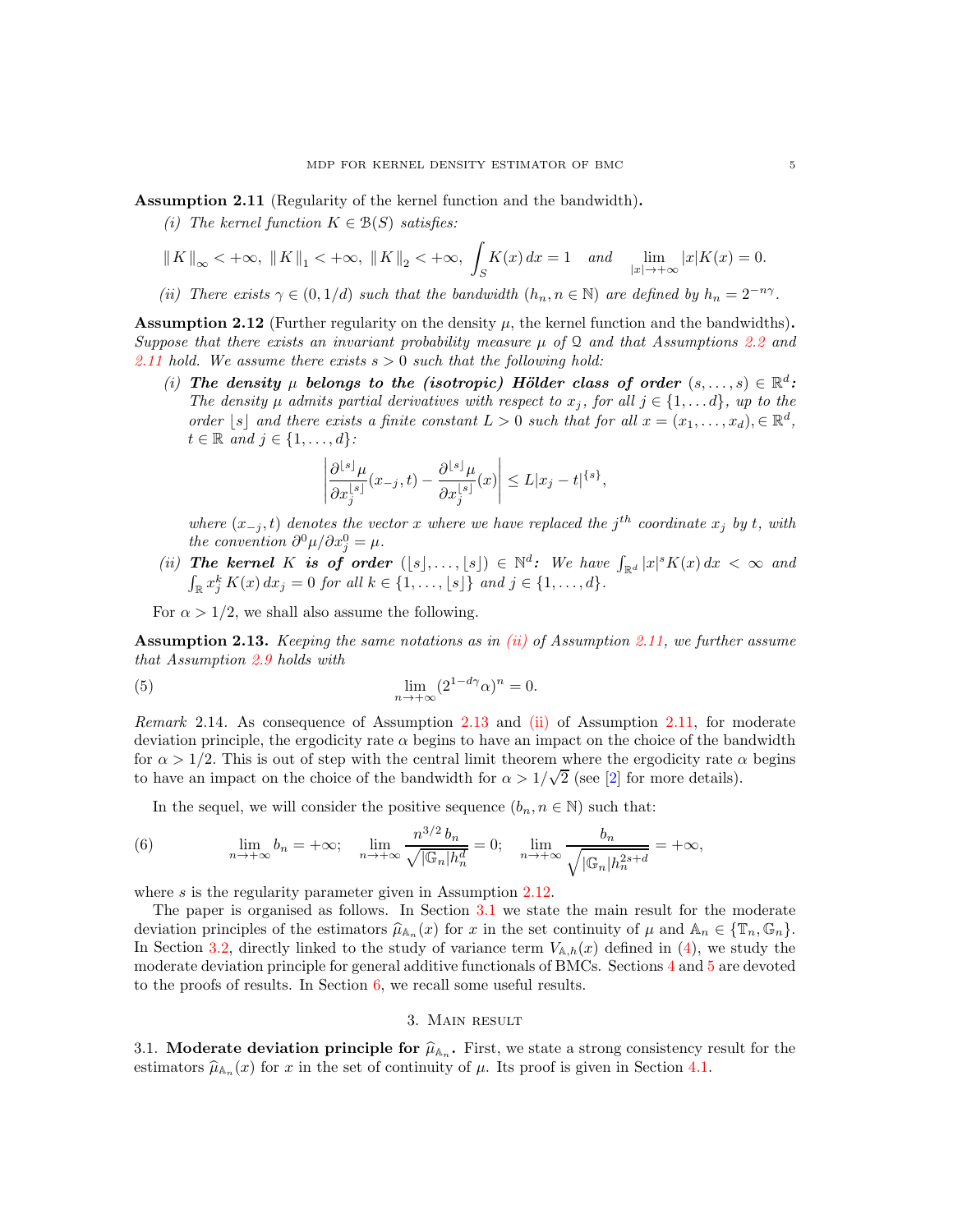<span id="page-5-0"></span>Lemma 3.1. *Let* X *be a BMC with kernel* P *and initial distribution* ν *such that Assumptions* [2.9,](#page-3-0) [2.11](#page-4-0) and [2.12](#page-4-3) hold. Furthermore, if  $\alpha > 1/2$  then assume that Assumption [2.13](#page-4-2) holds. Let  $(b_n, n \in \mathbb{N})$  *be a positive sequence with satisfies* [\(6\)](#page-4-5). Then, for all x *in the set of continuity of*  $\mu$ and  $\mathbb{A}_n \in \{\mathbb{T}_n, \mathbb{G}_n\}$  we have  $\widehat{\mu}_{\mathbb{A}_n}(x) \xrightarrow[\frac{1}{b_n^2}]{\text{superscript{sup}}}\mu(x)$ .

The main result of this Section is the following theorem which state the moderate deviation principle for  $\widehat{\mu}_{\mathbb{A}_n}(x) - \mu(x)$  for x in the set of continuity of the function  $\mu$ .

<span id="page-5-3"></span>**Theorem 3.2.** *Under the hypothesis of Lemma [3.1,](#page-5-0) for all* x *in the set of continuity of*  $\mu$  *and*  $A_n \in \{\mathbb{T}_n, \mathbb{G}_n\}, b_n^{-1} \sqrt{A_n | h_n^d} (\hat{\mu}_{A_n}(x) - \mu(x))$  satisfies a moderate deviation principle on R with speed  $b_n^2$  and rate function I defined by:  $I(y) = y^2/(2||K||_2^2 \mu(x))$  for all  $y \in \mathbb{R}$ , that is, for any  $A \subset \mathbb{R}$ ,

$$
-\inf_{y \in \mathring{A}} I(y) \le \liminf_{n \to +\infty} \frac{1}{b_n^2} \log \mathbb{P}\big(b_n^{-1} \sqrt{|\mathbb{A}_n| h_n^d} (\widehat{\mu}_{\mathbb{A}_n}(x) - \mu(x)) \in A\big)
$$
  

$$
\le \limsup_{n \to +\infty} \frac{1}{b_n^2} \log \mathbb{P}\big(b_n^{-1} \sqrt{|\mathbb{A}_n| h_n^d} (\widehat{\mu}_{\mathbb{A}_n}(x) - \mu(x)) \in A\big) \le -\inf_{y \in \bar{A}} I(y),
$$

where  $\dot{A}$  and  $\bar{A}$  denote respectively the interior and the closure of  $A$ .

In order to obtain confidence intervals for  $\mu(x)$ , it would be interesting to replace  $\mu(x)$  in the expression of the rate function  $I(\cdot)$  by an estimator. In that direction, we have the following. Let  $\mathbb{A}_n^* \in \{\mathbb{G}_n, \mathbb{T}_n\}$ . Obviously,  $\mathbb{A}_n^*$  and  $\mathbb{A}_n$  can be the same. We consider the estimator  $\hat{\mu}_{\mathbb{A}_n^*}(x)$  of  $\mu(x)$ defined with  $\mathbb{A}_n^*$  instead of  $\mathbb{A}_n$ . Let  $(\varpi_n, n \in \mathbb{N})$  be a sequence of real numbers such that  $\varpi_n \to 0$ as  $n \to +\infty$ . Then, we have the following result which the proof is given in Section [4.3.](#page-8-0)

<span id="page-5-1"></span>**Theorem 3.3.** *Under the hypothesis of Lemma [3.1,](#page-5-0) for all* x *in the set of continuity of*  $\mu$  *and*  $A_n, A_n^* \in \{\mathbb{T}_n, \mathbb{G}_n\}, b_n^{-1}(\|K\|_2 \sqrt{\hat{\mu}_{\mathbb{A}_n^*}(x)} \vee \varpi_n)^{-1} \sqrt{|\mathbb{A}_n| h_n^d} (\hat{\mu}_{\mathbb{A}_n}(x) - \mu(x))$  satisfies a moderate de*viation principle on*  $\mathbb R$  *with speed*  $b_n^2$  *and rate function* I' *defined by:*  $I'(y) = y^2/2$  *for all*  $y \in \mathbb R$ *.* 

In particular, using the contraction principle (see for e.g Dembo and Zeitouni [\[11\]](#page-26-10), Chap 4), we have the following corollary of Theorem [3.3.](#page-5-1)

<span id="page-5-2"></span>Corollary 3.4. *Under the hypothesis of Theorem [3.3,](#page-5-1) we have the following convergence for* x *in the set of continuity of*  $\mu$  *and*  $\mathbb{A}_n, \mathbb{A}^* \in {\mathbb{T}_n, \mathbb{G}_n}$ :

$$
\lim_{n\to+\infty}\frac{1}{b_n^2}\log\mathbb{P}\Big(b_n^{-1}\left(\|K\|_2\sqrt{\widehat{\mu}_{\mathbb{A}_n^*}(x)}\vee\varpi_n\right)^{-1}\sqrt{|\mathbb{A}_n|h_n^d}\Big|\big(\widehat{\mu}_{\mathbb{A}_n}(x)-\mu(x)\big)\Big|>\delta\Big)=-\frac{\delta^2}{2}\quad\forall\delta>0.
$$

*Remark* 3.5. Corollary [3.4](#page-5-2) yields a simple confidence interval for  $\mu(x)$ , of decreasing size  $b_n/\sqrt{|\mathbb{A}_n| h_n^d}$  and with level asymptotically close to  $1 - \exp(-(b_n^2 \delta^2)/2)$ .

Using the structure of the asymptotic variance  $\sigma^2$  in [\(7\)](#page-6-1), we can prove the following multidimensional result which the proof is given in Section [4.4](#page-9-0)

<span id="page-5-4"></span>**Corollary 3.6.** *Under the hypothesis of Theorem [3.2,](#page-5-3) we have, for* x *in the set of continuity of*  $\mu$ *and for all*  $k \geq 0$ ,  $b_n^{-1} (|\mathbb{G}_n|^{1/2} h_n^{1/2} (\widehat{\mu}_{\mathbb{G}_n}(x) - \mu(x)), \ldots, |\mathbb{G}_{n-k}|^{1/2} h_{n-k}^{1/2})$  $\int_{n-k}^{1/2} (\widehat{\mu}_{\mathbb{G}_{n-k}}(x) - \mu(x)) \Big)^t$  satisfies a moderate deviation principle on  $\mathbb{R}^{k+1}$  with speed  $b_n^2$  and good rate function  $J_x : \mathbb{R}^{k+1} \to \mathbb{R}$  defined *by*

$$
J_x(z) = \left(2\,||K||_2^2\,\mu(x)\right)^{-1} z^t \Gamma^{-1} z\,, \quad z \in \mathbb{R}^{k+1},
$$

 $with \Gamma = diag(2^0, \ldots, 2^k)$ , where  $diag(\cdot)$  denotes the diagonal matrix and  $\boldsymbol{z}^t$  stands for the transpose *of vector* z*.*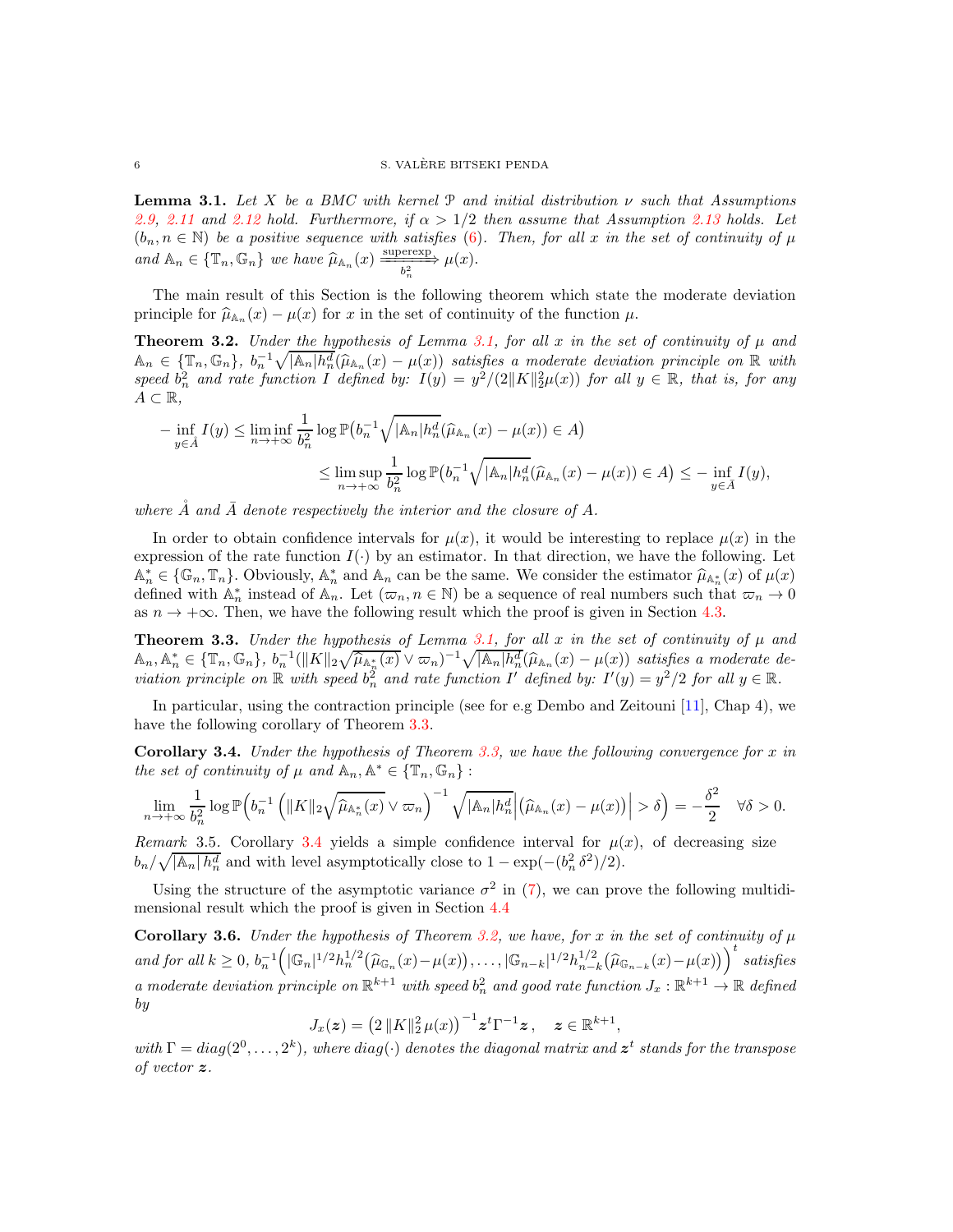*Remark* 3.7. We deduce from Corollary [3.6](#page-5-4) that the estimators  $|\mathbb{G}_{n-\ell}|^{1/2}h_{n-\ell}^{d/2}$  $\prod_{n=\ell}^{a/2} (\widehat{\mu}_{\mathbb{G}_{n-\ell}}(x) - \mu(x))$ are asymptotically independent in the sense of moderate deviation for  $\ell \in \{0, \ldots, k\}$  and for any  $k \in \mathbb{N}$ .

### <span id="page-6-0"></span>3.2. Moderate deviation principle for additive functionals of BMCs.

In order to study the variance term  $V_{A_n,h_n}(x)$ , we give here a moderate deviation principle for a general additive functionals of BMCs. For that purpose, we introduce the following assumption.

<span id="page-6-2"></span>Assumption 3.8. For  $n \in \mathbb{N}$ , let  $\mathfrak{f}_n = (f_{\ell,n}, n \geq \ell \geq 0)$  be a sequence of functions defined on S *such that*  $f_{\ell,n} = 0$  *if*  $\ell > n$  *and there exists*  $\gamma \in (0,1/d)$  *such that:* 

- $(i)\ \sup\nolimits_{0\leq \ell \leq n}\{2^{-d\gamma n/2}\|f_{\ell,n}\|_\infty;\ 2^{d\gamma n/2}\|\mathfrak Qf_{\ell,n}\|_\infty;\ \|\mathfrak Q(f_{\ell,n}^2)\|_\infty;\ 2^{d\gamma n}\|\mathfrak P(f_{\ell,n}\otimes^2)\|_\infty\}<+\infty.$
- $(iii)$  sup<sub>0</sub> $\leq \ell \leq n$ { $2^{d\gamma n/2}$  $\langle \mu, |f_{\ell,n}| \rangle$ ;  $\langle \mu, f_{\ell,n}^2 \rangle$ } < + $\infty$ .
- *(iii) The following limit exists and is finite:*

(7) 
$$
\sigma^2 = \lim_{n \to +\infty} \sum_{\ell=0}^n 2^{-\ell} \| f_{\ell,n} \|_{L^2(\mu)}^2 < +\infty.
$$

We will use the following notations. For a finite set  $A \subset \mathbb{T}$  and a function  $f \in \mathcal{B}(S)$ , we set:

<span id="page-6-1"></span>
$$
M_{\mathbb{A}}(f) = \sum_{i \in \mathbb{A}} f(X_i).
$$

In this paper, we are interested in the cases  $\mathbb{A} = \mathbb{G}_n$  and  $\mathbb{A} = \mathbb{T}_n$ , that is the *n*-th generation and the first n generation of the tree. Recall  $\mu$  the invariant probability of Q, transition probability of the auxiliary Markov chain  $(Y_n, n \in \mathbb{N})$ . For  $f \in L^1(\mu)$ , we set:

<span id="page-6-3"></span>
$$
\tilde{f}=f-\langle\mu,f\rangle.
$$

Recall the sequence  $f_n$  defined in Assumption [3.8.](#page-6-2) For  $n \in \mathbb{N}$ , we set:

(8) 
$$
N_{n,\emptyset}(\mathfrak{f}_n) = |\mathbb{G}_n|^{-1/2} \sum_{\ell=0}^n M_{\mathbb{G}_{n-\ell}}(\tilde{f}_{\ell,n}).
$$

The notation  $N_{n,\emptyset}$  means that we consider the average from the root  $\emptyset$  to the n-th generation.

*Remark* 3.9. The definition of  $N_{n,\emptyset}(\mathfrak{f}_n)$  in [\(8\)](#page-6-3) is mainly motivated by the decomposition [\(4\)](#page-3-1). It will allow us to threat the variance term of the estimator  $\hat{\mu}_{A_n}(x)$  defined in [\(2\)](#page-2-1). Instead, for  $n \in \mathbb{N}$ , we set  $f_n^x(\cdot) = K_{h_n}(x - \cdot)$ . Then, we consider the sequences of functions  $(f_{\ell,n}^{\text{id}}, n \geq \ell \geq 0)$  and  $(f^0_{\ell,n},\, n\geq \ell\geq 0)$  defined by:

<span id="page-6-4"></span>(9) 
$$
f_{\ell,n}^{\text{id}} = f_n^x \text{ and } f_{\ell,n}^0 = f_n^x \mathbf{1}_{\{\ell=0\}}.
$$

It is not difficult to check that under Assumption [2.11,](#page-4-0) the sequence  $(f_{\ell,n}^{id}, n \geq \ell \geq 0)$  and  $(f_{\ell,n}^0, n \geq \ell \geq 0)$  defined in [\(9\)](#page-6-4) satisfy Assumption [3.8.](#page-6-2) In particular, let x be in the set of continuity of  $\mu$ . Thanks to Lemma [6.3,](#page-24-1) we have:

<span id="page-6-5"></span>(10) 
$$
\lim_{n \to +\infty} \|f_n^x\|_{L^2(\mu)}^2 = \lim_{n \to +\infty} \langle \mu, (f_n^x)^2 \rangle = \mu(x) \|K\|_2^2.
$$

If  $\mathbb{A}_n = \mathbb{G}_n$ , it suffices to consider the sequence  $\mathfrak{f}_n = (f_{\ell,n}, 0 \leq \ell \leq n)$  with  $f_{\ell,n} = f_{\ell,n}^0$  and in that case, using [\(10\)](#page-6-5), the asymptotic variance defined in [\(7\)](#page-6-1) is given by  $\sigma^2 = ||K||_2^2 \mu(x)$ . If  $\mathbb{A}_n = \mathbb{T}_n$ , it suffices to consider the sequence  $\mathfrak{f}_n = (f_{\ell,n}, 0 \leq \ell \leq n)$  with  $f_{\ell,n} = f_{\ell,n}^{id}$  and in that case, using [\(10\)](#page-6-5), the asymptotic variance defined in [\(7\)](#page-6-1) is given by  $\sigma^2 = 2||K||_2^2 \mu(x)$ .

For our convenience, we assume that the quantity  $\gamma$  which appears in Assumptions [2.11](#page-4-0) and [3.8](#page-6-2) is the same. The main result of this section is the following.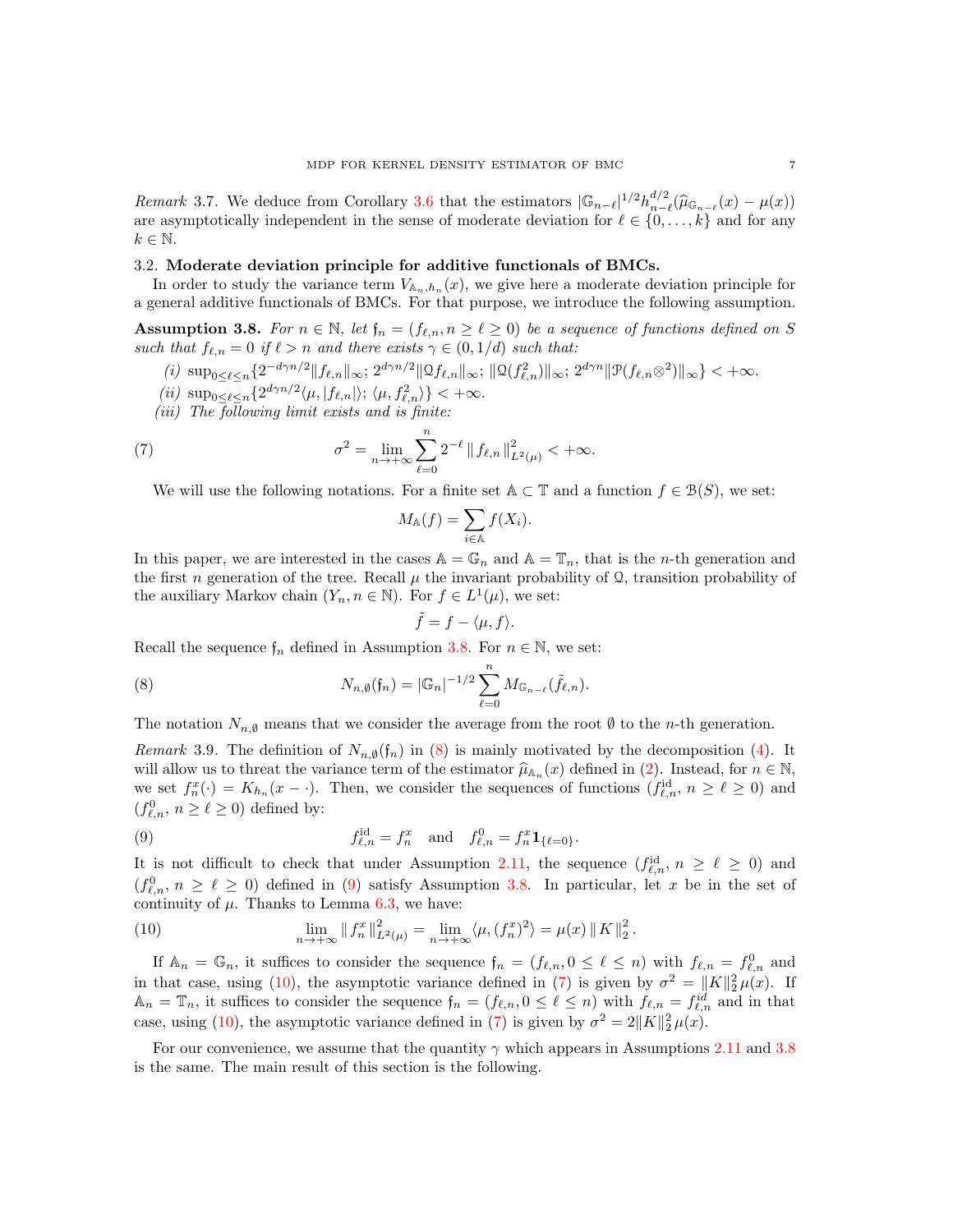<span id="page-7-2"></span>Theorem 3.10. *Let* X *be a BMC with kernel* P *and initial distribution* ν *such that Assumptions [2.9,](#page-3-0) [2.11](#page-4-0)* and *[3.8](#page-6-2) hold.* Furthermore, if  $\alpha > 1/2$  then assume that Assumption [2.13](#page-4-2) holds. Let  $(b_n, n \in \mathbb{N})$  *be a positive sequence with satisfies* [\(6\)](#page-4-5). Then  $b_n^{-1}N_{n,0}(f_n)$  *satisfies a moderate deviation principle on*  $\mathbb R$  *with speed*  $b_n^2$  *and rate function* I *defined by:*  $I(x) = x^2/(2\sigma^2)$  *for all*  $x \in \mathbb R$ *, with the finite variance*  $\sigma^2$  *defined in* [\(7\)](#page-6-1).

*Remark* 3.11*.* In particular, using the contraction principle (see for e.g Dembo and Zeitouni [\[11\]](#page-26-10), Chap 4), Theorem [3.10](#page-7-2) implies that

$$
\lim_{n \to +\infty} \frac{1}{b_n^2} \log \mathbb{P}\left( \left| b_n^{-1} N_{n,\emptyset}(\mathfrak{f}_n) \right| > \delta \right) = -I(\delta) \quad \forall \delta > 0.
$$

*Remark* 3.12*.* Unlike the results of Bitseki and Gorgui [\[4\]](#page-25-4), one can note that the different regimes disappear in Theorem [3.10.](#page-7-2) Moreover, we are able here to give the fluctuations if  $2\alpha^2 > 1$  which is not the case in [\[4\]](#page-25-4).

### 4. Proof of Lemma [3.1,](#page-5-0) Theorems [3.2](#page-5-3) and [3.3](#page-5-1) and Corollary [3.6](#page-5-4)

<span id="page-7-0"></span>We will denote by  $C$  any unimportant finite constant which may vary from line to line (in particular C does not depend on  $n \in \mathbb{N}$ .

<span id="page-7-1"></span>4.1. **Proof of Lemma [3.1.](#page-5-0)** We begin the proof with  $\mathbb{A}_n = \mathbb{T}_n$ . Recall the decomposition [\(4\)](#page-3-1) with  $\mathbb{T}_n$  instead of A. Using Lemma [6.3,](#page-24-1) we have  $\lim_{n\to+\infty} |B_{h_n}(x)| = 0$ . From Remark [2.7,](#page-3-2) this implies that  $B_{h_n}(x) \xrightarrow[b_n^2]{} 0$ . Next, we set  $f_n(\cdot) = K_{h_n}(x - \cdot)$  in such a way that we have

$$
|\mathbb{T}_n|^{-1}h_n^{d-2} \sum_{u \in \mathbb{T}_n} \left( K_h(x - X_u) - K_h \star \mu(x) \right) = |\mathbb{T}_n|^{-1}h_n^{d-2} \sum_{\ell=0}^n M_{\mathbb{G}_\ell}(\tilde{f}_n).
$$

Following line by line the proof of [\(32\)](#page-13-0) (where we take  $f_{\ell,n} = f_n$  for all  $\ell \leq n$ ), we get

$$
\mathbb{P}\Big(|\mathbb{T}_n|^{-1}h_n^{d-2}\Big|\sum_{\ell=0}^n M_{\mathbb{G}_{\ell}}(\tilde{f}_n)\Big|>\delta\Big)\leq 2\exp\Big(\frac{3\delta}{c_1+c_2\delta}\Big)\exp\Big(-\frac{3\delta^2|\mathbb{T}_n|h_n^d}{c_1+c_2\delta}\Big).
$$

Taking the log, dividing by  $b_n^2$  and letting n goes to the infinity in the latter inequality, we get

$$
|\mathbb{T}_n|^{-1}h_n^{d-2}\sum_{u\in\mathbb{T}_n}\left(K_h(x-X_u)-K_h\star\mu(x)\right)\xrightarrow{\text{supercxp}} 0.
$$

It then follows from the decomposition [\(4\)](#page-3-1) that  $\hat{\mu}_{\mathbb{T}_n}(x) \xrightarrow[b_n^2]{\text{supercexp}} \mu(x)$ . We similarly get the result for  $\mathbb{A}_n = \mathbb{G}_n$  and this ends the proof of the lemma.

4.2. **Proof of Theorem [3.2.](#page-5-3)** We begin the proof with  $\mathbb{A}_n = \mathbb{T}_n$ . We have the following decomposition:

$$
b_n^{-1}\sqrt{|\mathbb{T}_n|h_n^d}(\widehat{\mu}_{\mathbb{T}_n}(x)-\mu(x))=\sqrt{\frac{|\mathbb{G}_n|}{|\mathbb{T}_n|}}b_n^{-1}N_{n,\emptyset}(\mathfrak{f}_n)+\frac{\sqrt{|\mathbb{T}_n|h_n^d}}{b_n}B_{h_n}(x),
$$

where  $\mathfrak{f}_n = (f_{\ell,n}, n \geq \ell \geq 0)$  with the functions  $f_{\ell,n} = f_{\ell,n}^{\text{id}}$  defined in [\(9\)](#page-6-4) for  $n \geq \ell \geq 0$  and  $f_{\ell,n} = 0$  otherwise;  $N_{n,\emptyset}(\mathfrak{f}_n)$  is defined in [\(8\)](#page-6-3) and the bias term  $B_{h_n}(x)$  is defined in [\(4\)](#page-3-1). Thanks to Theorem [3.10](#page-7-2) applied to the sequence  $(f_{\ell,n}^{id}, n \geq \ell \geq 0)$  and using that  $\lim_{n \to +\infty} |\mathbb{G}_n|/|\mathbb{T}_n| = 1/2$ , we get that  $\sqrt{|\mathbb{G}_n||\mathbb{T}_n|^{-1}b_n^{-1}N_{n,\emptyset}(\mathfrak{f}_n)}$  satisfies a moderate deviation principle in R with speed  $b_n^2$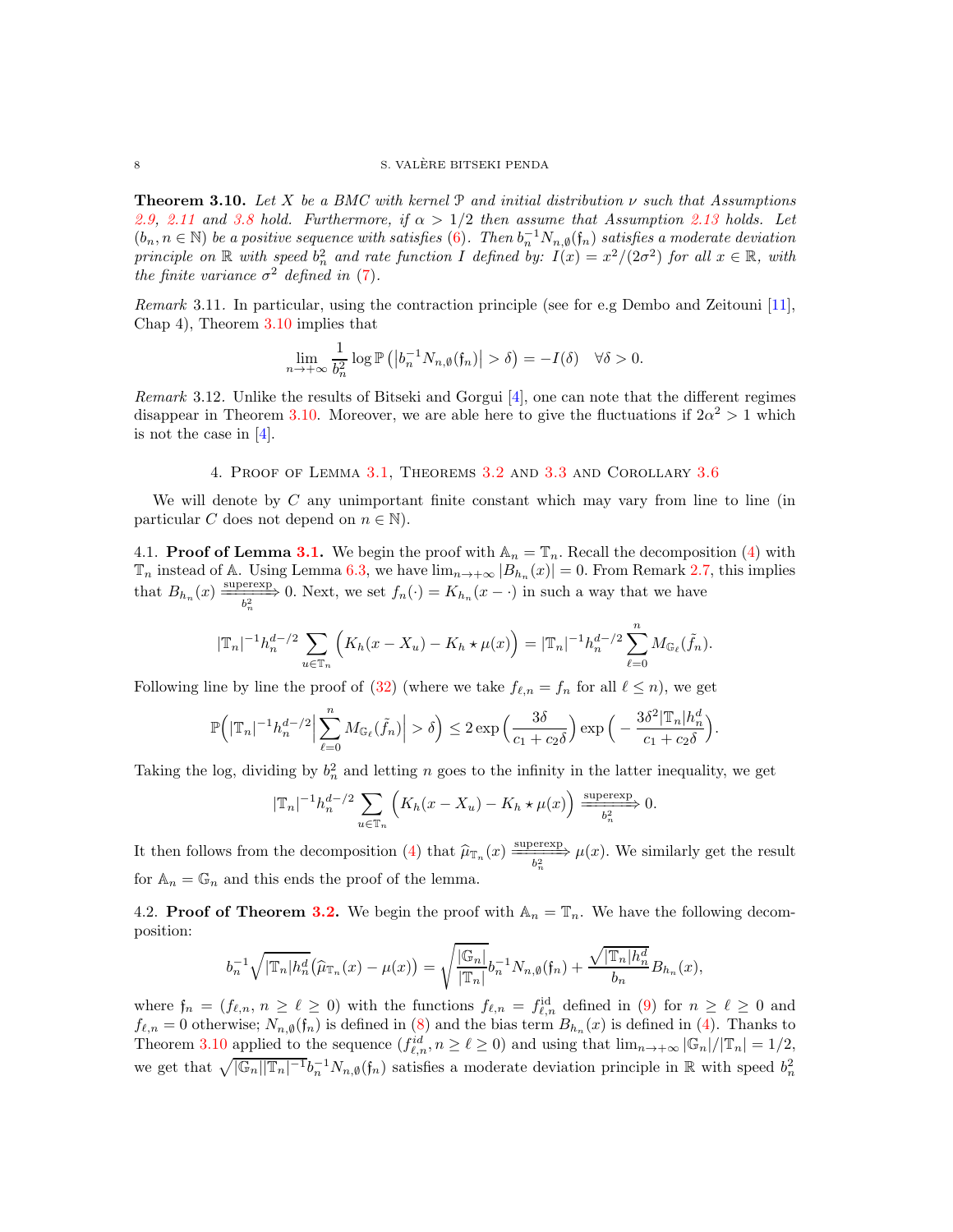and rate function I defined by:  $I(y) = y^2/(2||K||_2^2 \mu(x))$  for all  $y \in \mathbb{R}$ . To complete the proof of Theorem [3.2,](#page-5-3) it suffices to prove that

(11) 
$$
\lim_{n \to +\infty} \frac{\sqrt{|\mathbb{T}_n|h_n^d}}{b_n} B_{h_n}(x) = 0.
$$

Next, using that

$$
\mu(x - h_n y) - \mu(x) = \sum_{j=1}^d (\mu(x_1 - h_n y_1, \dots, x_j - h_n y_j, x_{j+1}, \dots, x_d)
$$

$$
- \mu(x_1 - h_n y_1, \dots, x_{j-1} - h_n y_{j-1}, x_j, x_{j+1}, \dots, x_d)),
$$

the Taylor expansion and Assumption [2.12,](#page-4-3) we get that, for some finite constant  $C > 0$ ,

<span id="page-8-1"></span>
$$
|\mathbb{T}_n|^{1/2} h_n^{d/2} B_{h_n}(x) = \sqrt{|\mathbb{T}_n| h_n^d} \left| \int_{\mathbb{R}^d} h_n^{-d} K(h_n^{-1}(x - y)) \mu(y) dy - \mu(x) \right|
$$
  

$$
= \sqrt{|\mathbb{T}_n| h_n^d} \left| \int_{\mathbb{R}^d} K(y) (\mu(x - h_n y) - \mu(x)) dy \right|
$$
  

$$
\leq C \sqrt{|\mathbb{T}_n| h_n^d} \sum_{j=1}^d \int_{\mathbb{R}^d} K(y) \frac{(h_n|y_j|)^s}{|s|!} dy
$$
  

$$
\leq C \sqrt{|\mathbb{T}_n| h_n^{2s+d}}.
$$

Now,  $(11)$  follows using the latter inequality and  $(6)$ . This ends the proof of Theorem [3.2](#page-5-3) for  $\mathbb{A}_n = \mathbb{T}_n$ . The proof is similar for  $\mathbb{A}_n = \mathbb{G}_n$  using  $f_{\ell,n} = f_{\ell,n}^0$ .

<span id="page-8-0"></span>4.3. Proof of Theorem [3.3.](#page-5-1) We begin the proof with  $A_n = T_n$ . We have the following decomposition:

(12) 
$$
\frac{b_n^{-1} \sqrt{|\mathbb{T}_n| h_n^d}(\hat{\mu}_{\mathbb{T}_n}(x) - \mu(x))}{\|K\|_2 \sqrt{\hat{\mu}_{\mathbb{A}_n^*}(x)} \vee \varpi_n} = T_1(n) + T_2(n)
$$

where

<span id="page-8-3"></span><span id="page-8-2"></span>
$$
T_1(n) = (\|K\|_2 \sqrt{\mu(x)} b_n)^{-1} \sqrt{|\mathbb{T}_n| h_n^d} \left(\widehat{\mu}_{\mathbb{T}_n}(x) - \mu(x)\right);
$$
  

$$
T_2(n) = \left(\frac{1}{\|K\|_2 \sqrt{\widehat{\mu}_{\mathbb{A}_n^*}(x)} \vee \varpi_n} - \frac{1}{\|K\|_2 \sqrt{\mu(x)}}\right) b_n^{-1} \sqrt{|\mathbb{T}_n| h_n^d} \left(\widehat{\mu}_{\mathbb{T}_n}(x) - \mu(x)\right).
$$

First, we prove that

(13) 
$$
T_2(n) \xrightarrow{\text{superexp}} 0.
$$

Let  $\delta > 0$ . For all  $r > 0$ , we have

$$
\mathbb{P}(|T_2(n)| > \delta) \le \mathbb{P}(|b_n^{-1}\sqrt{|\mathbb{T}_n|h_n^d}(\widehat{\mu}_{\mathbb{T}_n}(x) - \mu(x))| > \delta/r) + \mathbb{P}(|\frac{1}{\|K\|_2\sqrt{\widehat{\mu}_{\mathbb{A}_n^*}(x)} \vee \varpi_n} - \frac{1}{\|K\|_2\sqrt{\mu(x)}}| > r).
$$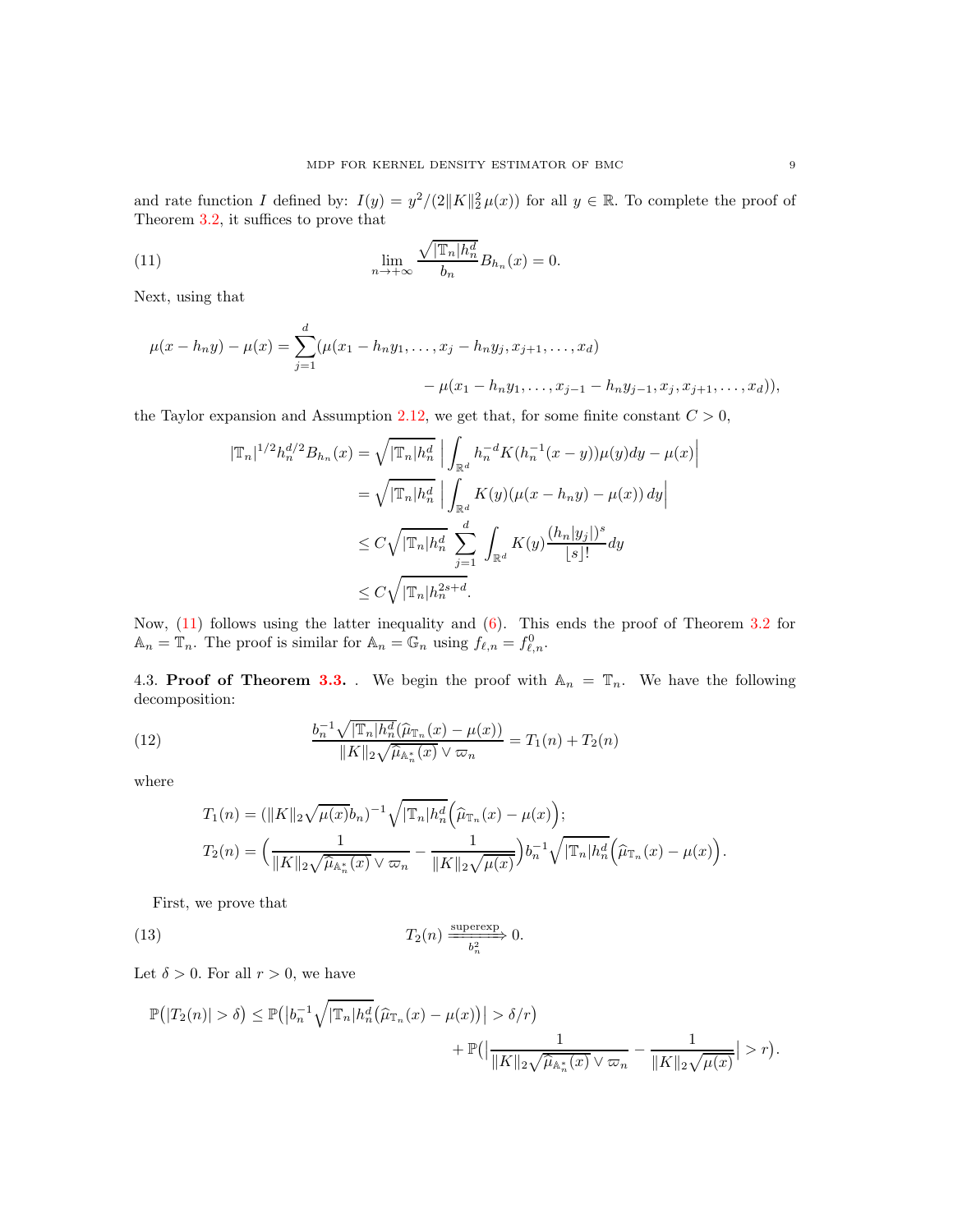This implies that (see for e.g  $[11]$ , Lemma 1.2.15)

<span id="page-9-1"></span>(14)  
\n
$$
\limsup_{n \to +\infty} \frac{1}{b_n^2} \log \mathbb{P}(|T_2(n)| > \delta) \le \max \Big\{ \limsup_{n \to +\infty} \frac{1}{b_n^2} \log \mathbb{P}(|b_n^{-1} \sqrt{|\mathbb{T}_n|} h_n^d (\widehat{\mu}_{\mathbb{T}_n}(x) - \mu(x))| > \delta/r);
$$
\n
$$
\limsup_{n \to +\infty} \frac{1}{b_n^2} \log \mathbb{P}(|\frac{1}{\|K\|_2 \sqrt{\widehat{\mu}_{\mathbb{A}_n^*}(x)} \vee \varpi_n} - \frac{1}{\|K\|_2 \sqrt{\mu(x)}}| > r) \Big\}.
$$

Using Theorem [3.2](#page-5-3) and the contraction principle, we have

<span id="page-9-2"></span>(15) 
$$
\limsup_{n \to +\infty} \frac{1}{b_n^2} \log \mathbb{P}(|b_n^{-1} \sqrt{|\mathbb{T}_n| h_n^d} (\widehat{\mu}_{\mathbb{T}_n}(x) - \mu(x))| > \delta/r) = -\frac{\delta^2}{2 \|K\|_2 \mu(x) r^2}.
$$

Following the step 1 of the proof of Theorem 6 in  $[7]$  and using Lemma [3.1,](#page-5-0) we can prove that

$$
\|K\|_2^2 \, \widehat{\mu}_{\mathbb{A}_n^*}(x) \vee \varpi_n^2 \xrightarrow[\phantom{a} b_n^2]{} \|K\|_2^2 \, \mu(x).
$$

.

Using Lemma B.2 in [\[3\]](#page-25-5), the latter convergence implies that

(16) 
$$
\frac{1}{\|K\|_2 \sqrt{\hat{\mu}_{\mathbb{A}_n^*}(x)} \vee \varpi_n} \xrightarrow{\text{superexp}} \frac{1}{\|K\|_2 \sqrt{\mu(x)}}
$$

Using  $(14)$ ,  $(15)$  and  $(16)$ , we get

<span id="page-9-4"></span><span id="page-9-3"></span>
$$
\limsup_{n \to +\infty} \frac{1}{b_n^2} \log \mathbb{P}\big(|T_2(n)| > \delta\big) \leq -\frac{\delta^2}{2\|K\|_2 \mu(x) r^2}.
$$

Since r can be taken arbitrarily close to 0, we get  $(13)$  and using  $(12)$ , this implies that

(17) 
$$
\frac{b_n^{-1}\sqrt{|\mathbb{T}_n|h_n^d}(\widehat{\mu}_{\mathbb{T}_n}(x)-\mu(x))}{\|K\|_2\sqrt{\widehat{\mu}_{\mathbb{A}_n^*}(x)} \vee \varpi_n} \xrightarrow{\text{supercexp}} T_1(n).
$$

Using Theorem [3.2](#page-5-3) and the contraction principle, we get that  $T_1(n)$  satisfies a moderate deviation principle on  $\mathbb R$  with speed  $b_n^2$  and rate function I' defined by:  $I'(y) = y^2/2$  for all  $y \in \mathbb R$ . Using [\(17\)](#page-9-4) and Remark [2.7,](#page-3-2) we get the result of Theorem [3.3.](#page-5-1)

<span id="page-9-0"></span>4.4. **Proof of Corollary [3.6.](#page-5-4)** Let  $\mathbf{a} = (a_0, \ldots, a_k)^t \in \mathbb{R}^{k+1}$ . Let  $n > k$ . We consider the sequence  $f_n = (f_{\ell,n}, n \geq \ell \geq 0)$  defined by  $f_{\ell,n} = 2^{\ell/2} a_{\ell} K_{h_{n-\ell}}(x - \cdot)$  for all  $\ell \in \{0, \ldots, k\}$  and  $f_{\ell,n} = 0$ otherwise. We easily check that  $f_n$  satisfies Assumptions [3.8.](#page-6-2) In particular, the asymptotic variance defined in [\(7\)](#page-6-1) is given by  $\sigma^2 = \left(\sum_{\ell=0}^k 2^{\ell} a_{\ell}^2\right) ||K||_2^2 \mu(x)$ . Observe that the linear combinaison  $M_n(\boldsymbol{a})$ , with coefficients  $\boldsymbol{a} = (a_0, \ldots, a_k)^t \in \mathbb{R}^{k+1}$ , of the estimators  $|\mathbb{G}_{n-\ell}|^{1/2} h_{n-\ell}^{d/2}$  $_{n-\ell}^{a/2}(\widehat{\mu}_{\mathbb{G}_{n-\ell}}(x)-\mu(x)),$  $\ell \in \{0, \ldots, k\}$  has the following decomposition:

<span id="page-9-5"></span>(18) 
$$
M_n(\mathbf{a}) = N_{n,\emptyset}(\mathfrak{f}_n) + \sum_{\ell=0}^k a_{\ell} \big( |\mathbb{G}_{n-\ell}| h_{n-\ell}^d \big)^{1/2} B_{h_{n-\ell}}(x),
$$

where  $N_{n,\emptyset}(\mathfrak{f}_n)$  is defined in [\(8\)](#page-6-3) and the  $B_{h_{n-\ell}}(x)$ ,  $\ell \in \{0,\ldots,k\}$ , are defined in [\(4\)](#page-3-1). Applying Theorem [3.10,](#page-7-2) we get that  $b_n^{-1} N_{n,\emptyset}(\mathfrak{f}_n)$  satisfies a moderate deviation principle on R with speed  $b_n^2$  and rate function  $I_{x,\boldsymbol{a}} : \mathbb{R} \to \mathbb{R}$  defined by

<span id="page-9-6"></span>(19) 
$$
I_{x,a}(y) = \frac{y^2}{2\left(\sum_{\ell=0}^k 2^{\ell} a_{\ell}^2\right) ||K||_2^2 \mu(x)}, \quad y \in \mathbb{R}.
$$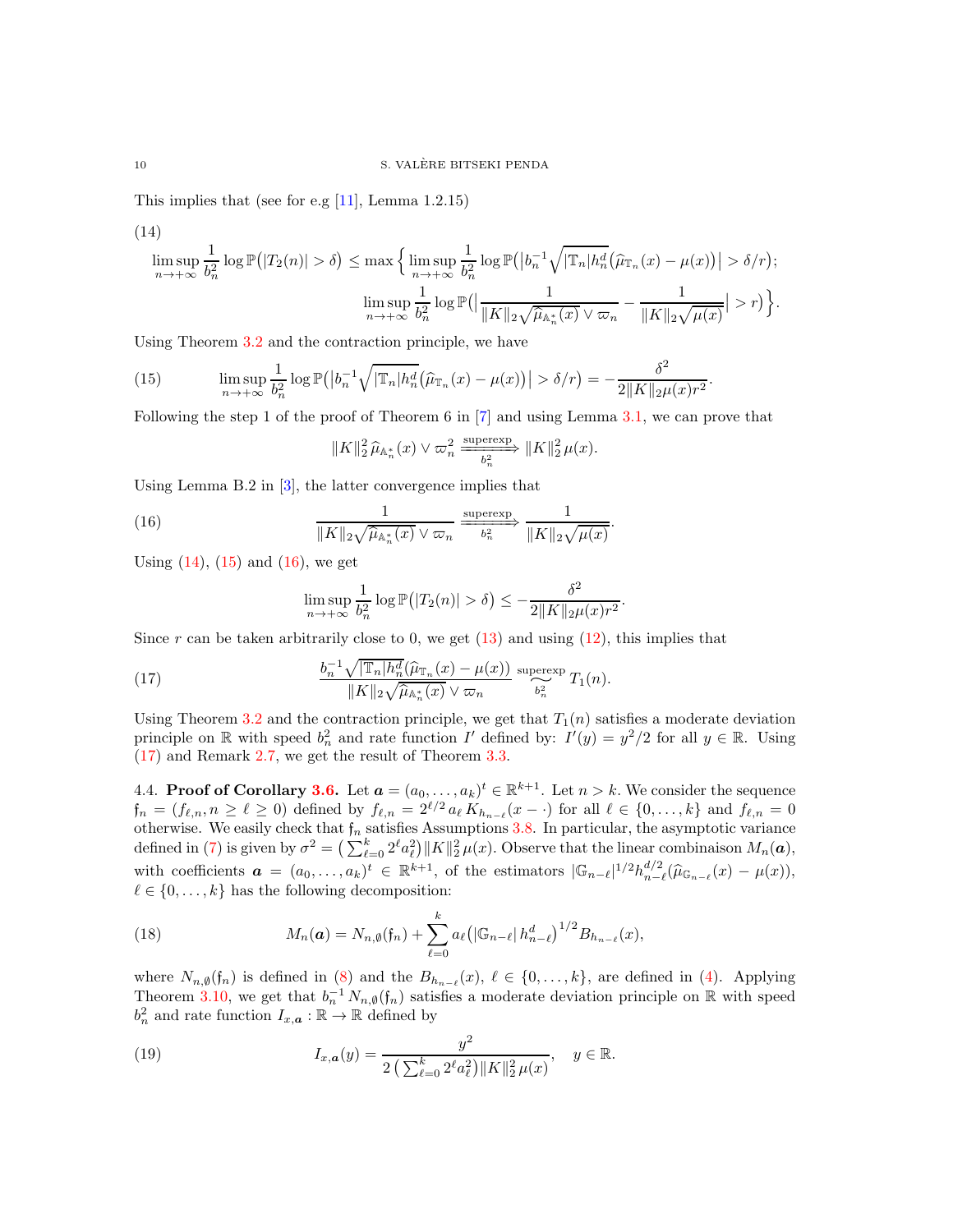Using  $(11)$ , we have that

<span id="page-10-1"></span>
$$
\lim_{n \to +\infty} \frac{1}{b_n} \sum_{\ell=0}^k a_\ell \left( \left| \mathbb{G}_{n-\ell} \right| h_{n-\ell}^d \right)^{1/2} B_{h_{n-\ell}}(x) = 0.
$$

Using Remark [2.7,](#page-3-2) this implies that

(20) 
$$
\frac{1}{b_n}\sum_{\ell=0}^k a_\ell \left( |\mathbb{G}_{n-\ell}| h_{n-\ell}^d \right)^{1/2} B_{h_{n-\ell}}(x) \xrightarrow{\text{supercxp}} 0.
$$

Using [\(18\)](#page-9-5) and [\(20\)](#page-10-1) we get that  $b_n^{-1}M_n(a)$  and  $b_n^{-1}N_{n,\emptyset}(f_n)$  satisfy the same moderate deviation principle. We then conclude that  $b_n^{-1}M_n(a)$  satisfies a moderate deviation principle on R with speed  $b_n^2$  and rate function  $I_{x,a}$  defined in [\(19\)](#page-9-6). Since this is true for all vector  $a \in \mathbb{R}^{k+1}$ , that is for all the linear combinaisons of the estimators  $|\mathbb{G}_{n-\ell}|^{1/2}h_{n-\ell}^{d/2}$  $\widehat{\mu}_{n-\ell}^{a/2}(\widehat{\mu}_{\mathbb{G}_{n-\ell}}(x)-\mu(x)),\ \ell\in\{0,\ldots,k\},\$ we get the result of Corollary [3.6.](#page-5-4)

#### 5. Proof of Theorem [3.10](#page-7-2)

<span id="page-10-0"></span>We begin with some notations. We will denote by  $C$  any unimportant finite constant which may vary from line to line (in particular C does not depend on  $n \in \mathbb{N}$  nor on the considered sequence of functions  $f_n = (f_{\ell,n}, n \geq \ell \geq 0)$ . Let  $(p_n, n \in \mathbb{N})$  be a non-decreasing sequence of elements of N ∗ such that

$$
\lim_{n \to +\infty} p_n^3 b_n^2 |\mathbb{G}_{n-p_n}|^{-1} = 0.
$$

When there is no ambiguity, we write  $p$  for  $p_n$ .

Let  $i, j \in \mathbb{T}$ . We write  $i \preccurlyeq j$  if  $j \in i\mathbb{T}$ . We denote by  $i \wedge j$  the most recent common ancestor of i and j, which is defined as the only  $u \in \mathbb{T}$  such that if  $v \in \mathbb{T}$  and  $v \preccurlyeq i$ ,  $v \preccurlyeq j$  then  $v \preccurlyeq u$ . We also define the lexicographic order  $i \leq j$  if either  $i \leq j$  or  $v0 \leq i$  and  $v1 \leq j$  for  $v = i \wedge j$ . Let  $X = (X_i, i \in \mathbb{T})$  be a  $BMC$  with kernel  $\mathcal P$  and initial measure  $\nu$ . For  $i \in \mathbb{T}$ , we define the  $\sigma$ -field:

$$
\mathcal{F}_i = \{X_u; u \in \mathbb{T} \text{ such that } u \leq i\}.
$$

By construction, the  $\sigma$ -fields  $(\mathcal{F}_i; i \in \mathbb{T})$  are nested as  $\mathcal{F}_i \subset \mathcal{F}_j$  for  $i \leq j$ .

<span id="page-10-2"></span>We define for  $n \in \mathbb{N}$ ,  $i \in \mathbb{G}_{n-p_n}$  and  $f_n$  the martingale increments:

(21) 
$$
\Delta_{n,i}(\mathfrak{f}_n) = N_{n,i}(\mathfrak{f}_n) - \mathbb{E}\left[N_{n,i}(\mathfrak{f}_n) | \mathcal{F}_i\right] \text{ and } \Delta_n(\mathfrak{f}_n) = \sum_{i \in \mathbb{G}_{n-p_n}} \Delta_{n,i}(\mathfrak{f}_n),
$$

where

(22) 
$$
N_{n,i}(\mathfrak{f}_n) = |\mathbb{G}_n|^{-1/2} \sum_{\ell=0}^p M_{i\mathbb{G}_{p-\ell}}(\tilde{f}_{\ell,n}) \text{ and } i\mathbb{G}_{p-\ell} = \{ij, j \in \mathbb{G}_{p-\ell}\}.
$$

We have:

<span id="page-10-4"></span>
$$
\sum_{i \in \mathbb{G}_{n-p_n}} N_{n,i}(f_n) = |\mathbb{G}_n|^{-1/2} \sum_{\ell=0}^{p_n} M_{\mathbb{G}_{n-\ell}}(\tilde{f}_{\ell,n}) = |\mathbb{G}_n|^{-1/2} \sum_{k=n-p_n}^n M_{\mathbb{G}_k}(\tilde{f}_{n-k,n}).
$$

Using the branching Markov property, we get for  $i\in \mathbb{G}_{n-p_n}$ :

<span id="page-10-3"></span>(23) 
$$
\mathbb{E}\left[N_{n,i}(\mathfrak{f}_n)\right|\mathcal{F}_i\right]=\mathbb{E}\left[N_{n,i}(\mathfrak{f}_n)\right|X_i\right]=|\mathbb{G}_n|^{-1/2}\sum_{\ell=0}^{p_n}\mathbb{E}_{X_i}\left[M_{\mathbb{G}_{p_n-\ell}}(\tilde{f}_{\ell,n})\right].
$$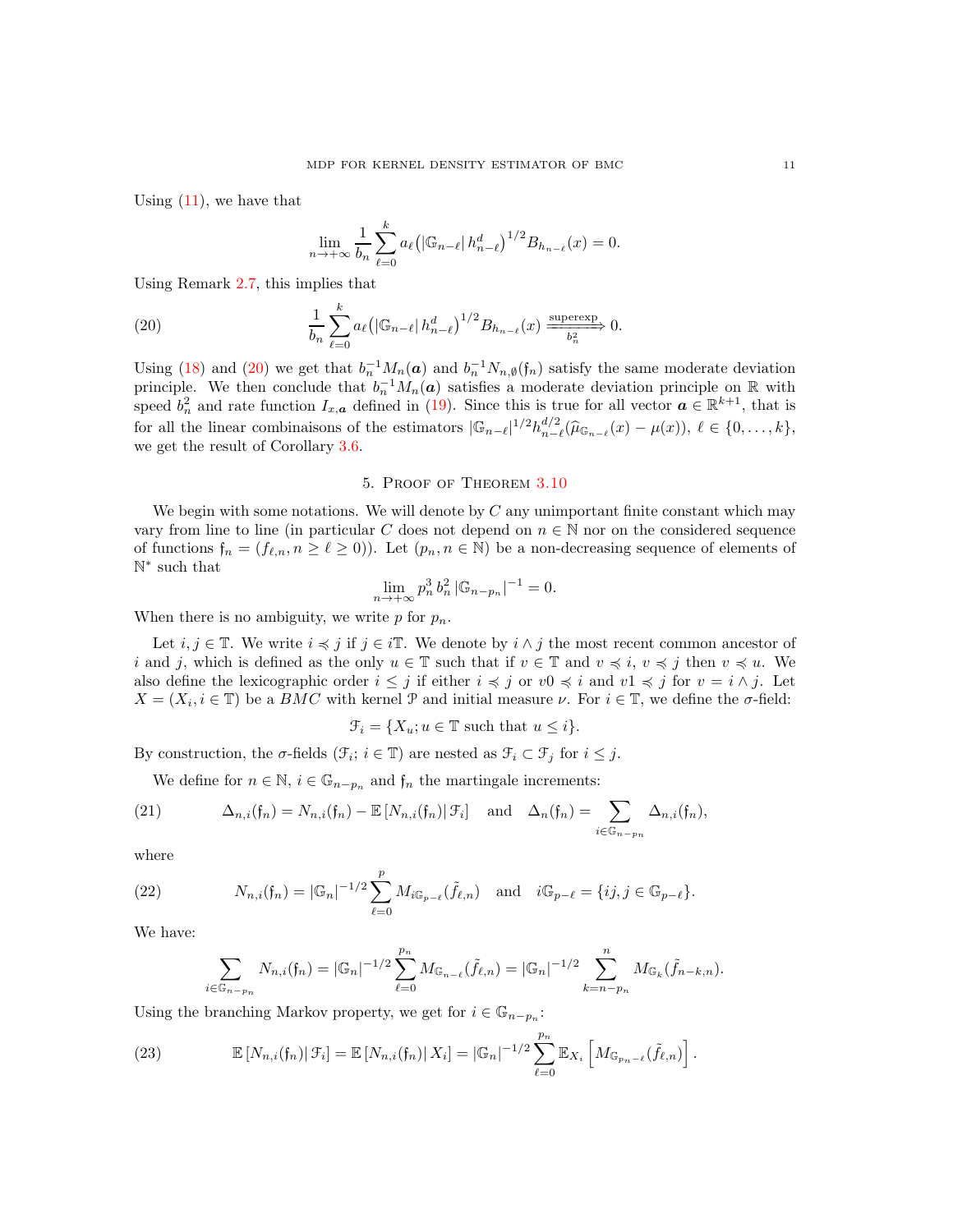We have the following decomposition:

(24) 
$$
N_{n,\emptyset}(\mathfrak{f}_n) = \Delta_n(\mathfrak{f}_n) + R_0(n) + R_1(n),
$$

where  $\Delta_n(f)$  is defined in [\(21\)](#page-10-2) and:

<span id="page-11-0"></span>
$$
R_0(n) = |\mathbb{G}_n|^{-1/2} \sum_{k=0}^{n-p_n-1} M_{\mathbb{G}_k}(\tilde{f}_{n-k,n}) \text{ and } R_1(n) = \sum_{i \in \mathbb{G}_{n-p_n}} \mathbb{E}[N_{n,i}(f_n) | \mathcal{F}_i].
$$

From [\(24\)](#page-11-0), our goals will be achieved if we prove the following:

<span id="page-11-1"></span>(25) 
$$
b_n^{-1} R_0(n) \xrightarrow[b_n^2]{} 0;
$$

<span id="page-11-2"></span>(26) 
$$
b_n^{-1} R_1(n) \xrightarrow{\text{supercxp}} 0;
$$

<span id="page-11-3"></span>(27) 
$$
b_n^{-1} \Delta_n(\mathfrak{f}) \quad \text{satisfies a MDP on } S \text{ with speed } b_n^2 \text{ and rate function } I.
$$

Note that [\(25\)](#page-11-1) and [\(26\)](#page-11-2) mean that  $R_0(n)$  and  $R_1(n)$  are negligible in the sense of moderate devia-tions in such a way that using [\(24\)](#page-11-0) and Remark [2.7,](#page-3-2)  $N_{n,\emptyset}(\mathfrak{f})$  and  $\Delta_n(\mathfrak{f})$  satisfy the same moderate deviation principle. To prove [\(27\)](#page-11-3), the main method we will use is the moderate deviations for martingale (see [\[12\]](#page-26-15) for more details).

In the sequel, the sequence  $(2^{-\gamma n}, n \in \mathbb{N})$  which appears in Assumption [3.8](#page-6-2) will be denoted  $(h_n, n \in \mathbb{N})$  in such a way that we have  $2^{-d} \gamma^{n/2} = h_n^{d/2}$ . We have the following result.

<span id="page-11-5"></span>**Lemma 5.1.** *Under the assumptions of Theorem [3.10,](#page-7-2)* we have  $b_n^{-1}R_0(n) \xrightarrow[b_n^2]{} 0.$ 

*Proof.* Let  $\delta > 0$ . Using the Chernoff bound, we have, for all  $\lambda > 0$ ,

(28) 
$$
\mathbb{P}\left(b_n^{-1}R_0(n) > \delta\right) \leq \exp\left(-\lambda b_n |\mathbb{G}_n|^{1/2} \delta\right) \mathbb{E}\left[\exp\left(\lambda \sum_{\ell=0}^{n-p-1} M_{\mathbb{G}_{\ell}}(\tilde{f}_{n-\ell,n})\right)\right].
$$

For all  $k \in \{1, \ldots, n-p\}$  and for  $u \in \mathbb{T}$ , we set

<span id="page-11-4"></span>
$$
g_{p,k} = \sum_{r=0}^{k-1} 2^r \mathfrak{O}^r \tilde{f}_{p+k-r,n} \quad \text{and} \quad Z_{p,k}(u) = g_{p,k}(X_{u0}) + g_{p,k}(X_{u1}) - 2\mathfrak{Q}g_{p,k}(X_u).
$$

Then, using recursively the fact that

$$
\sum_{u \in \mathbb{G}_{\ell}} f(X_u) = \sum_{u \in \mathbb{G}_{\ell-1}} (f(X_{u0}) + f(X_{u1}) - 2\mathfrak{Q}f(X_u)) + \sum_{u \in \mathbb{G}_{\ell-1}} 2\mathfrak{Q}f(X_u),
$$

for all  $\ell \geq 1$  and for some function f, we get

$$
\mathbb{E}\Big[\exp\Big(\lambda\sum_{\ell=0}^{n-p-1}M_{\mathbb{G}_{\ell}}(\tilde{f}_{n-\ell,n})\Big)\Big]=\mathbb{E}\Big[\exp\Big(\lambda g_{p,n-p}(X_{\emptyset})\Big)\prod_{k=1}^{n-p-1}\exp\Big(\lambda\sum_{u\in\mathbb{G}_{n-p-k-1}}Z_{p,k}(u)\Big)\Big].
$$

For all  $m \in \{1, \ldots, n-p-1\}$ , we set

$$
\mathbb{I}_{m} = \mathbb{E}\Big[\exp(\lambda g_{p,n-p}(X_{\emptyset}))\prod_{k=m}^{n-p-1}\exp(\lambda \sum_{u\in\mathbb{G}_{n-p-k-1}}Z_{p,k}(u))\Big].
$$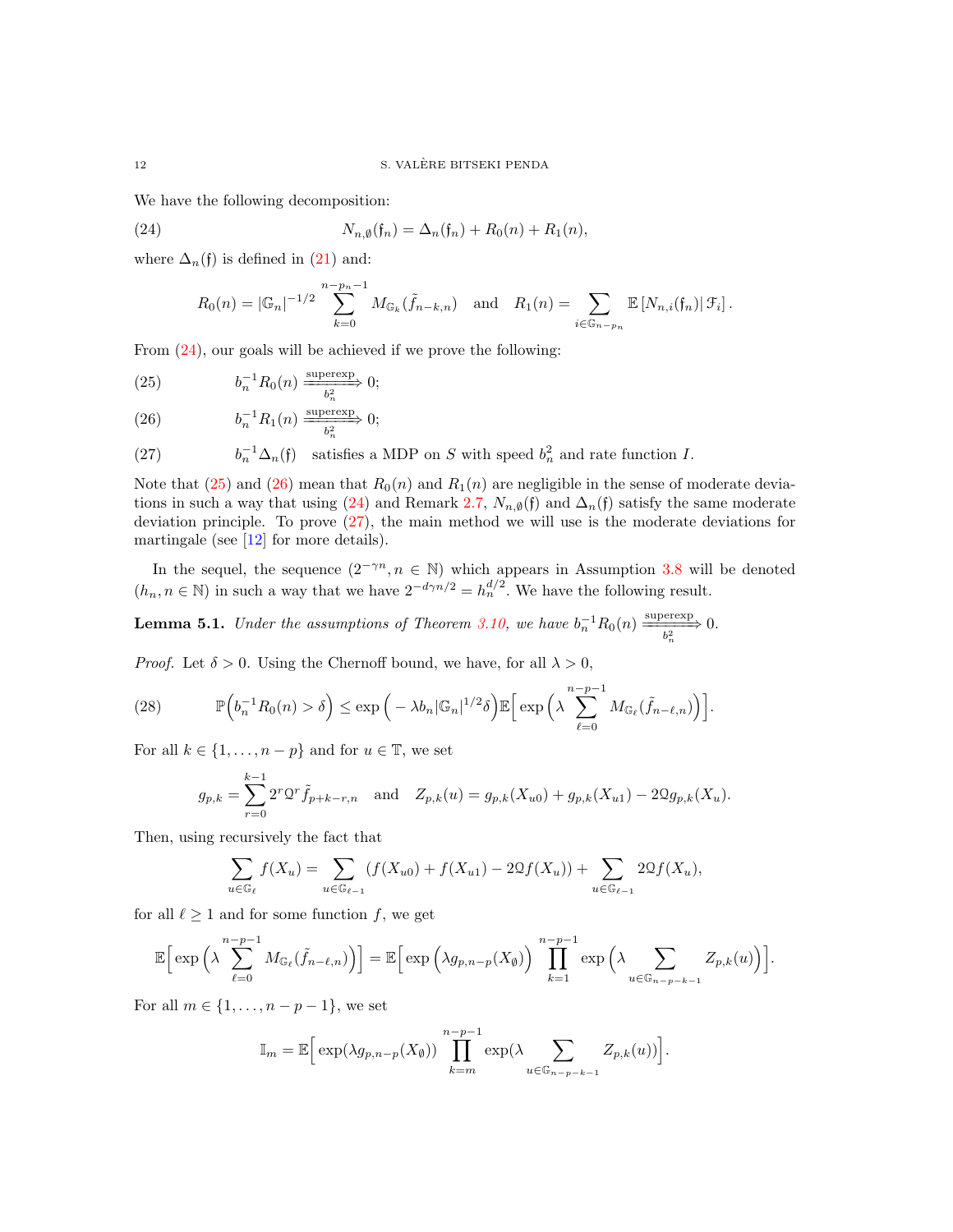Using the branching Markov property, we get the following decomposition:

$$
\mathbb{I}_m = \mathbb{E}\Big[\exp(\lambda g_{p,n-p}(X_{\emptyset}))\mathbb{J}_m \prod_{k=m+1}^{n-p-1} \exp(\lambda \sum_{u \in \mathbb{G}_{n-p-k-1}} Z_{p,k}(u))\Big],
$$

with

<span id="page-12-0"></span>
$$
\mathbb{J}_m = \prod_{u \in \mathbb{G}_{n-p-m-1}} \mathbb{E}_{X_u} \Big[ \exp(\lambda Z_{p,m}(u)) \Big].
$$

For all  $u \in \mathbb{G}_{n-p-m-1}$ , we will upper bound the quantity  $\mathbb{E}_{X_u}[\exp(\lambda Z_{p,m}(u))]$  and then  $\mathbb{J}_m$ . We claim that:

(29) 
$$
|Z_{p,m}(u)| \leq M = C h_n^{-d/2};
$$

(30) 
$$
\mathbb{E}_{X_u}[Z_{p,m}(u)^2] \leq \sigma_m^2 = C + C h_n^d \left( \sum_{r=0}^{m-1} (2\alpha)^{r-1} \right)^2 \mathbf{1}_{\{m>1\}}.
$$

<span id="page-12-2"></span>For that purpose, we plan to use the bound

(31) 
$$
\mathbb{E}\left[\exp(\lambda Z)\right] \leq \exp\left(\frac{\lambda^2 \sigma^2}{2(1 - \lambda M/3)}\right)
$$

valid for any  $\lambda \in (0, 3/M)$ , any random variable Z such that  $|Z| \le M$ ,  $\mathbb{E}[Z] = 0$  and  $\mathbb{E}[Z^2] \le \sigma^2$ . For all  $u \in \mathbb{G}_{n-p-m-1}$  and for all  $\lambda \in (0, Ch_n^{-d/2}/3)$  we get, using  $(29)-(31)$  $(29)-(31)$ ,

<span id="page-12-1"></span>
$$
\mathbb{E}_{X_u}\Big[\exp(\lambda Z_{p,m}(u))\Big] \leq \exp\Big(\frac{\lambda^2 \sigma_m^2}{2(1-\lambda M/3)}\Big).
$$

For all  $m \in \{1, \ldots, n-p-1\}$ , the latter inequality implies that

$$
\mathbb{J}_m \le \exp\left(\frac{\lambda^2 \sigma_m^2 |\mathbb{G}_{n-p-m-1}|}{2(1 - \lambda M/3)}\right) \quad \text{and} \quad \mathbb{I}_m \le \exp\left(\frac{\lambda^2 \sigma_m^2 |\mathbb{G}_{n-p-m-1}|}{2(1 - \lambda M/3)}\right) \mathbb{I}_{m+1}.
$$

Recall that  $\mathbb{I}_1 = \mathbb{E}\big[\exp\big(\lambda \sum_{\ell=0}^{n-p-1} M_{\mathbb{G}_{\ell}}(\tilde{f}_{n-\ell,n})\big)\big]$ . By recurrence, we get

$$
\mathbb{E}\Big[\exp\Big(\lambda\sum_{\ell=0}^{n-p-1}M_{\mathbb{G}_{\ell}}(\tilde{f}_{n-\ell,n})\Big)\Big]=\mathbb{I}_{1}\leq \exp\Big(\frac{\lambda^{2}\sum_{m=1}^{n-p-1}\sigma_{m}^{2}|\mathbb{G}_{n-p-m-1}|}{2(1-\lambda M/3)}\Big)\mathbb{E}\Big[\exp\Big(\lambda g_{p,n-p}(X_{\emptyset})\Big)\Big].
$$

Using  $(i)$  and  $(ii)$  of Assumption [3.8](#page-6-2) and  $(3)$ , we have

$$
|g_{p,n-p}| \leq |\tilde{f}_{n,n}| + \sum_{r=1}^{n-p-1} 2^r |\mathcal{Q}^{r-1}(\mathcal{Q}\tilde{f}_{n-r,n})| \leq Ch_n^{-d/2} + Ch_n^{d/2} \sum_{r=1}^{n-p-1} (2\alpha)^{r-1}.
$$

This implies that

$$
\mathbb{E}\Big[\exp\Big(\lambda\sum_{\ell=0}^{n-p-1}M_{\mathbb{G}_{\ell}}(\tilde{f}_{n-\ell,n})\Big)\Big]\leq \exp\Big(\frac{\lambda^{2}\sum_{m=1}^{n-p-1}\sigma_{m}^{2}|\mathbb{G}_{n-p-m-1}|}{2(1-\lambda M/3)}\Big)\times \exp\Big(\lambda\,C\,h_{n}^{-d/2}+\lambda\,C\,h_{n}^{d/2}\sum_{r=0}^{n-p-2}(2\alpha)^{r}\Big).
$$

Distinguishing the cases  $2\alpha \leq 1$ ,  $1/2 < 2\alpha \leq \sqrt{2}$  and  $2\alpha > \sqrt{2}$  and using [\(5\)](#page-4-6) for  $2\alpha > 1$ , we get

$$
\mathbb{E}\Big[\exp\Big(\lambda\sum_{\ell=0}^{n-p-1}M_{\mathbb{G}_{\ell}}(\tilde{f}_{n-\ell,n})\Big)\Big]\leq \exp\Big(\frac{c_1\lambda^2|\mathbb{G}_{n-p}|}{2(1-c_2\lambda h_n^{-d/2}/3)}\Big)\exp\Big(c_3\lambda h_n^{-d/2}\Big),\,
$$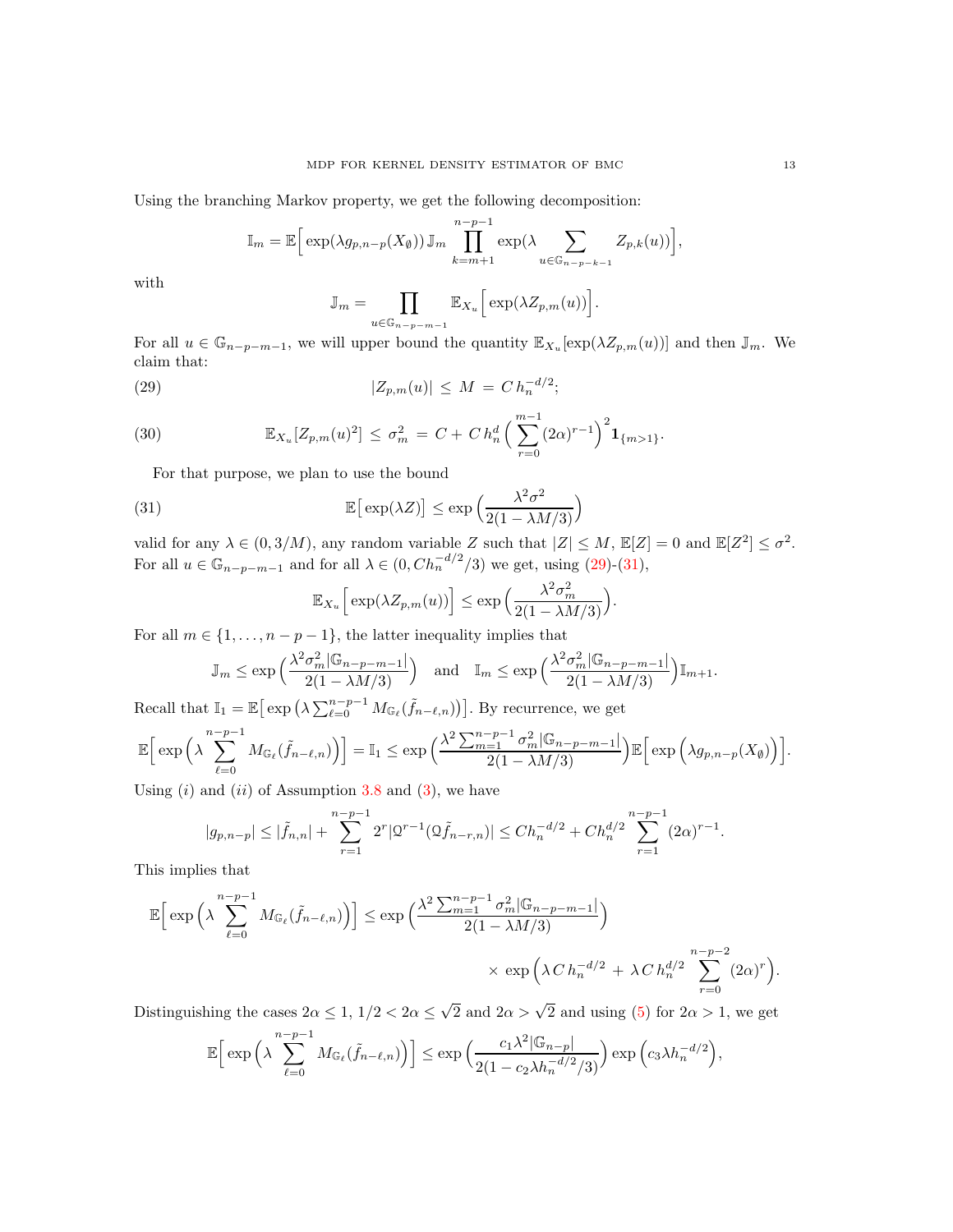where  $c_1$ ,  $c_2$  and  $c_3$  are some positive constants. The latter inequality and  $(28)$  imply that

$$
\mathbb{P}\Big(b_n^{-1}R_0(n) > \delta\Big) \le \exp\Big(-\lambda b_n |\mathbb{G}_n|^{1/2} \delta + \frac{c_1 \lambda^2 |\mathbb{G}_{n-p}|}{2(1 - c_2 \lambda h_n^{-d/2}/3)}\Big) \exp\Big(c_3 \lambda h_n^{-d/2}\Big).
$$

Taking[1](#page-13-1)

$$
\lambda = \frac{3 \, b_n \, |\mathbb{G}_n|^{1/2} \, \delta}{2 \, c_2 \, b_n \, |\mathbb{G}_n|^{1/2} \, h_n^{-d/2} \, \delta + 3 \, c_1 \, |\mathbb{G}_{n-p}|},
$$

we are led to

$$
\mathbb{P}\Big(b_n^{-1}R_0(n) > \delta\Big) \leq C \exp\Big(-\frac{3\,\delta^2\,b_n^2\,|\mathbb{G}_n|}{2(c_2\,\delta\,b_n\,|\mathbb{G}_n|^{1/2}\,h_n^{-d/2} + 3\,c_1\,|\mathbb{G}_{n-p}|)}\Big).
$$

Since we can do the same thing for  $-f_n$  instead of  $f_n$ , we get that

<span id="page-13-0"></span>(32) 
$$
\mathbb{P}\Big(b_n^{-1}|R_0(n)| > \delta\Big) \le 2C \exp\Big(-\frac{3\,\delta^2\,b_n^2\,|\mathbb{G}_n|}{2(c_2\,\delta\,b_n\,|\mathbb{G}_n|^{1/2}\,h_n^{-d/2} + 3\,c_1\,|\mathbb{G}_{n-p}|)}\Big).
$$

Finally, in the latter inequality, taking the log, dividing by  $b_n^2$  and letting n goes to infinity, we get the result of Lemma  $5.1$ . Now, to end the proof, we will prove  $(29)$  and  $(30)$ .

*Proof of* [\(29\)](#page-12-0). Using Assumption [2.9,](#page-3-0) (i) and (ii) of Assumption [3.8](#page-6-2) and Assumption [2.13,](#page-4-2) we get

$$
|Z_{p,m}(u)| \le C \|\tilde{f}_{p+1,n}\|_{\infty} + C(1+2\alpha) \left(\sum_{r=1}^{m-1} (2\alpha)^{r-1} \|\mathcal{Q}f_{p+m-r,n}\|_{\infty}\right) \mathbf{1}_{\{m>1\}}
$$
  

$$
\le C \, h_n^{-d/2} + C \, h_n^{d/2} \sum_{r=0}^{m-1} (2\alpha)^r \le C \, h_n^{-d/2}.
$$

*Proof of* [\(30\)](#page-12-2). Using the branching Markov property for the second inequality, Assumption [2.9](#page-3-0) for the fourth inequality and  $(i)$  and  $(ii)$  of Assumption [3.8](#page-6-2) for the last inequality, we get

$$
\mathbb{E}_{X_u}[Z_{p,m}(u)^2] \leq \mathbb{E}_{X_u}[(g_{p,m}(X_{u0}) + g_{p,m}(X_{u1}))^2] \leq C\mathfrak{Q}(g_{p,m}^2)(X_u)
$$
\n
$$
\leq C\mathfrak{Q}(\tilde{f}_{p+1,n}^2)(X_u) + C\mathfrak{Q}\Big(\Big(\sum_{r=1}^{m-1} 2^r \mathfrak{Q}^{r-1}(\mathfrak{Q}\tilde{f}_{p+m-r,n})\Big)^2\Big)(X_u) \mathbf{1}_{\{m>1\}}
$$
\n
$$
\leq C\|\mathfrak{Q}\tilde{f}_{p+1,n}^2\|_{\infty} + \Big(\sum_{r=1}^{m-1} (2\alpha)^{r-1} \|\mathfrak{Q}f_{p+m-r,n}\|_{\infty}\Big)^2 \mathbf{1}_{\{m>1\}}
$$
\n
$$
\leq C + C h_n^d \Big(\sum_{r=0}^{m-1} (2\alpha)^r\Big)^2 \mathbf{1}_{\{m>1\}}.
$$

 $\Box$ 

Next, we have the following result.

<span id="page-13-2"></span>**Lemma 5.2.** *Under the assumptions of Theorem [3.10,](#page-7-2)* we have  $b_n^{-1}R_1(n) \xrightarrow[b_n^2]{} 0.$ 

<span id="page-13-1"></span><sup>&</sup>lt;sup>1</sup>In fact, we use the following. For  $\alpha, \beta, \gamma > 0$  and  $h(x) = -\alpha x + \frac{\beta x^2}{2(1-\gamma x)}$  we have  $h(x^*) = \frac{-\alpha^2}{2(\beta+\alpha)}$  $\frac{-\alpha^{-}}{2(\beta+\alpha\gamma)}$  for the choice  $x^* = \frac{\alpha}{2\alpha\gamma+\beta} \in (0, 1/\gamma)$ .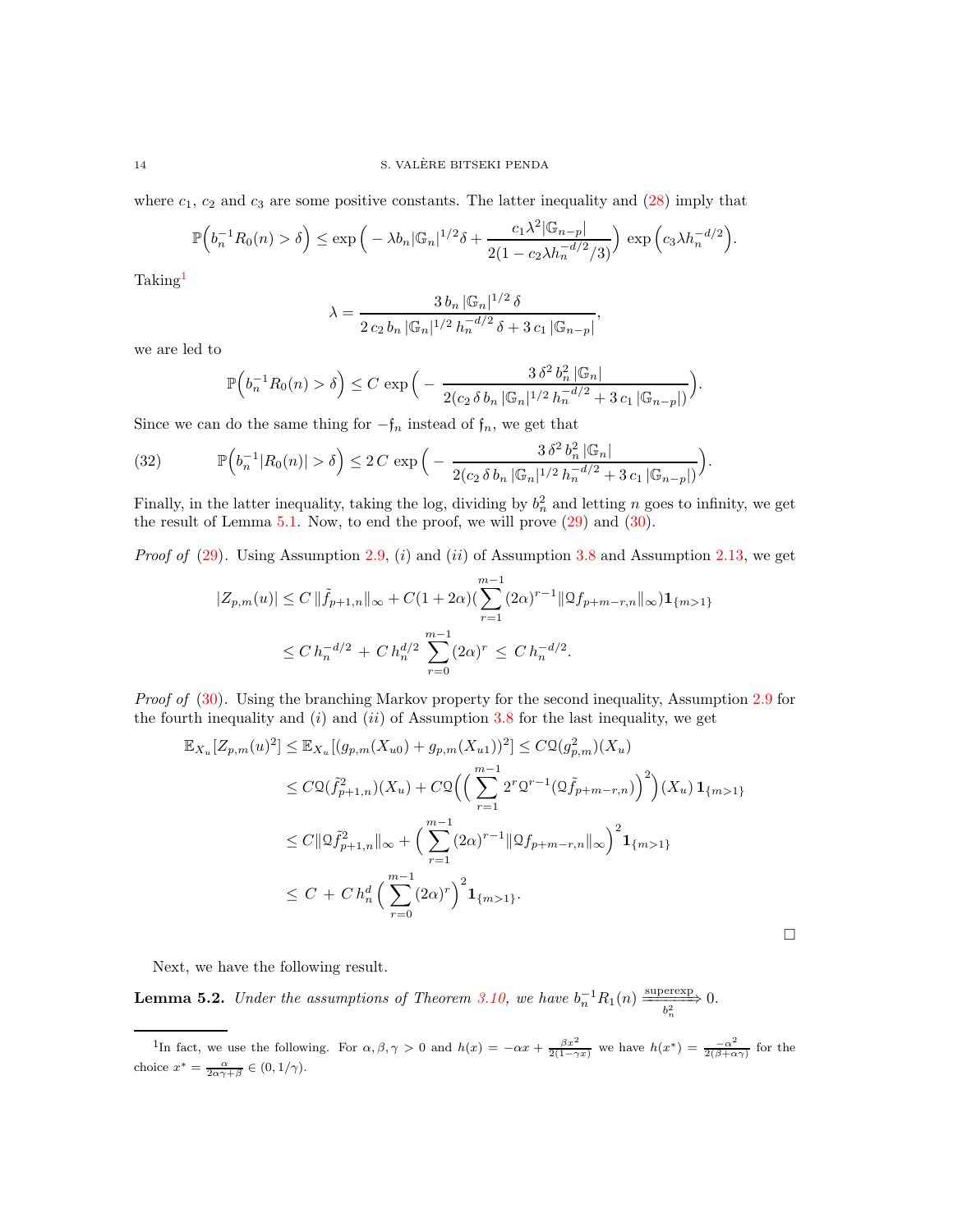*Proof.* We have, using  $(23)$  and  $(49)$ ,

(33) 
$$
R_1(n) = |\mathbb{G}_n|^{-1/2} M_{\mathbb{G}_{n-p}}(g_{p,n}) \text{ where } g_{p,n} = \sum_{\ell=0}^p 2^{p-\ell} 2^{p-\ell} \tilde{f}_{\ell,n}.
$$

We follow the same arguments that in the proof of Lemma [5.1.](#page-11-5) For all  $m \in \{1, \ldots, n-p\}$  and for all  $u \in \mathbb{T}$ , we set

<span id="page-14-4"></span>
$$
Z_{p,m}(u) = 2^{m-1} \mathcal{Q}^{m-1} g_p(X_{u0}) + 2^{m-1} \mathcal{Q}^{m-1} g_p(X_{u1}) - 2^m \mathcal{Q}^m g_p(X_u).
$$

We also consider the following quantities for  $m \in \{1, ..., n - p\}$  and  $\lambda > 0$ :

$$
\mathbb{I}_m = \mathbb{E}\Big[\exp\Big(\lambda 2^{n-p} \mathcal{Q}^{n-p} g_{p,n}(X_{\emptyset})\Big) \prod_{k=m}^{n-p} \exp\Big(\lambda \sum_{u \in \mathbb{G}_{n-p-k}} Z_{p,k}(u)\Big)\Big] \text{ and}
$$
  

$$
\mathbb{J}_m = \prod_{u \in \mathbb{G}_{n-p-m}} \mathbb{E}_{X_u}\Big[\exp\Big(\lambda Z_{p,m}(u)\Big)\Big].
$$

Note that using the branching Markov property, we have

<span id="page-14-1"></span>(34) 
$$
\mathbb{I}_m = \mathbb{E}\Big[\exp\Big(\lambda 2^{n-p} \mathcal{Q}^{n-p} g_{p,n}(X_{\emptyset})\Big) \prod_{k=m+1}^{n-p} \exp\Big(\lambda \sum_{u \in \mathbb{G}_{n-p-k}} Z_{p,k}(u)\Big) \mathbb{J}_m\Big].
$$

As for [\(29\)](#page-12-0)-[\(30\)](#page-12-2), for all  $m \in \{1, \ldots, n-p\}$  and  $u \in \mathbb{G}_{n-p-m}$ , one can prove that (35)

<span id="page-14-0"></span>
$$
|Z_{p,m}(u)| \le M = Ch^{-d/2} \quad \text{and} \quad \mathbb{E}_{X_u} \Big[ Z_{p,m}(u)^2 \Big] \le \sigma_m^2 = C \mathbf{1}_{\{m=1\}} + Ch_n^d \Big( \sum_{\ell=0}^p (2\alpha)^{p+m-\ell-2} \Big)^2.
$$

Using [\(31\)](#page-12-1) and [\(35\)](#page-14-0), we have, for all  $u \in \mathbb{G}_{n-p-m}$  and for all  $\lambda \in (0, Ch^{-d/2}/3)$ ,

$$
\mathbb{E}_{X_u}\Big[\exp(\lambda Z_{p,m}(u))\Big] \leq \exp\Big(\frac{\lambda^2\sigma_m^2}{2(1-\lambda M/3)}\Big).
$$

The latter inequality and [\(34\)](#page-14-1) imply that

<span id="page-14-3"></span>
$$
\mathbb{I}_m \le \exp\left(\frac{\lambda^2 \sigma_m^2 |\mathbb{G}_{n-p-m}|}{2(1-\lambda M/3)}\right) \mathbb{I}_{m+1}.
$$

By recurrence, this implies that

<span id="page-14-2"></span>(36) 
$$
\mathbb{I}_1 \le \exp\left(\frac{\lambda^2 \sum_{m=1}^{n-p} \sigma_m^2 |\mathbb{G}_{n-p-m}|}{2(1-\lambda M/3)}\right) \mathbb{E}\Big[\exp\Big(\lambda 2^{n-p} Q^{n-p} g_{p,n}(X_\emptyset)\Big)\Big].
$$

Using  $(i)$  and  $(ii)$  of Assumption [3.8](#page-6-2) and Assumption [2.9,](#page-3-0) we get

(37) 
$$
|g_{p,n}| \leq Ch_n^{d/2} \sum_{\ell=0}^p (2\alpha)^{n-\ell}.
$$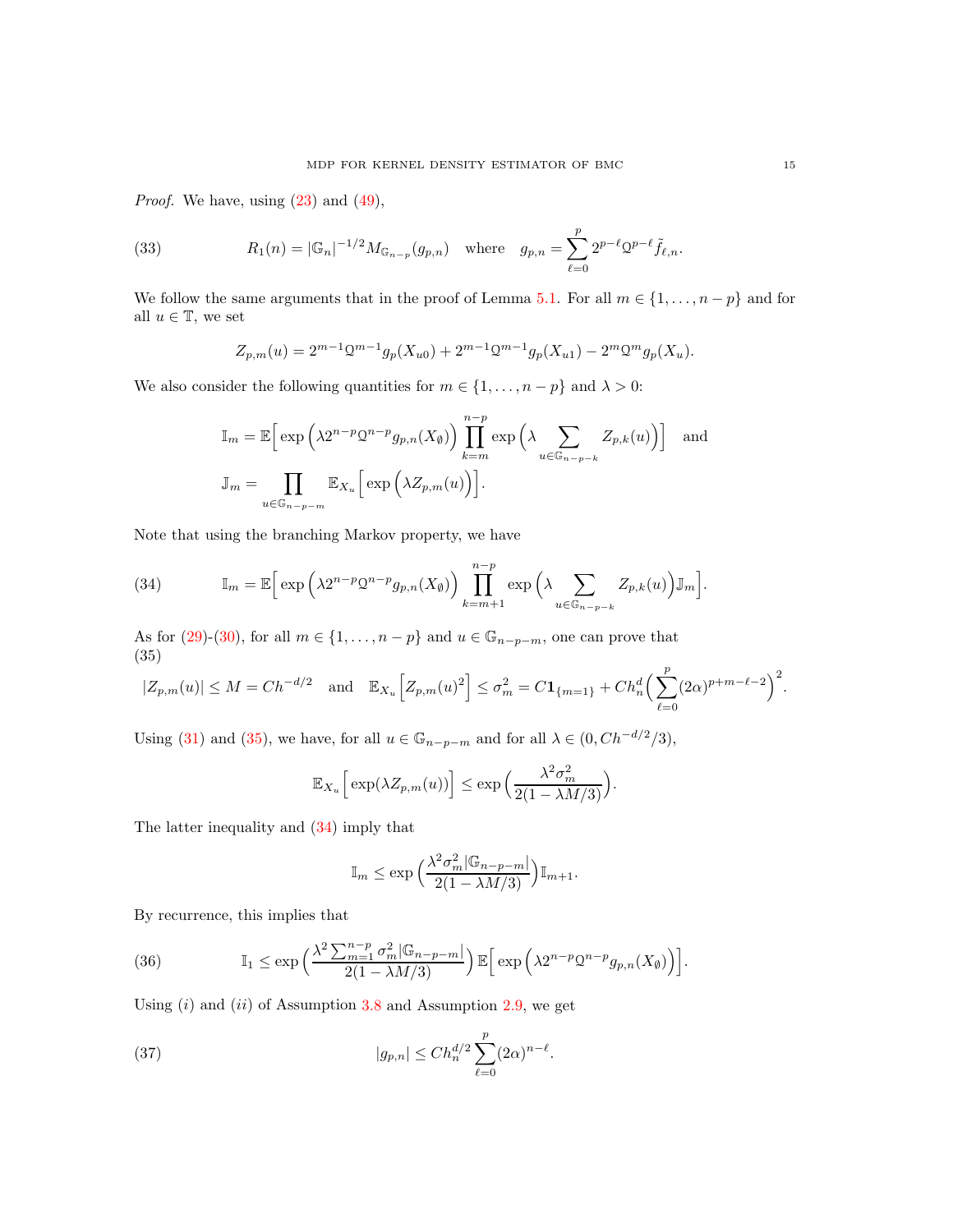From [\(36\)](#page-14-2), [\(37\)](#page-14-3) and according to the value of  $\alpha$ , we have, for some positive constants  $c_1$ ,  $c_2$  and  $c_3$  (recall the definition of M and  $\sigma_m^2$  given in [\(35\)](#page-14-0)):

$$
\mathbb{I}_{1} \leq C \exp \left( \frac{\lambda^{2} c_{1} |\mathbb{G}_{n-p}|}{2(1 - \lambda c_{2} h_{n}^{-d/2}/3)} \right) \qquad \text{if } 2\alpha \leq 1;
$$
\n
$$
\mathbb{I}_{1} \leq \exp \left( \lambda c_{3} (2\alpha)^{n} h_{n}^{d/2} \right) \exp \left( \frac{\lambda^{2} c_{1} |\mathbb{G}_{n-p}| (1 + (2\alpha)^{2p} h_{n}^{d})}{2(1 - \lambda c_{2} h_{n}^{-d/2}/3)} \right) \qquad \text{if } 1 < 2\alpha \leq \sqrt{2};
$$
\n
$$
\mathbb{I}_{1} \leq \exp \left( \lambda c_{3} (2\alpha)^{n} h_{n}^{d/2} \right) \exp \left( \frac{\lambda^{2} c_{1} |\mathbb{G}_{n-p}| (1 + (2\alpha)^{2p} h_{n}^{d} + 2^{p} (2\alpha^{2})^{n} h_{n}^{d})}{2(1 - \lambda c_{2} h_{n}^{-d/2}/3)} \right) \qquad \text{if } 2\alpha > \sqrt{2}.
$$

Recall that  $\mathbb{I}_1 = \mathbb{E}[\exp(\lambda M_{\mathbb{G}_{n-p}}(g_{p,n}))]$ . Using the Chernoff bound and [\(33\)](#page-14-4), we have for all  $\lambda \in (0, Ch_n^{-d/2}/3)$  and for all  $\delta > 0$ ,

$$
\mathbb{P}\Big(b_n^{-1}R_1(n) > \delta\Big) \le \exp\Big(-\lambda b_n |\mathbb{G}_n|^{1/2}\delta\Big) \mathbb{I}_1.
$$

Taking

$$
\lambda = \begin{cases}\n\frac{3b_n |\mathbb{G}_n|^{1/2} \delta}{2c_2 b_n |\mathbb{G}_n|^{1/2} h_n^{-d/2} \delta + 3c_1 |\mathbb{G}_{n-p}|} & \text{if } 2\alpha \le 1 \\
\frac{3b_n |\mathbb{G}_n|^{1/2} \delta}{2c_2 b_n |\mathbb{G}_n|^{1/2} h_n^{-d/2} \delta + 3c_1 |\mathbb{G}_{n-p}| (1+(2\alpha)^{2p} h_n^d)} & \text{if } 1 < 2\alpha \le \sqrt{2} \\
\frac{3b_n |\mathbb{G}_n|^{1/2} \delta}{2c_2 b_n |\mathbb{G}_n|^{1/2} h_n^{-d/2} \delta + 3c_1 |\mathbb{G}_{n-p}| (1+(2\alpha)^{2p} h_n^d + 2^p (2\alpha^2)^n h_n^d)} & \text{if } 1 < 2\alpha \le \sqrt{2},\n\end{cases}
$$

and since we can do the same things for  $-f_n$  instead of  $f_n$ , we get, if  $2\alpha \leq 1$ :

$$
\mathbb{P}\Big(b_n^{-1}|R_1(n)| > \delta\Big) \leq C \exp\Big(-\frac{3b_n^2|\mathbb{G}_n|\delta^2}{2(c_2b_n|\mathbb{G}_n|^{1/2}h_n^{-d/2}\delta + 3c_1|\mathbb{G}_{n-p}|)}\Big);
$$

if  $1 < 2\alpha \leq \sqrt{2}$ :

$$
\mathbb{P}\Big(b_n^{-1}|R_1(n)| > \delta\Big) \le 2 \exp\Big(\frac{c_3(2\alpha)^n h_n^{d/2} b_n |\mathbb{G}_n|^{1/2}}{2c_2 b_n |\mathbb{G}_n|^{1/2} h_n^{-d/2} \delta + 3c_1 |\mathbb{G}_{n-p}| (1 + (2\alpha)^{2p} h_n^d)}\Big) \times \exp\Big(-\frac{3b_n^2 |\mathbb{G}_n| \delta^2}{2(c_2 b_n |\mathbb{G}_n|^{1/2} h_n^{-d/2} \delta + 3c_1 |\mathbb{G}_{n-p}| (1 + (2\alpha)^{2p} h_n^d))}\Big);
$$
if  $2\alpha > \sqrt{2}$ :

$$
\mathbb{P}\Big(b_n^{-1}|R_1(n)| > \delta\Big) \leq 2\exp\Big(\frac{c_3(2\alpha)^n h_n^{d/2} b_n |\mathbb{G}_n|^{1/2}}{2c_2 b_n |\mathbb{G}_n|^{1/2} h_n^{-d/2} \delta + 3c_1 |\mathbb{G}_{n-p}| (1 + (2\alpha)^{2p} h_n^d + 2^p (2\alpha^2)^n h_n^d)}\Big)\times \exp\Big(-\frac{3b_n^2 |\mathbb{G}_n| \delta^2}{2(c_2 b_n |\mathbb{G}_n|^{1/2} h_n^{-d/2} \delta + 3c_1 |\mathbb{G}_{n-p}| (1 + (2\alpha)^{2p} h_n^d + 2^p (2\alpha^2)^n h_n^d))}\Big)
$$

.

Finally, applying the log to each of these last three inequalities, dividing by  $b_n^2$ , letting n goes to infinity and using [\(6\)](#page-4-5) and Assumption [2.13,](#page-4-2) we get the result of Lemma [5.2.](#page-13-2)  $\Box$ 

<span id="page-15-0"></span>From  $(24)$ , Lemmas [5.1](#page-11-5) and [5.2,](#page-13-2) we have

(38) 
$$
b_n^{-1} N_{n,\emptyset}(\mathfrak{f}_n) \stackrel{\text{supersy}}{\underset{b_n^2}{\sim}} b_n^{-1} \Delta_n(\mathfrak{f}_n).
$$

As a consequence, using Remark [2.7,](#page-3-2)  $b_n^{-1}N_{n,\emptyset}(\mathfrak{f}_n)$  and  $b_n^{-1}\Delta_n(\mathfrak{f}_n)$  satisfy the same moderate deviation principle.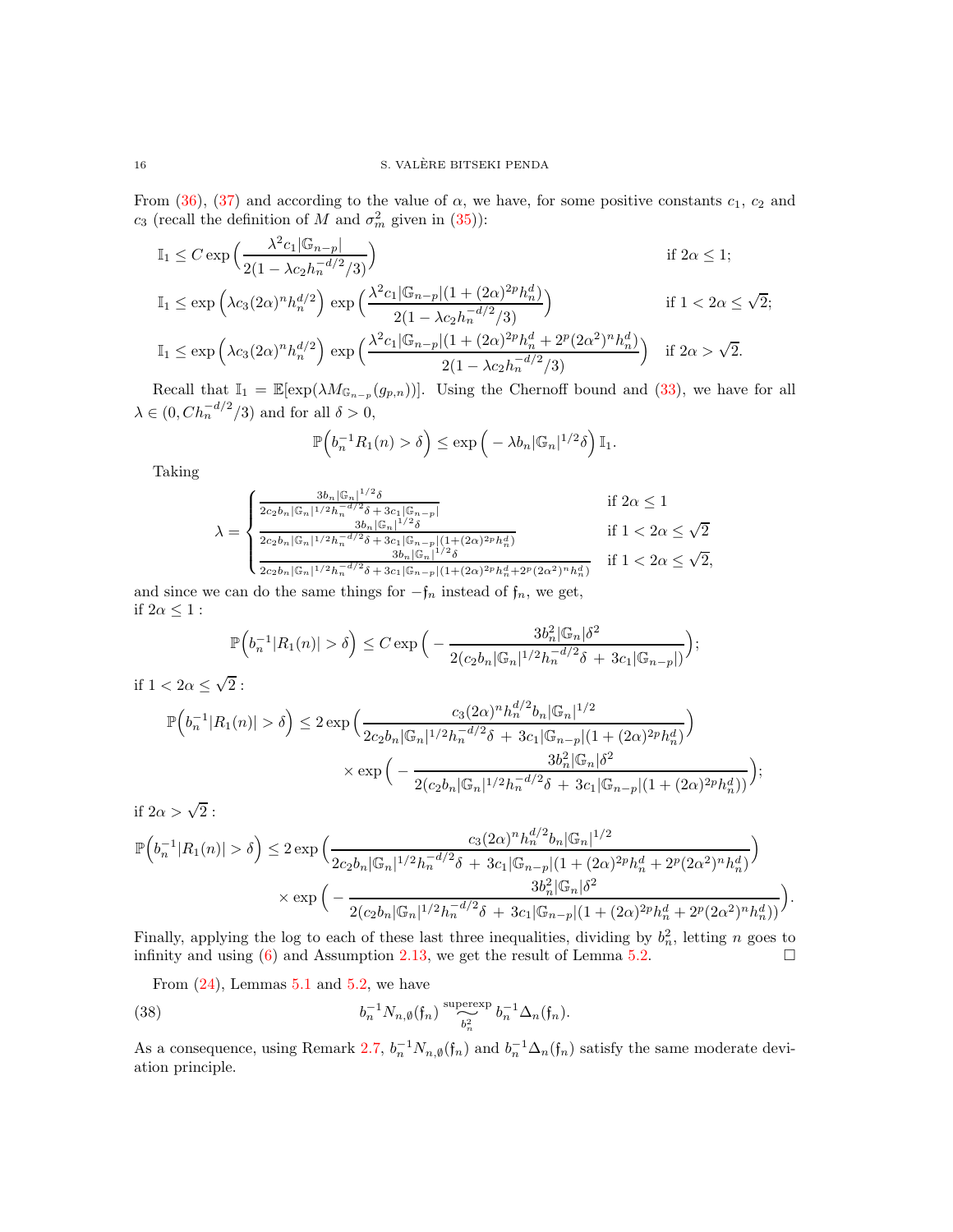We now study the martingale part  $\Delta_n(f_n)$  of the decomposition [\(24\)](#page-11-0). The bracket  $V(n)$  of  $\Delta_n(f_n)$  is defined by:

$$
V(n) = \sum_{i \in \mathbb{G}_{n-p_n}} \mathbb{E} \left[ \Delta_{n,i} (\mathfrak{f}_n)^2 | \mathcal{F}_i \right].
$$

Using  $(22)$  and  $(21)$ , we write:

<span id="page-16-3"></span>(39) 
$$
V(n) = |\mathbb{G}_n|^{-1} \sum_{i \in \mathbb{G}_{n-p_n}} \mathbb{E}_{X_i} \left[ \left( \sum_{\ell=0}^{p_n} M_{\mathbb{G}_{p_n-\ell}}(\tilde{f}_{\ell,n}) \right)^2 \right] - R_2(n) = V_1(n) + 2V_2(n) - R_2(n),
$$

with:

$$
V_1(n) = |\mathbb{G}_n|^{-1} \sum_{i \in \mathbb{G}_{n-p_n}} \sum_{\ell=0}^{p_n} \mathbb{E}_{X_i} \left[ M_{\mathbb{G}_{p_n-\ell}}(\tilde{f}_{\ell,n})^2 \right],
$$
  
\n
$$
V_2(n) = |\mathbb{G}_n|^{-1} \sum_{i \in \mathbb{G}_{n-p_n}} \sum_{0 \le \ell < k \le p_n} \mathbb{E}_{X_i} \left[ M_{\mathbb{G}_{p_n-\ell}}(\tilde{f}_{\ell,n}) M_{\mathbb{G}_{p_n-k}}(\tilde{f}_{k,n}) \right],
$$
  
\n
$$
R_2(n) = \sum_{i \in \mathbb{G}_{n-p_n}} \mathbb{E} \left[ N_{n,i}(f_n) | X_i \right]^2.
$$

We have the following result.

<span id="page-16-1"></span>**Lemma 5.3.** *Under the Assumptions of Theorem [3.10,](#page-7-2)* we have  $R_2(n) \xrightarrow[\frac{b_n^2}{n}]{} 0.$ 

*Proof.* Using the branching Markov property, we have

$$
R_2(n) = |\mathbb{G}_n|^{-1} M_{\mathbb{G}_{n-p}}(g_p) \quad \text{with} \quad g_p = \left(\sum_{\ell=0}^p 2^{p-\ell} 2^{p-\ell} \tilde{f}_{\ell,n}\right)^2.
$$

Using Assumption [2.9](#page-3-0) and  $(i)$  and  $(ii)$  of Assumption [3.8,](#page-6-2) we get

$$
||g_p||_{\infty} \leq C ||\tilde{f}_{p,n}||_{\infty}^2 + C ||(\sum_{\ell=0}^{p-1} 2^{p-\ell} 2^{p-\ell} \tilde{f}_{\ell,n})^2||_{\infty}
$$
  

$$
\leq Ch_n^{-d} + C \Big( \sum_{\ell=0}^{p-1} (2\alpha)^{p-\ell} h_n^{d/2} \Big)^2
$$
  

$$
\leq Ch_n^{-d} \mathbf{1}_{\{2\alpha \leq 1\}} + C(h_n^{-d} + h_n^d (2\alpha)^{2p}) \mathbf{1}_{\{2\alpha > 1\}}.
$$

This implies that

<span id="page-16-0"></span>(40) 
$$
R_2(n) \leq C |\mathbb{G}_n|^{-1} h_n^{-d} \mathbf{1}_{\{2\alpha \leq 1\}} + C(|\mathbb{G}_n|^{-1} h_n^{-d} + (2\alpha^2)^p h_n^d |\mathbb{G}_{n-p}|^{-1}) \mathbf{1}_{\{2\alpha > 1\}}.
$$

Recall that  $h_n = 2^{-n\gamma}$  with  $\gamma \in (0, 1/d)$ . Using Assumption [2.13,](#page-4-2) we conclude from [\(40\)](#page-16-0) that  $R_2(n)$ is bounded by a deterministic sequence which converge to 0. As a consequence, using Remark [2.8,](#page-3-4) we get the result of Lemma [5.3.](#page-16-1)  $\Box$ 

Recall  $\sigma^2$  given in [\(7\)](#page-6-1). We have the following result.

<span id="page-16-2"></span>**Lemma 5.4.** *Under the Assumptions of Theorem [3.10,](#page-7-2)* we have  $V_1(n) \xrightarrow[k_n^2]{} \sigma^2$ .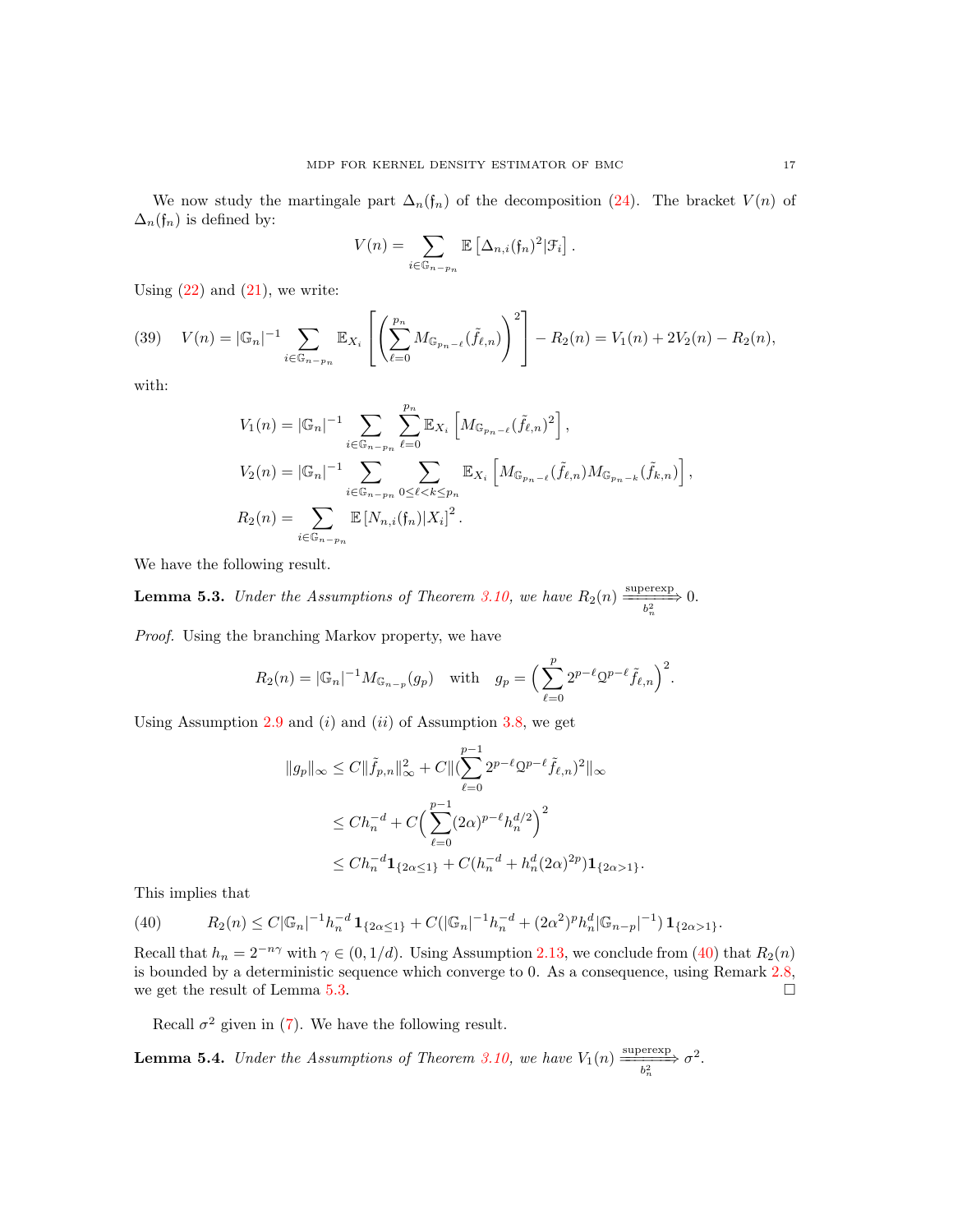*Proof.* We have the following decomposition which is a consequence of  $(50)$ :

 $V_1(n) = V_3(n) + V_4(n),$ 

with

$$
V_3(n) = |\mathbb{G}_n|^{-1} \sum_{i \in \mathbb{G}_{n-p}} \sum_{\ell=0}^p 2^{p-\ell} 2^{p-\ell} (\tilde{f}_{\ell,n}^2)(X_i),
$$
  

$$
V_4(n) = |\mathbb{G}_n|^{-1} \sum_{i \in \mathbb{G}_{n-p}} \sum_{\ell=0}^{p-1} \sum_{k=0}^{p-\ell-1} 2^{p-\ell+k} 2^{p-1-(\ell+k)} \left( \mathcal{P} \left( 2^k \tilde{f}_{\ell,n} \otimes^2 \right) \right) (X_i).
$$

Now, the result of Lemma [5.4](#page-16-2) is a direct consequence of the following:

<span id="page-17-0"></span>(41) 
$$
V_3(n) \xrightarrow[b_n^2]{} \sigma^2;
$$

<span id="page-17-1"></span>(42) 
$$
V_4(n) \xrightarrow{\text{superexp}} 0.
$$

To end the proof, we will now prove [\(41\)](#page-17-0) and [\(42\)](#page-17-1).

*Proof of* [\(41\)](#page-17-0)*.* Set

$$
g_{p,n} = \sum_{\ell=0}^p 2^{-\ell} \mathcal{Q}^{p-\ell}(\tilde{f}_{\ell,n}^2 - \langle \mu, \tilde{f}_{\ell,n}^2 \rangle) \text{ and } H_3^{[n]}(\mathfrak{f}_n) = \sum_{\ell=0}^p 2^{-\ell} \langle \mu, \tilde{f}_{\ell,n}^2 \rangle.
$$

Following the same arguments that in the proof of Lemmas [5.1](#page-11-5) and [5.2,](#page-13-2) we get after studious calculations: if  $2\alpha \leq 1$ ,

;

$$
\mathbb{P}\Big(|V_3(n) - H_3^{[n]}| > \delta\Big) = \mathbb{P}\Big(|\mathbb{G}_{n-p}|^{-1}|M_{\mathbb{G}_{n-p}}(g_{p,n})| > \delta\Big)
$$
  

$$
\leq C \exp\Big(\frac{Cp\,\delta}{C\delta h_n^{-d} + 3(p^2 2^{-p} + 2^{-p} h_n^{-d})}\Big) \exp\Big(-\frac{3\delta^2|\mathbb{G}_n|}{2(C\delta h_n^{-d} + 3(p^2 2^{-p} + 2^{-p} h_n^{-d}))}
$$

if  $1 < 2\alpha \leq \sqrt{2}$ ,

$$
\mathbb{P}\Big(|V_3(n) - H_3^{[n]}| > \delta\Big) = \mathbb{P}\Big(|\mathbb{G}_{n-p}|^{-1}|M_{\mathbb{G}_{n-p}}(g_{p,n})| > \delta\Big)
$$
  

$$
\leq \exp\Big(\frac{c_3(2\alpha)^n h_n^d \delta}{c_2 \delta + 3c_1((2\alpha^2)^p h_n^d + 2^{-p})}\Big) \exp\Big(-\frac{3\delta^2 |\mathbb{G}_n| h_n^d}{2(c_2 \delta + 3c_1((2\alpha^2)^p h_n^d + 2^{-p}))}\Big);
$$

if  $2\alpha > \sqrt{2}$ ,

$$
\mathbb{P}\Big(|V_3(n) - H_3^{[n]}| > \delta\Big) = \mathbb{P}\Big(|\mathbb{G}_{n-p}|^{-1}|M_{\mathbb{G}_{n-p}}(g_{p,n})| > \delta\Big)
$$
  

$$
\leq \exp\Big(\frac{c_3(2\alpha)^n h_n^d \delta}{c_2 \delta + 3c_1((2\alpha^2)^n h_n^d + 2^{-p})}\Big) \exp\Big(-\frac{3\delta^2 |\mathbb{G}_n| h_n^d}{2(c_2 \delta + 3c_1((2\alpha^2)^n h_n^d + 2^{-p}))}\Big);
$$

Taking the log, dividing by  $b_n^2$ , letting n goes to the infinity and using [\(6\)](#page-4-5) and Assumption [2.13,](#page-4-2) we get

$$
\limsup_{n \to +\infty} \frac{1}{b_n^2} \log \mathbb{P}\Big(|V_3(n) - H_3^{[n]}| > \delta\Big) = -\infty.
$$

Next, using (iii) of Assumption [3.8,](#page-6-2) we get  $\lim_{n\to+\infty} H_3^{[n]}(\mathfrak{f}_n) = \sigma^2$ . This ends the proof of [\(41\)](#page-17-0) since  $(H_3^{[n]}(\mathfrak{f}_n))$  is a deterministic sequence.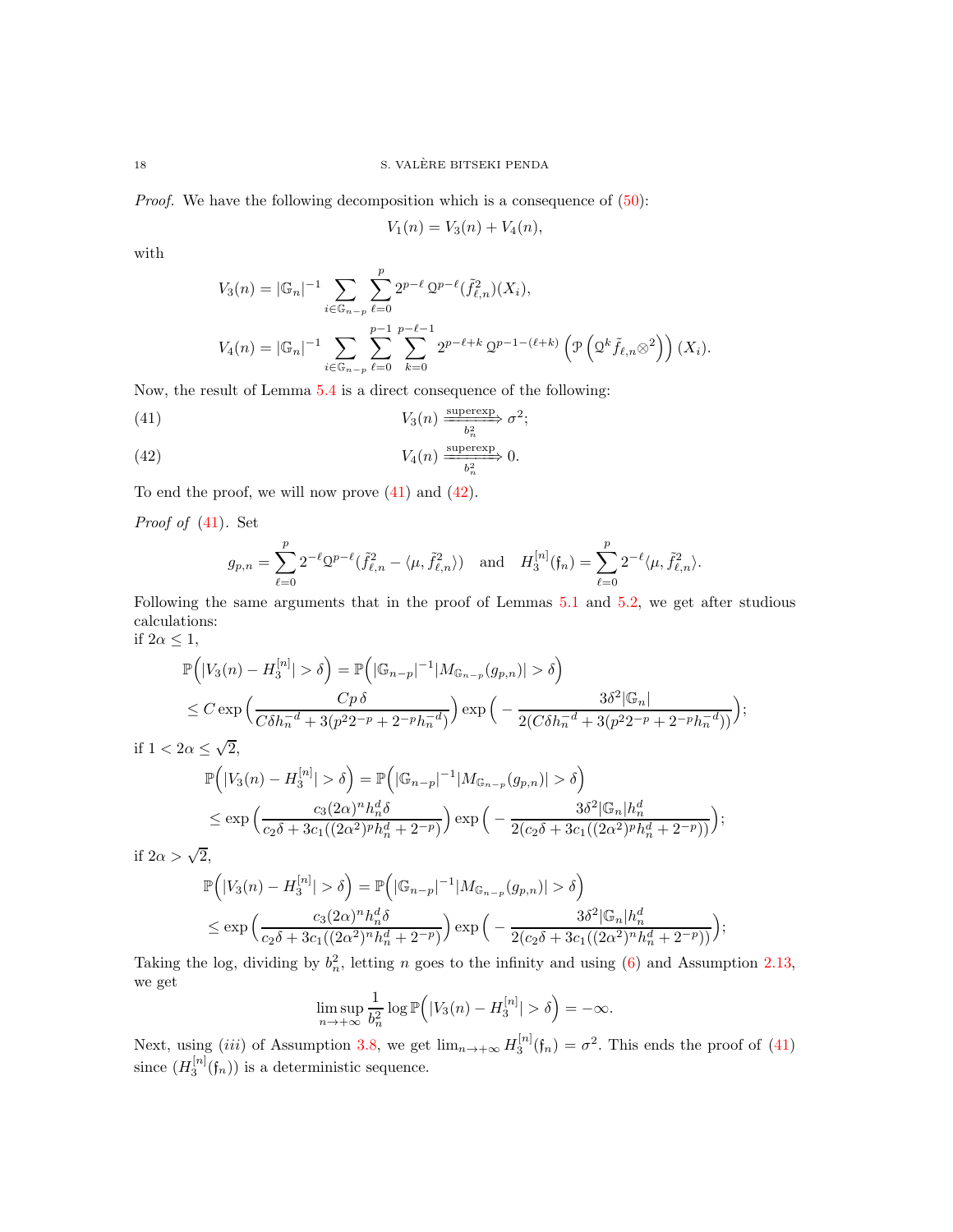*Proof of* [\(42\)](#page-17-1)*.* We set

$$
h_{\ell,k}^{(n)} = 2^{k-\ell} \, \mathcal{Q}^{p-1-(\ell+k)} \big( \mathcal{P} \big( \mathcal{Q}^k \tilde{f}_{\ell,n} \otimes^2 \big) \big) \quad \text{and} \quad H_{4,n} = \sum_{\ell=0}^{p-1} \sum_{k=0}^{p-\ell-1} h_{\ell,k}^{(n)}
$$

in such a that  $V_4(n) = |\mathbb{G}_{n-p}|^{-1} M_{\mathbb{G}_{n-p}}(H_{4,n})$ . Using, [\(3\)](#page-3-3) and (i) and (ii) of Assumption [3.8,](#page-6-2) we get

$$
|h_{\ell,k}^{(n)}| \le 2^{k-\ell} \mathcal{P}(|\mathcal{Q}^k \tilde{f}_{\ell,n}| \otimes^2) \le C 2^{k-\ell} h_n^d \alpha^{2k}.
$$

This implies that  $|H_{4,n}| \leq c_n$  and then that  $|V_4(n)| \leq c_n$ , where the sequence  $(c_n, n \in \mathbb{N})$  is defined by

$$
c_n = Ch_n^d \mathbf{1}_{\{2\alpha^2 \le 1\}} + Ch_n^d (2\alpha^2)^p \mathbf{1}_{\{2\alpha^2 > 1\}}
$$

Using [\(5\)](#page-4-6) and the fact that  $(h_n, n \in \mathbb{N})$  converges to 0, we get that the sequence  $(c_n, n \in \mathbb{N})$ converges to 0. Thus, we have that  $V_4(n)$  is bounded by a deterministic sequence which converges to 0. Then  $(42)$  follows using Remark [2.8.](#page-3-4)

<span id="page-18-0"></span>**Lemma 5.5.** *Under the Assumptions of Theorem [3.10,](#page-7-2)* we have  $V_2(n) \xrightarrow[\frac{b_n^2}{n}]{} 0.$ 

*Proof.* Using  $(51)$ , we get:

$$
V_2(n) = V_5(n) + V_6(n),
$$

with

$$
V_5(n) = |\mathbb{G}_n|^{-1} \sum_{i \in \mathbb{G}_{n-p}} \sum_{0 \le \ell < k \le p} 2^{p-\ell} 2^{p-k} (\tilde{f}_{k,n} 2^{k-\ell} \tilde{f}_{\ell,n}) (X_i),
$$
  

$$
V_6(n) = |\mathbb{G}_n|^{-1} \sum_{i \in \mathbb{G}_{n-p}} \sum_{0 \le \ell < k < p} \sum_{r=0}^{p-k-1} 2^{p-\ell+r} 2^{p-1-(r+k)} \big( \mathcal{P} \big( 2^r \tilde{f}_{k,n} \otimes_{\text{sym}} 2^{k-\ell+r} \tilde{f}_{\ell,n} \big) \big) (X_i).
$$

First, we set

$$
h_{k,\ell,r}^{(n)} = 2^{r-\ell} 2^{p-1-(r+k)} \left( \mathcal{P} \left( 2^r \tilde{f}_{k,n} \otimes_{\text{sym}} 2^{k-\ell+r} \tilde{f}_{\ell,n} \right) \right) \quad \text{and} \quad H_{6,n} = \sum_{0 \le \ell < k < p} \sum_{r=0}^{p-k-1} h_{k,\ell,r}^{(n)}
$$

in such a way that  $V_6(n) = |\mathbb{G}_{n-p}|^{-1} M_{\mathbb{G}_{n-p}}(H_{6,n})$ . Using, [\(3\)](#page-3-3) and (*i*) and (*ii*) of Assumption [3.8,](#page-6-2) we get

$$
|h_{k,\ell,r}^{(n)}| \le Ch_n^d (2\alpha^2)^r \alpha^{k-\ell}.
$$

This implies that  $|H_{6,n}| \leq c_n$  and then that  $V_6(n) \leq c_n$ , where the sequence  $(c_n, n \in \mathbb{N})$  is defined by

$$
c_n = Ch_n^d \mathbf{1}_{\{2\alpha^2 \le 1\}} + C(2\alpha^2)^p h_n^d \mathbf{1}_{\{2\alpha^2 > 1\}}.
$$

Since the sequence  $(c_n, n \in \mathbb{N})$  is deterministic and converges to 0, it follows, using Remark [2.8,](#page-3-4) that

$$
V_6(n) \xrightarrow{\text{supercxp}} 0.
$$

Next, for the term  $V_5(n)$ , we have for all  $k > \ell$ :

$$
\left|2^{-\ell} \mathcal{Q}^{p-k}\left(\tilde{f}_{k,n}\mathcal{Q}^{k-\ell}\tilde{f}_{\ell,n}\right)\right| \leq 2^{-\ell} \mathcal{Q}^{p-k}\left(|\tilde{f}_{k,n}||\mathcal{Q}^{k-\ell}\tilde{f}_{\ell,n}|\right) \leq C2^{-\ell}h_n^{d/2}\alpha^{k-\ell}\mathcal{Q}^{p-k}(|\tilde{f}_{k,n}|)
$$
  

$$
\leq C\alpha^p(2\alpha)^{-\ell}\mathbf{1}_{\{k=p\}} + Ch_n^d(2\alpha)^{-\ell}\alpha^k\mathbf{1}_{\{k\leq p-1\}},
$$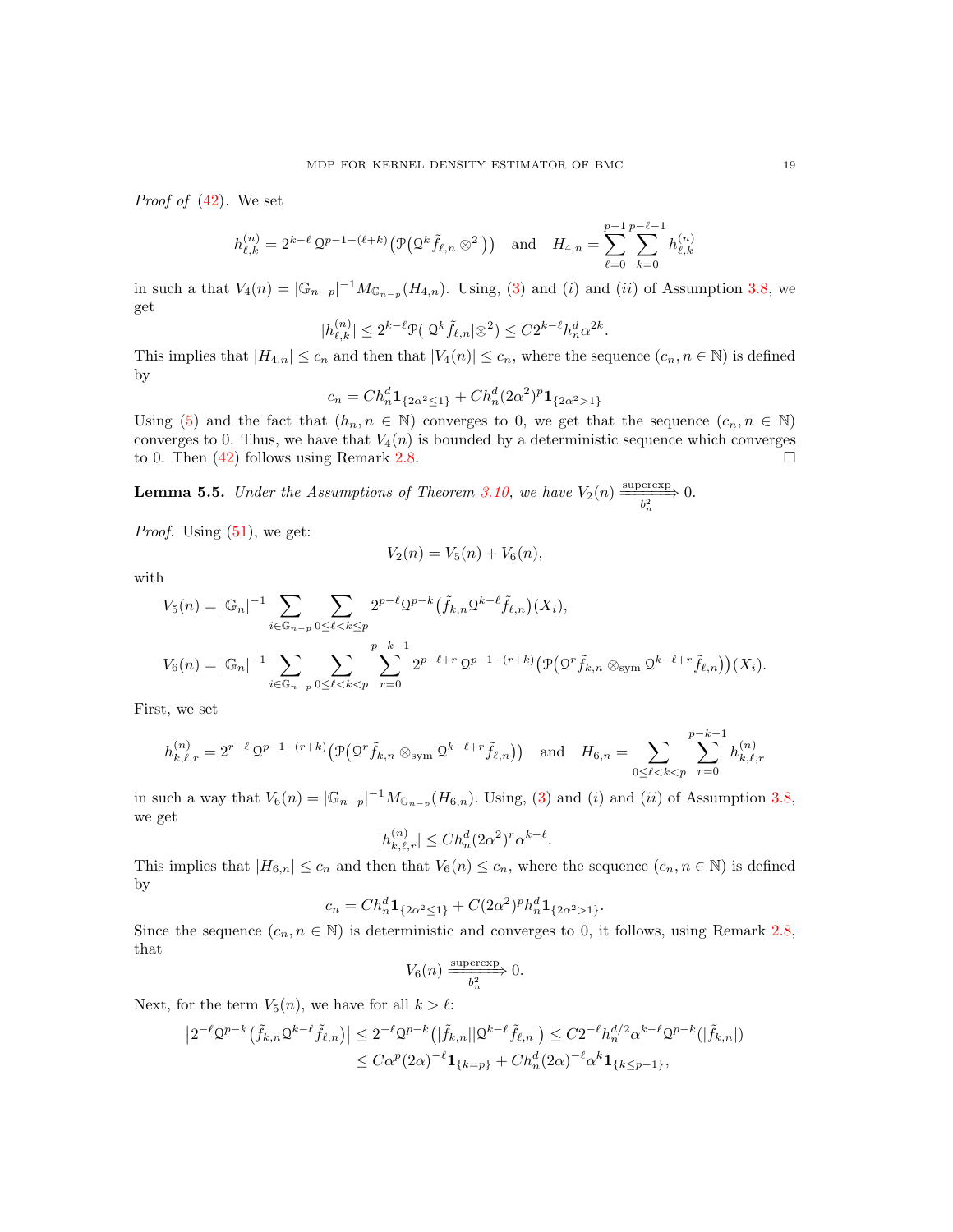where we used  $(3)$  for the second inequality and  $(i)$  and  $(ii)$  of Assumption [3.8](#page-6-2) for the second and the last inequality. Using the latter inequality in  $V_5(n)$ , we get

$$
|V_5(n)| \le C\big(2^{-p}\mathbf{1}_{\{2\alpha < 1\}} + \alpha^p \mathbf{1}_{\{2\alpha \ge 1\}} + h_n^d\big).
$$

We thus have that  $V_5(n)$  is bounded by a deterministic sequence which converges to 0. It then follows from Remark [2.8](#page-3-4) that

$$
V_5(n) \xrightarrow{\text{supercxp}} 0.
$$

From the foregoing, we get the result of Lemma since  $V_2(n) = V_5(n) + V_6(n)$ .

As a direct consequence of [\(39\)](#page-16-3) and the Lemmas [5.3,](#page-16-1) [5.4](#page-16-2) and [5.5,](#page-18-0) we have the following result.

<span id="page-19-4"></span>**Lemma 5.6.** *Under the Assumptions of Theorem [3.10,](#page-7-2)* we have  $V(n) \xrightarrow[\frac{10}{6}]{\text{supercxp}} \sigma^2$ . n

We now study the 4th-order exponential moment condition. We stress that this condition imply in particular the exponential Lindeberg condition (condition  $(C3)$ ) in Proposition [6.1\)](#page-24-5). We have the following result.

<span id="page-19-5"></span>Lemma 5.7. *Under the Assumptions of Theorem [3.10,](#page-7-2) we have*

<span id="page-19-0"></span>
$$
\limsup_{n \to +\infty} \frac{1}{b_n^2} \log \mathbb{P}\left(b_n^2 \sum_{i \in \mathbb{G}_{n-p}} \mathbb{E}[\Delta_{n,i}(\mathfrak{f}_n)^4 | \mathcal{F}_i] > \delta\right) = -\infty \quad \forall \delta > 0.
$$

*Proof.* For all  $i \in \mathbb{G}_{n-p}$ , we have

(43) 
$$
\mathbb{E}\left[\Delta_{n,i}(f_n)^4|\mathcal{F}_i\right] \leq 16(p+1)^3 2^{-2n} \sum_{\ell=0}^p \mathbb{E}_{X_i}\left[M_{\mathbb{G}_{p-\ell}}(\tilde{f}_{\ell,n})^4\right],
$$

where we have used the definition of  $\Delta_{n,i}(\mathfrak{f}_n)$ , the inequality  $(\sum_{k=0}^r a_k)^4 \le (r+1)^3 \sum_{k=0}^r a_k^4$  and the branching Markov property. Using [\(43\)](#page-19-0), we get

(44) 
$$
b_n^2 \sum_{i \in \mathbb{G}_{n-p}} \mathbb{E}[\Delta_{n,i}(\mathfrak{f}_n)^4 | \mathcal{F}_i] \le C b_n^2 p^3 2^{-2n} \sum_{\ell=0}^p \sum_{i \in \mathbb{G}_{n-p}} h_{n,\ell}(X_i),
$$

where  $h_{n,\ell}(x) = \mathbb{E}_x[M_{\mathbb{G}_{p-\ell}}(\tilde{f}_{\ell,n})^4]$ . We will now prove that the right hand side of [\(44\)](#page-19-1) converges superexponentially to 0 at the speed  $b_n^2$ , that is

<span id="page-19-1"></span>
$$
\limsup_{n \to +\infty} \frac{1}{b_n^2} \log \mathbb{P}\Big(Cb_n^2 p^3 2^{-2n} \Big| \sum_{\ell=0}^p \sum_{i \in \mathbb{G}_{n-p}} h_{n,\ell}(X_i) \Big| > \delta \Big) = -\infty.
$$

For that purpose, we will treat the case  $\ell = p$ ,  $\ell = p - 1$  and finally the case  $\ell \in \{0, ..., p - 2\}$ . First, we treat the case  $\ell = p$ . Set  $g_{p,n} = \tilde{f}_{p,n}^4$ . We have

<span id="page-19-2"></span>(45) 
$$
b_n^2 p^3 2^{-2n} \sum_{i \in \mathbb{G}_{n-p}} h_{n,p}(X_i) = b_n^2 p^3 2^{-2n} \sum_{i \in \mathbb{G}_{n-p}} \tilde{g}_{p,n}(X_i) + b_n^2 p^3 2^{-2n} |\mathbb{G}_{n-p}| \langle \mu, g_{p,n} \rangle.
$$

Since  $b_n^2 p^3 2^{-2n} |\mathbb{G}_{n-p}| \langle \mu, g_{p,n} \rangle \leq p^3 2^{-p} b_n^2 (|\mathbb{G}_n|h_n^d)^{-1} \to 0$  as  $n \to 0$ , it suffices to prove that the first term of the right hand side in [\(45\)](#page-19-2) converges superexponentially to 0 at the speed  $b_n^2$ , that is, for all  $\delta > 0$ ,

<span id="page-19-3"></span>(46) 
$$
\limsup_{n \to +\infty} \frac{1}{b_n^2} \log \mathbb{P}\left(b_n^2 p^3 2^{-2n} \mid \sum_{i \in \mathbb{G}_{n-p}} \tilde{g}_{p,n}(X_i) \mid > \delta\right) = -\infty.
$$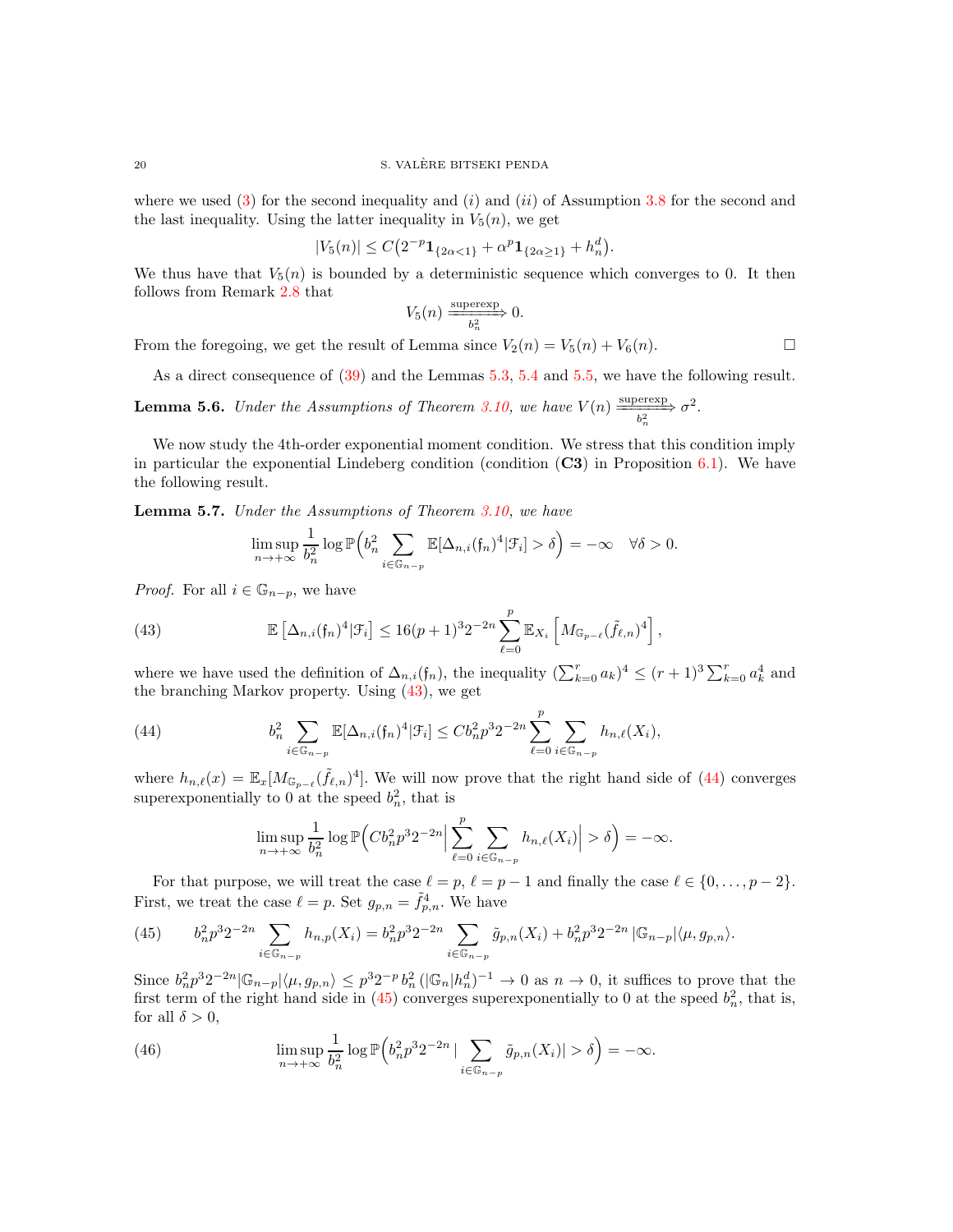As in the proof of Lemma [5.2,](#page-13-2) we can prove that

$$
\mathbb{P}\Big(b_n^2 p^3 2^{-2n} \,|\sum_{i \in \mathbb{G}_{n-p}} \tilde{g}_{p,n}(X_i)| > \delta\Big) \leq C \exp\Big(-\frac{\delta^2 |\mathbb{G}_n|^2 h_n^{2d}}{C p^3 b_n^2 (\delta + C p^3 b_n^2 (|\mathbb{G}_{n+p}| h_n^d)^{-1})}\Big).
$$

Taking the log and dividing by  $b_n^2$ , we get [\(46\)](#page-19-3).

Next, for  $\ell \in \{0, \ldots, p-1\}$ , we plan to prove that the quantity  $b_n^2 p^3 2^{-2n} \sum_{\ell=0}^{p-1} \sum_{i \in \mathbb{G}_{n-p}} h_{n,\ell}(X_i)$ is bounded by a deterministic sequence which converges to 0. First, for  $\ell = p - 1$ , using the branching Markov property, (i) and (ii) of Assumption [3.8,](#page-6-2) we have, for all  $i \in \mathbb{G}_{n-p}$ ,

$$
h_{n,p-1}(X_i) = \mathbb{E}_{X_i}[M_{\mathbb{G}_1}(\tilde{f}_{p-1,n})^4] \leq C\mathcal{Q}(\tilde{f}_{p-1,n}^4) \leq Ch_n^{-d}.
$$

Using  $(6)$ , this implies that

$$
b_n^2 p^3 2^{-2n} \sum_{i \in \mathbb{G}_{n-p}} h_{n,p-1}(X_i) \le C b_n^2 2^{-p} p^3 (|\mathbb{G}_n| h_n^d)^{-1} \to 0 \quad \text{as } n \to +\infty.
$$

Now we consider the case  $\ell \in \{0, \ldots, p-2\}$ . From Lemma [6.4](#page-25-6) with f replaced by  $\tilde{f}_{\ell,n}$  and  $\nu$  by the Dirac mass at  $X_i$  ( $\delta_{X_i}$ ), we have

<span id="page-20-0"></span>(47) 
$$
b_n^2 p^3 2^{-2n} \sum_{\ell=0}^{p-2} \sum_{i \in \mathbb{G}_{n-p}} h_{n,\ell}(X_i) \leq b_n^2 |\mathbb{G}_n|^{-2} p^3 \sum_{\ell=0}^{p-2} \sum_{i \in \mathbb{G}_{n-p}} \sum_{j=1}^9 |\psi_{j,p-\ell}|(X_i).
$$

For all  $j \in \{1, \ldots, 9\}$ , we will upper bound each term of the right hand side in [\(47\)](#page-20-0) by a deterministic sequence which converges to 0.

**Upper bound of**  $b_n^2 |\mathbb{G}_n|^{-2} p^3 \sum_{\ell=0}^p \sum_{i \in \mathbb{G}_{n-p}} |\psi_{1,p-\ell}|(X_i)$ . Using (i) of Assumption [3.8,](#page-6-2) we have  $|\psi_{1,p-\ell}| \leq C 2^{p-\ell} \mathcal{Q}^{p-\ell}(f_{\ell,n}^4) \leq C 2^{p-\ell} h_n^{-d}.$ 

Using  $(6)$ , this implies that

$$
b_n^2 |\mathbb{G}_n|^{-2} p^3 \sum_{\ell=0}^p \sum_{i \in \mathbb{G}_{n-p}} |\psi_{1,p-\ell}|(X_i) \le C b_n^2 p^3 (|\mathbb{G}_n| h_n^d)^{-1} \to 0 \quad \text{as } n \to +\infty.
$$

**Upper bound of**  $b_n^2 |\mathbb{G}_n|^{-3} p^3 \sum_{i=0}^p \sum_{i \in \mathbb{G}_{n-p}} |\psi_{2,p-\ell}|(X_i)$ . Using Assumption [2.9](#page-3-0) and (i) and (ii) of Assumption [3.8](#page-6-2) for the second inequality, we get

$$
|\psi_{2,p-\ell}| \leq C2^{2(p-\ell)} \sum_{k=0}^{p-\ell-1} 2^{-k} \Omega^k \mathcal{P}(|\Omega^{p-k-1-\ell}(\tilde{f}_{\ell,n}^3)| \otimes_{\text{sym}} |\Omega^{p-\ell-k-2}(\Omega \tilde{f}_{\ell,n})|)
$$
  

$$
\leq C2^{2(p-\ell)} \sum_{k=0}^{p-\ell-1} 2^{-k} \alpha^{p-\ell-k} \leq C2^{p-\ell} (\mathbf{1}_{\{2\alpha < 1\}} + (p-\ell)\mathbf{1}_{\{2\alpha = 1\}} + (2\alpha)^{p-\ell} \mathbf{1}_{\{2\alpha > 1\}}).
$$

Using  $(6)$  and  $(5)$ , this implies that

$$
b_n^2 |\mathbb{G}_n|^{-2} p^3 \sum_{\ell=0}^p \sum_{i \in \mathbb{G}_{n-p}} |\psi_{2,p-\ell}|(X_i) \le C b_n^2 |\mathbb{G}_n|^{-1} \left( p^4 \mathbf{1}_{\{2\alpha \le 1\}} + (2\alpha)^p \mathbf{1}_{\{2\alpha > 1\}} \right) \to 0 \quad \text{as } n \to +\infty.
$$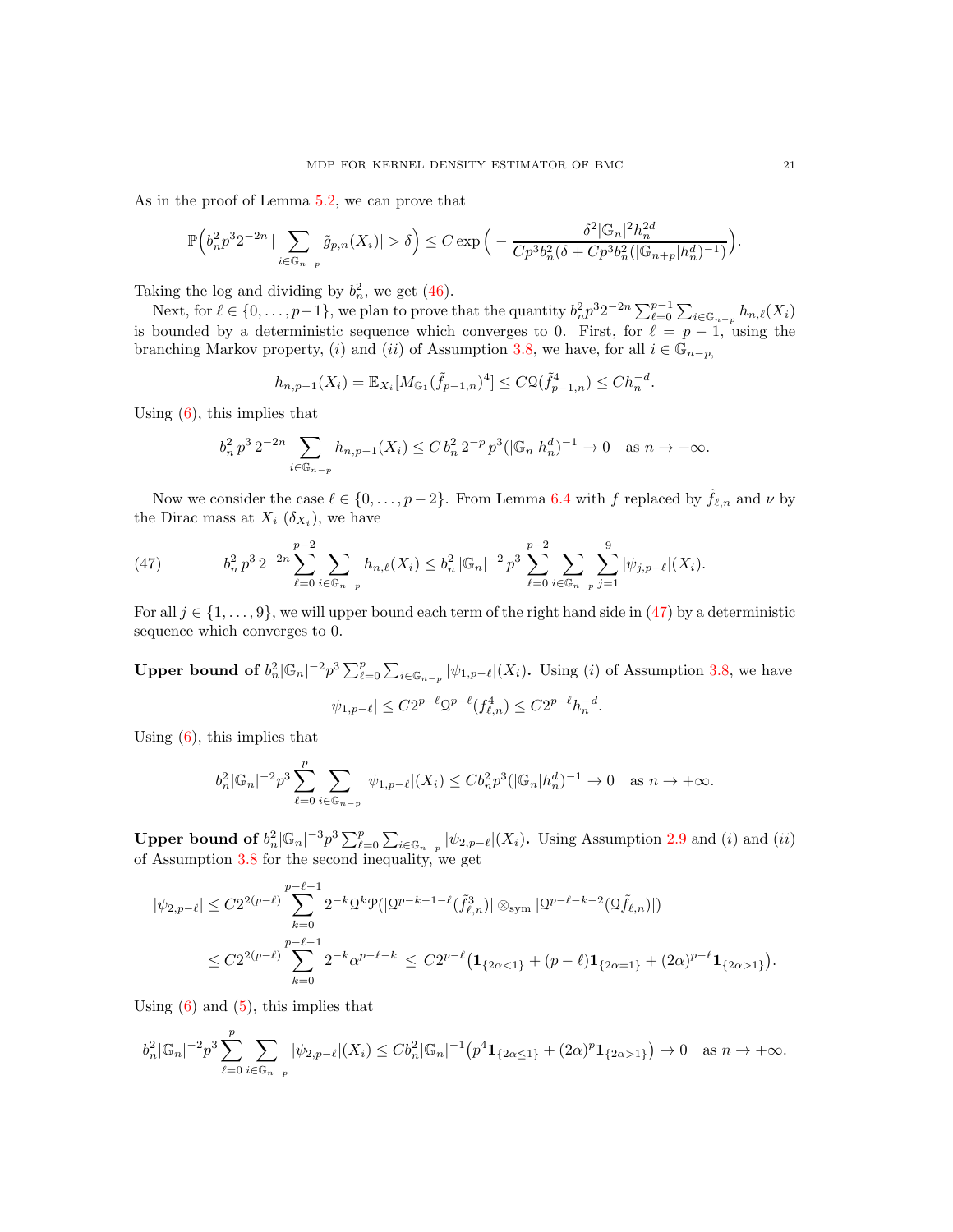**Upper bound of**  $b_n^2 |\mathbb{G}_n|^{-2} p^3 \sum_{\ell=0}^p \sum_{i \in \mathbb{G}_{n-p}} |\psi_{3,p-\ell}|(X_i)$ . Using (i) and (ii) of Assumption [3.8](#page-6-2) for the second inequality, we get

$$
|\psi_{3,p-\ell}|\leq 2^{2(p-\ell)}\sum_{k=0}^{p-\ell-1}2^{-k}\mathcal{Q}^k\mathcal{P}(\mathcal{Q}^{p-\ell-k-1}(\tilde{f}_{\ell,n}^2)\otimes^2)\leq C2^{2(p-\ell)}\sum_{k=0}^{p-\ell-1}2^{-k}\leq C2^{2(p-\ell)}.
$$

Using  $(6)$ , this implies that

$$
b_n^2 |\mathbb{G}_n|^{-2} p^3 \sum_{\ell=0}^p \sum_{i \in \mathbb{G}_{n-p}} |\psi_{3,p-\ell}| (X_i) \le C b_n^2 p^3 2^{-n+p} \to 0 \quad \text{as } n \to +\infty.
$$

**Upper bound of**  $b_n^2 |\mathbb{G}_n|^{-2} p^3 \sum_{\ell=0}^p \sum_{i \in \mathbb{G}_{n-p}} |\psi_{4,p-\ell}|(X_i)$ . Using Assumption [\(2.9\)](#page-3-0) and (i) and  $(ii)$  of Assumption [3.8](#page-6-2) for the second inequality, we get

$$
|\psi_{4,p-\ell}|\leq C2^{4(p-\ell)}\mathcal{P}\big(\mathcal{P}\big(|\mathbb{Q}^{p-\ell-2}\tilde{f}_{\ell,n}|\otimes^2\big)\otimes^2\big)\leq C2^{4(p-\ell)}\alpha^{4(p-\ell-2)}h_n^{2d}.
$$

Using  $(6)$  and  $(5)$ , this implies that

$$
b_n^2 |\mathbb{G}_n|^{-2} p^3 \sum_{\ell=0}^p \sum_{i \in \mathbb{G}_{n-p}} |\psi_{4,p-\ell}|(X_i)
$$
  
 
$$
\leq C (b_n^2 p^4 2^{-n-p} h_n^{2d} \mathbf{1}_{\{2\alpha^2 \leq 1\}} + b_n^2 p^3 2^{-n+p} (2\alpha^2)^{2p} h_n^{2d} \mathbf{1}_{\{2\alpha^2 > 1\}}) \to 0 \text{ as } n \to +\infty.
$$

**Upper bound of**  $b_n^2 |\mathbb{G}_n|^{-3} p^3 \sum_{\ell=0}^p \sum_{i \in \mathbb{G}_{n-p}} |\psi_{5,p-\ell}|(X_i)$ . Using Assumption [\(2.9\)](#page-3-0) and (i) and  $(ii)$  of Assumption [3.8](#page-6-2) for the second inequality, we get

$$
|\psi_{5,p-\ell}| \le C 2^{4(p-\ell)} \sum_{k=2}^{p-\ell-1} \sum_{r=0}^{k-1} 2^{-2k-r} 2^r \mathcal{P} \big( \mathcal{Q}^{k-r-1} \big( \mathcal{P} \big( |\mathcal{Q}^{p-\ell-k-1} \tilde{f}_{\ell,n} | \otimes^2 \big) \big) \otimes^2 \big)
$$
  

$$
\le C 2^{4(p-\ell)} \sum_{k=2}^{p-\ell-1} \sum_{r=0}^{k-1} 2^{-2k-r} h_n^{2d} \alpha^{4(p-\ell-k)}
$$
  

$$
\le C h_n^{2d} 2^{2(p-\ell)} \big( \mathbf{1}_{\{2\alpha^2 < 1\}} + (p-\ell) \mathbf{1}_{\{2\alpha^2 = 1\}} + (2\alpha^2)^{2(p-\ell)} \mathbf{1}_{\{2\alpha^2 > 1\}} \big).
$$

Using  $(6)$  and  $(5)$ , this implies that

$$
b_n^2 |\mathbb{G}_n|^{-2} p^3 \sum_{\ell=0}^p \sum_{i \in \mathbb{G}_{n-p}} |\psi_{5,p-\ell}|(X_i)
$$
  
 
$$
\leq C \left( b_n^2 p^4 2^{-n+p} h_n^{2d} \mathbf{1}_{\{2\alpha^2 \leq 1\}} + b_n^2 p^3 2^{-n+p} (2\alpha^2)^{2p} h_n^{2d} \mathbf{1}_{\{2\alpha^2 > 1\}} \right) \to 0 \quad \text{as } n \to +\infty.
$$

**Upper bound of**  $b_n^2 |\mathbb{G}_n|^{-2} p^3 \sum_{\ell=0}^p \sum_{i \in \mathbb{G}_{n-p}} |\psi_{6,p-\ell}|(X_i)$ . Using Assumption [\(2.9\)](#page-3-0) and (i) and  $(ii)$  of Assumption [3.8](#page-6-2) for the second inequality, we get

$$
|\psi_{6,n}| \leq C 2^{3(p-\ell)} \sum_{k=1}^{p-\ell-1} \sum_{r=0}^{k-1} 2^{-k-r} 2^r \mathcal{P} \big( \mathcal{Q}^{k-r-1} \mathcal{P} \big( |\mathcal{Q}^{p-\ell-k-1} \tilde{f}_{\ell,n} | \otimes^2 \big) \otimes_{\text{sym}} \mathcal{Q}^{p-\ell-r-1}(\tilde{f}_{\ell,n}^2) \big)
$$
  
\n
$$
\leq C 2^{3(p-\ell)} \sum_{k=1}^{p-\ell-1} \sum_{r=0}^{k-1} 2^{-k-r} h_n^d \alpha^{2(p-\ell-k)}
$$
  
\n
$$
\leq C h_n^d 2^{2(p-\ell)} \big( \mathbf{1}_{\{2\alpha^2 < 1\}} + (p-\ell) \mathbf{1}_{\{2\alpha^2 = 1\}} + (2\alpha^2)^{p-\ell} \mathbf{1}_{\{2\alpha^2 > 1\}} \big).
$$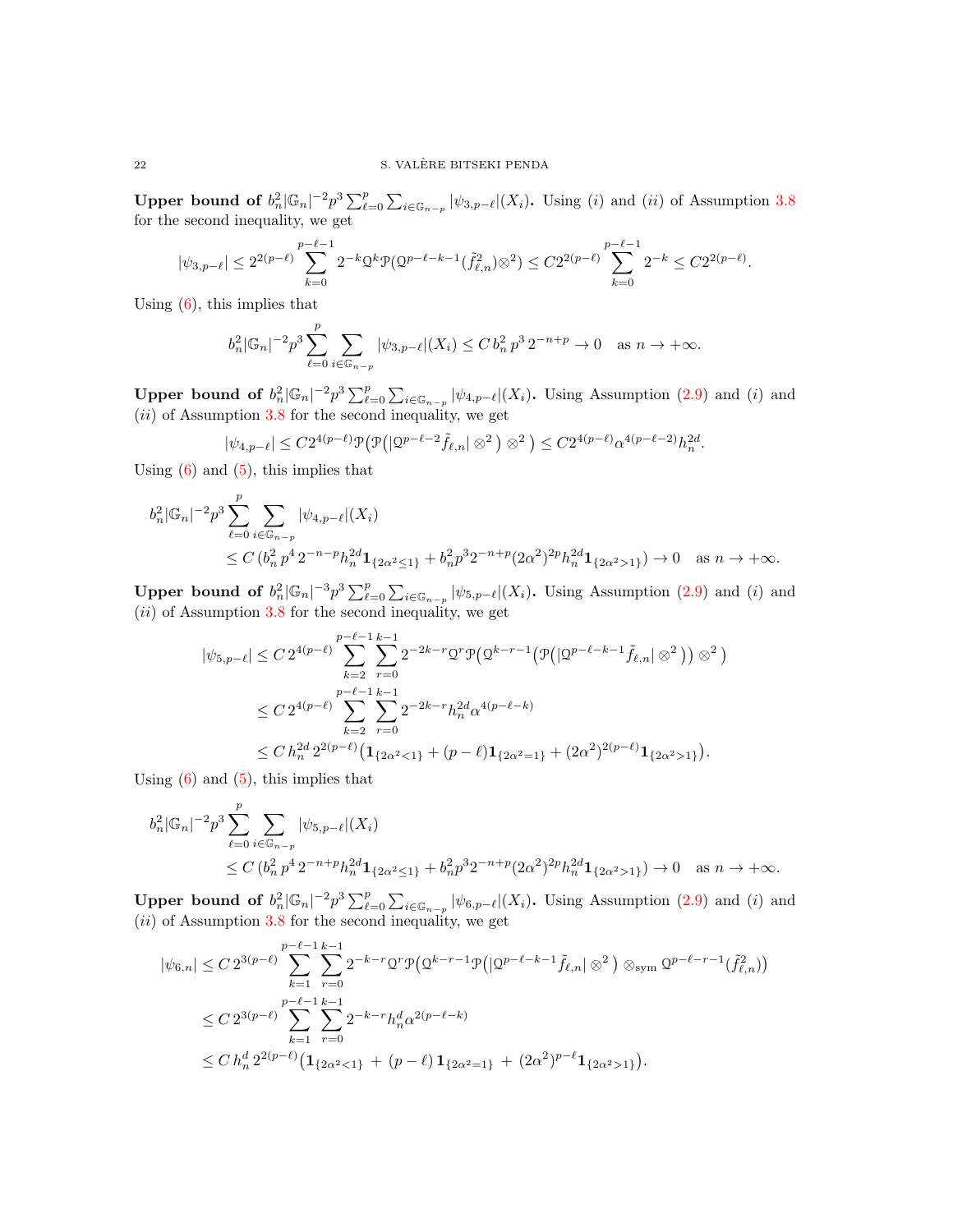Using  $(6)$  and  $(5)$ , this implies that

$$
b_n^2 |\mathbb{G}_n|^{-2} p^3 \sum_{\ell=0}^p \sum_{i \in \mathbb{G}_{n-p}} |\psi_{6,p-\ell}|(X_i)
$$
  
 
$$
\leq C (b_n^2 p^4 2^{-n+p} h_n^d \mathbf{1}_{\{2\alpha^2 \leq 1\}} + b_n^2 p^3 2^{-n+p} (2\alpha^2)^{2p} h_n^d \mathbf{1}_{\{2\alpha^2 > 1\}}) \to 0 \text{ as } n \to +\infty.
$$

**Upper bound of**  $b_n^2 |\mathbb{G}_n|^{-2} p^3 \sum_{\ell=0}^p \sum_{i \in \mathbb{G}_{n-p}} |\psi_{7,p-\ell}|(X_i)$ . In the same way as for  $\psi_{6,p-\ell}$ , we have

$$
b_n^2 |\mathbb{G}_n|^{-2} p^3 \sum_{\ell=0}^p \sum_{i \in \mathbb{G}_{n-p}} |\psi_{7,p-\ell}|(X_i)
$$
  
 
$$
\leq C (b_n^2 p^4 2^{-n} h_n^d \mathbf{1}_{\{2\alpha \leq 1\}} + b_n^2 p^3 2^{-n+p} (2\alpha^2)^{2p} h_n^d \mathbf{1}_{\{2\alpha > 1\}}) \to 0 \text{ as } n \to +\infty.
$$

**Upper bound of**  $b_n^2 |\mathbb{G}_n|^{-2} p^3 \sum_{\ell=0}^p \sum_{i \in \mathbb{G}_{n-p}} |\psi_{8,p-\ell}|(X_i)$ . Using Assumption [\(2.9\)](#page-3-0) and (i) and  $(ii)$  of Assumption [3.8](#page-6-2) for the second inequality, we get

$$
|\psi_{8,p-\ell}| \le C 2^{4(p-\ell)} \sum_{k=2}^{p-\ell-1} \sum_{r=1}^{k-1} \sum_{j=0}^{r-1} 2^{-k-r-j} \Omega^j \mathcal{P}(\Omega^{r-j-1} \mathcal{P}(|\Omega^{p-\ell-1-r} \tilde{f}_{\ell,n}| \otimes^2)
$$
  

$$
\otimes_{\text{sym}} \Omega^{k-j-1} \mathcal{P}(|\Omega^{p-\ell-1-k} \tilde{f}_{\ell,n}| \otimes^2))
$$
  

$$
\le C 2^{4(p-\ell)} \sum_{k=2}^{p-\ell-1} \sum_{r=1}^{k-1} \sum_{j=0}^{r-1} 2^{-k-r-j} h_n^{2d} \alpha^{4(p-\ell)-2r-2k}
$$
  

$$
\le C h_n^{2d} 2^{2(p-\ell)} \big( \mathbf{1}_{\{2\alpha^2 < 1\}} + (p-\ell)^2 \mathbf{1}_{\{2\alpha^2 = 1\}} + (2\alpha^2)^{2(p-\ell)} \mathbf{1}_{\{2\alpha^2 > 1\}} \big).
$$

Using  $(6)$  and  $(5)$ , this implies that

$$
b_n^2 |\mathbb{G}_n|^{-2} p^3 \sum_{\ell=0}^p \sum_{i \in \mathbb{G}_{n-p}} |\psi_{8,p-\ell}|(X_i)
$$
  
 
$$
\leq C \left( b_n^2 p^5 2^{-n+p} h_n^{2d} \mathbf{1}_{\{2\alpha^2 \leq 1\}} + b_n^2 p^3 2^{-n+p} (2\alpha^2)^{2p} h_n^{2d} \mathbf{1}_{\{2\alpha^2 > 1\}} \right) \to 0 \text{ as } n \to +\infty.
$$

Upper bound of  $b_n^2 |\mathbb{G}_n|^{-2} p^3 \sum_{\ell=0}^p \sum_{i \in \mathbb{G}_{n-p}} |\psi_{9,p-\ell}|(X_i)$ . In the same way as for  $\psi_{8,p-\ell}$ , we have

$$
b_n^2 |\mathbb{G}_n|^{-2} p^3 \sum_{\ell=0}^p \sum_{i \in \mathbb{G}_{n-p}} |\psi_{9,p-\ell}|(X_i)
$$
  
 
$$
\leq C \left( b_n^2 p^5 2^{-n+p} h_n^{2d} \mathbf{1}_{\{2\alpha^2 \leq 1\}} + b_n^2 p^3 2^{-n+p} (2\alpha^2)^{2p} h_n^{2d} \mathbf{1}_{\{2\alpha^2 > 1\}} \right) \to 0 \text{ as } n \to +\infty.
$$

Putting together all the upper bounds for  $\ell \in \{0, \ldots, p-1\}$  and using [\(43\)](#page-19-0) and [\(47\)](#page-20-0), we deduce that  $b_n^2 p^3 2^{-2n} \sum_{\ell=0}^{p-1} \sum_{i \in \mathbb{G}_{n-p}} h_{n,\ell}(X_i)$  is bounded by a deterministic sequence which converges to 0. As a consequence, it follows, using Remark [2.8,](#page-3-4) that

$$
\limsup_{n\to+\infty}\frac{1}{b_n^2}\log\mathbb{P}\Big(b_n^2\,p^3\,2^{-2n}\sum_{\ell=0}^{p-1}\sum_{i\in\mathbb{G}_{n-p}}h_{n,\ell}(X_i)>\delta\Big)=-\infty.
$$

Finally, using  $(43)$ ,  $(44)$ ,  $(46)$ , we get

$$
\limsup_{n \to +\infty} \frac{1}{b_n^2} \log \mathbb{P}\Big(\sum_{i \in \mathbb{G}_n - p} \mathbb{E}[\Delta_{n,i}(\mathfrak{f}_n)^4 | \mathcal{F}_i] > \frac{\delta}{b_n^2}\Big) = -\infty \quad \forall \delta > 0.
$$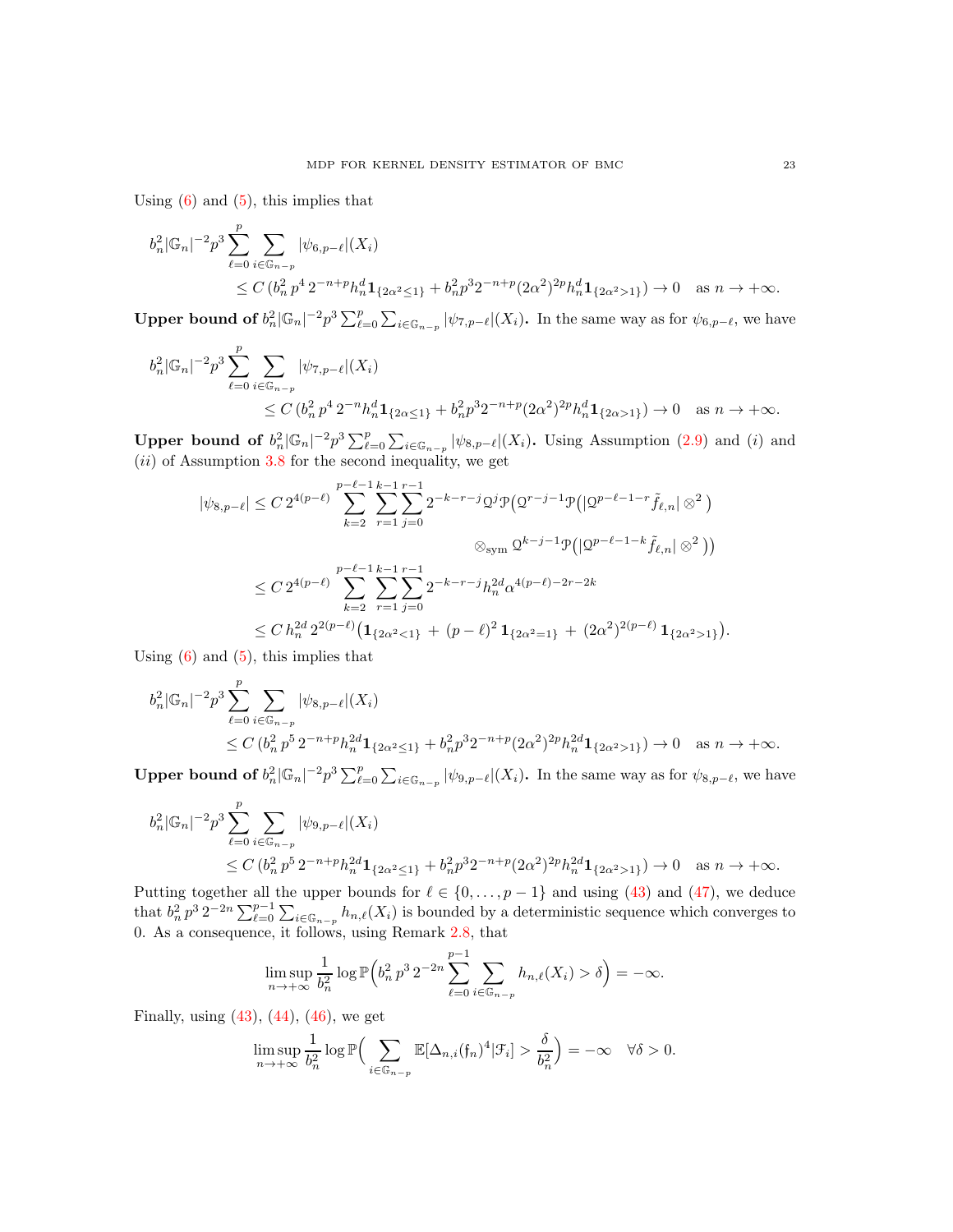For Chen-Ledoux type condition, we have the following result.

<span id="page-23-1"></span>Lemma 5.8. *Under the assumptions of Theorem [3.10,](#page-7-2) we have*

$$
\limsup_{n\to+\infty}\frac{1}{b_n^2}\log\left(|\mathbb{G}_n|\sup_{i\in\mathbb{G}_{n-p}}\mathbb{P}_{\mathcal{F}_i}\left(|\Delta_{n,i}(f_n)|>b_n\right)\right)=-\infty.
$$

*Proof.* For all  $i \in \mathbb{G}_{n-p}$ , using [\(21\)](#page-10-2) we have

<span id="page-23-0"></span>(48)  $\mathbb{P}_{\mathcal{F}_i}(|\Delta_{n,i}(f)| > b_n\sqrt{n}) \leq \mathbb{P}_{\mathcal{F}_i}(|N_{n,i}(f)| > b_n\sqrt{n}/2) + \mathbb{P}_{\mathcal{F}_i}(|\mathbb{E}_{X_i}[N_{n,i}(f)|] > b_n\sqrt{n}/2),$ with  $N_{n,i}(\mathfrak{f})$  defined in [\(22\)](#page-10-4). Following the proof of [\(32\)](#page-13-0), we get

$$
\mathbb{P}_{\mathcal{F}_i}\left(|N_{n,i}(\mathfrak{f})| > \frac{b_n\sqrt{n}}{2}\right) = \mathbb{P}_{X_i}\left(|\sum_{\ell=0}^p M_{\mathbb{G}_{p-\ell}}(\tilde{f}_{\ell}, n)| > \frac{b_n\sqrt{|\mathbb{G}_n|}}{2}\right)
$$

$$
\leq C \exp\left(-\frac{b_n^2|\mathbb{G}_n|}{2(Cb_n|\mathbb{G}_n|^{1/2}h_n^{-d/2} + 6C|\mathbb{G}_p|)}\right).
$$

Next, for

$$
\lambda = \frac{b_n \sqrt{|\mathbb{G}_n|}}{2(c_2 h_n^{-d/2} b_n \sqrt{n} + 3c_1 |\mathbb{G}_p|)},
$$

we have

$$
\mathbb{P}_{\mathcal{F}_i} \Big( \mathbb{E}_{X_i} \left[ N_{n,i}(f) \right] > \frac{b_n \sqrt{n}}{2} \Big) = \mathbb{P}_{X_i} \Big( \sum_{\ell=0}^p 2^{p-\ell} 2^{p-\ell} (\tilde{f}_{\ell})(X_i) > \frac{b_n \sqrt{n |\mathbb{G}_n|}}{2} \Big)
$$
  

$$
\leq \exp \Big( - \frac{\lambda b_n \sqrt{n |\mathbb{G}_n|}}{2} \Big) \mathbb{E}_{X_i} \Big[ \exp \Big( \lambda \sum_{\ell=0}^p 2^{p-\ell} 2^{p-\ell} (\tilde{f}_{\ell})(X_i) \Big) \Big]
$$
  

$$
\leq C \exp \Big( - \frac{b_n^2 |\mathbb{G}_n|}{2(Cb_n |\mathbb{G}_n|^{1/2} h_n^{-d/2} + 6C |\mathbb{G}_p|)} \Big),
$$

where we used  $(49)$  and the branching Markov property for the first equality, Chernoff bound for the first inequality and [\(3\)](#page-3-3) for the last inequality. Doing the same thing for −f instead of f, we get

$$
\mathbb{P}_{\mathcal{F}_i}\Big(\vert\mathbb{E}_{X_i}\left[N_{n,i}(\mathfrak{f})\right]\vert>\frac{b_n\sqrt{n}}{2}\Big)\leq 2\,C\exp\Big(-\frac{b_n^2\vert\mathbb{G}_n\vert}{2(Cb_n\vert\mathbb{G}_n\vert^{1/2}h_n^{-d/2}+6C\vert\mathbb{G}_p\vert)}\Big).
$$

From the foregoing, we get, using [\(48\)](#page-23-0),

$$
|\mathbb{G}_n| \sup_{i \in \mathbb{G}_{n-p}} \mathbb{P}_{\mathcal{F}_i} \left( |\Delta_{n,i}(\mathfrak{f})| > b_n \sqrt{n} \right) \leq C |\mathbb{G}_n| \, \exp \Big( - \frac{b_n^2 |\mathbb{G}_n|}{2(Cb_n |\mathbb{G}_n|^{1/2} h_n^{-d/2} + 6C |\mathbb{G}_p|)} \Big).
$$

Finally, taking the log and dividing by  $b_n^2$  in the latter inequality, we get the result of Lemma  $5.8.$ 

We can now use Proposition [6.1](#page-24-5) to deduce from Lemmas [5.6,](#page-19-4) [5.7](#page-19-5) and [5.8](#page-23-1) that  $\Delta_n(f_n)$  satisfies a moderate deviation principle with speed  $b_n^2$  and rate function I defined by:  $I(x) = x^2/(2\sigma^2)$  for all  $x \in \mathbb{R}$ , with the finite variance  $\sigma^2$  defined in [\(7\)](#page-6-1). Using [\(38\)](#page-15-0) and Remark [2.7,](#page-3-2) we then deduce Theorem [3.10.](#page-7-2)

 $\Box$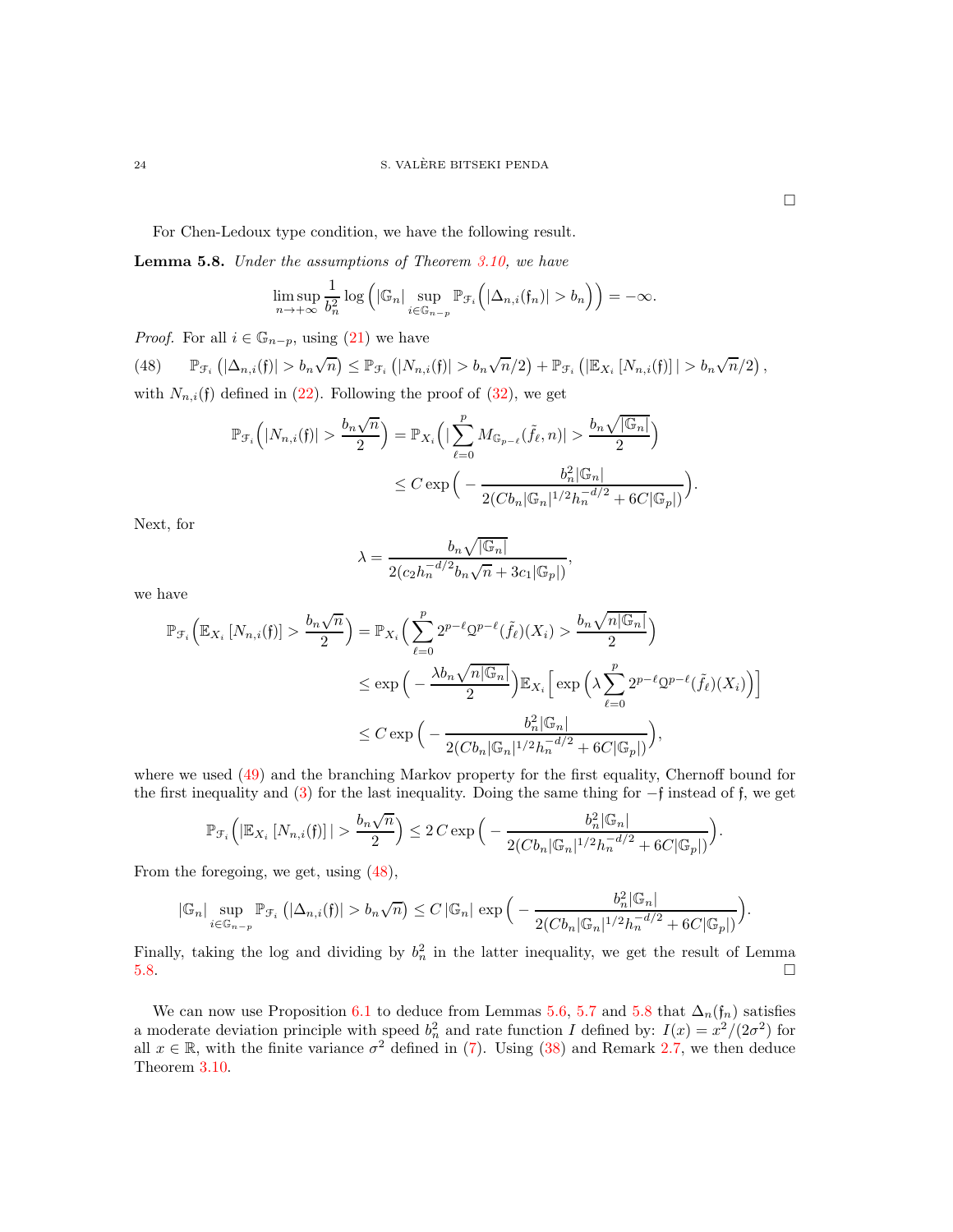#### 6. Appendix

<span id="page-24-0"></span>We recall here a simplified version of Theorem 1 in  $[12]$ . We consider the real martingale  $(M_n, n \in \mathbb{N})$  with respect to the filtration  $(\mathcal{H}_n, n \in \mathbb{N})$  and we denote  $(\langle M \rangle_n, n \in \mathbb{N})$  its bracket.

<span id="page-24-5"></span>**Proposition 6.1.** *Let*  $(b_n)$  *a sequence satisfying* 

$$
b_n
$$
 is increasing,  $b_n \longrightarrow +\infty$ ,  $\frac{b_n}{\sqrt{n}} \longrightarrow 0$ ,

*such that*  $c(n) := \sqrt{n}/b_n$  *is non-decreasing, and define the reciprocal function*  $c^{-1}(t)$  *by* 

$$
c^{-1}(t) := \inf\{n \in \mathbb{N} : c(n) \ge t\}.
$$

*Under the following conditions:*

$$
\begin{aligned}\n\text{(C1) there exists } Q \in \mathbb{R}_+^* \text{ such that for all } \delta > 0, \\
\limsup_{n \to +\infty} \frac{1}{b_n^2} \log \left( \mathbb{P} \left( \left| \frac{\langle M \rangle_n}{n} - Q \right| > \delta \right) \right) &= -\infty, \\
\text{(C2) } \limsup_{n \to +\infty} \frac{1}{b_n^2} \log \left( n \operatorname*{ess\,sup}_{1 \le k \le c^{-1}(b_{n+1})} \mathbb{P}(|M_k - M_{k-1}| > b_n \sqrt{n} | \mathcal{H}_{k-1}) \right) &= -\infty, \\
\text{(C3) for all } a > 0 \text{ and for all } \delta > 0, \\
\limsup_{n \to +\infty} \frac{1}{b_n^2} \log \left( \mathbb{P} \left( \frac{1}{n} \sum_{k=1}^n \mathbb{E} \left( |M_k - M_{k-1}|^2 \mathbf{1}_{\{|M_k - M_{k-1}| \ge a \frac{\sqrt{n}}{b_n}\}} \Big| \mathcal{H}_{k-1} \right) > \delta \right) \right) &= -\infty, \\
\limsup_{n \to +\infty} \frac{1}{b_n^2} \log \left( \mathbb{P} \left( \frac{1}{n} \sum_{k=1}^n \mathbb{E} \left( |M_k - M_{k-1}|^2 \mathbf{1}_{\{|M_k - M_{k-1}| \ge a \frac{\sqrt{n}}{b_n}\}} \Big| \mathcal{H}_{k-1} \right) > \delta \right) \right) &= -\infty, \\
\end{aligned}
$$

 $(M_n/(b_n\sqrt{n}))_{n\in\mathbb{N}}$  satisfies the MDP on  $\mathbb R$  with the speed  $b_n^2/n$  and rate function  $I(x) = \frac{x^2}{2C}$  $rac{w}{2Q}$ .

We have the following many-to-one formulas. Ideas of the proofs can be found in [\[16\]](#page-26-2) and [\[3\]](#page-25-5).

**Lemma 6.2.** Let  $f, g \in \mathcal{B}(S)$ ,  $x \in S$  and  $n \geq m \geq 0$ . Assuming that all the quantities below are *well defined, we have:*

<span id="page-24-2"></span>(49) 
$$
\mathbb{E}_x \left[ M_{\mathbb{G}_n}(f) \right] = |\mathbb{G}_n| \mathfrak{Q}^n f(x) = 2^n \mathfrak{Q}^n f(x),
$$

<span id="page-24-3"></span>(50) 
$$
\mathbb{E}_x \left[ M_{\mathbb{G}_n}(f)^2 \right] = 2^n \, \mathcal{Q}^n(f^2)(x) + \sum_{k=0}^{n-1} 2^{n+k} \, \mathcal{Q}^{n-k-1} \left( \mathcal{P} \left( \mathcal{Q}^k f \otimes \mathcal{Q}^k f \right) \right)(x),
$$

<span id="page-24-4"></span>(51) 
$$
\mathbb{E}_x \left[ M_{\mathbb{G}_n}(f) M_{\mathbb{G}_m}(g) \right] = 2^n 2^m \left( g 2^{n-m} f \right)(x) + \sum_{k=0}^{m-1} 2^{n+k} 2^{m-k-1} \left( \mathcal{P} \left( 2^k g \otimes_{\text{sym}} 2^{n-m+k} f \right) \right)(x).
$$

We recall the following result due to Bochner (see [\[21,](#page-26-8) Theorem 1A] which can be easily extended to any dimension  $d \geq 1$ ).

<span id="page-24-1"></span>**Lemma 6.3.** Let  $(h_n, n \in \mathbb{N})$  be a sequence of positive numbers converging to 0 as n goes to *infinity.* Let  $g : \mathbb{R}^d \to \mathbb{R}$  be a measurable function such that  $\int_{\mathbb{R}^d} |g(x)| dx < +\infty$ . Let  $f : \mathbb{R}^d \to \mathbb{R}$ *be a measurable function such that*  $|| f ||_{\infty} < +\infty$ ,  $\int_{\mathbb{R}^d} |f(y)| dy < +\infty$  *and*  $\lim_{|x| \to +\infty} |x| f(x) = 0$ . *Define*

$$
g_n(x) = h_n^{-d} \int_{\mathbb{R}^d} f(h_n^{-1}(x - y)) g(y) dy.
$$

*Then, we have at every point* x *of continuity of* g*,*

$$
\lim_{n \to +\infty} g_n(x) = g(x) \int_{\mathbb{R}} f(y) dy.
$$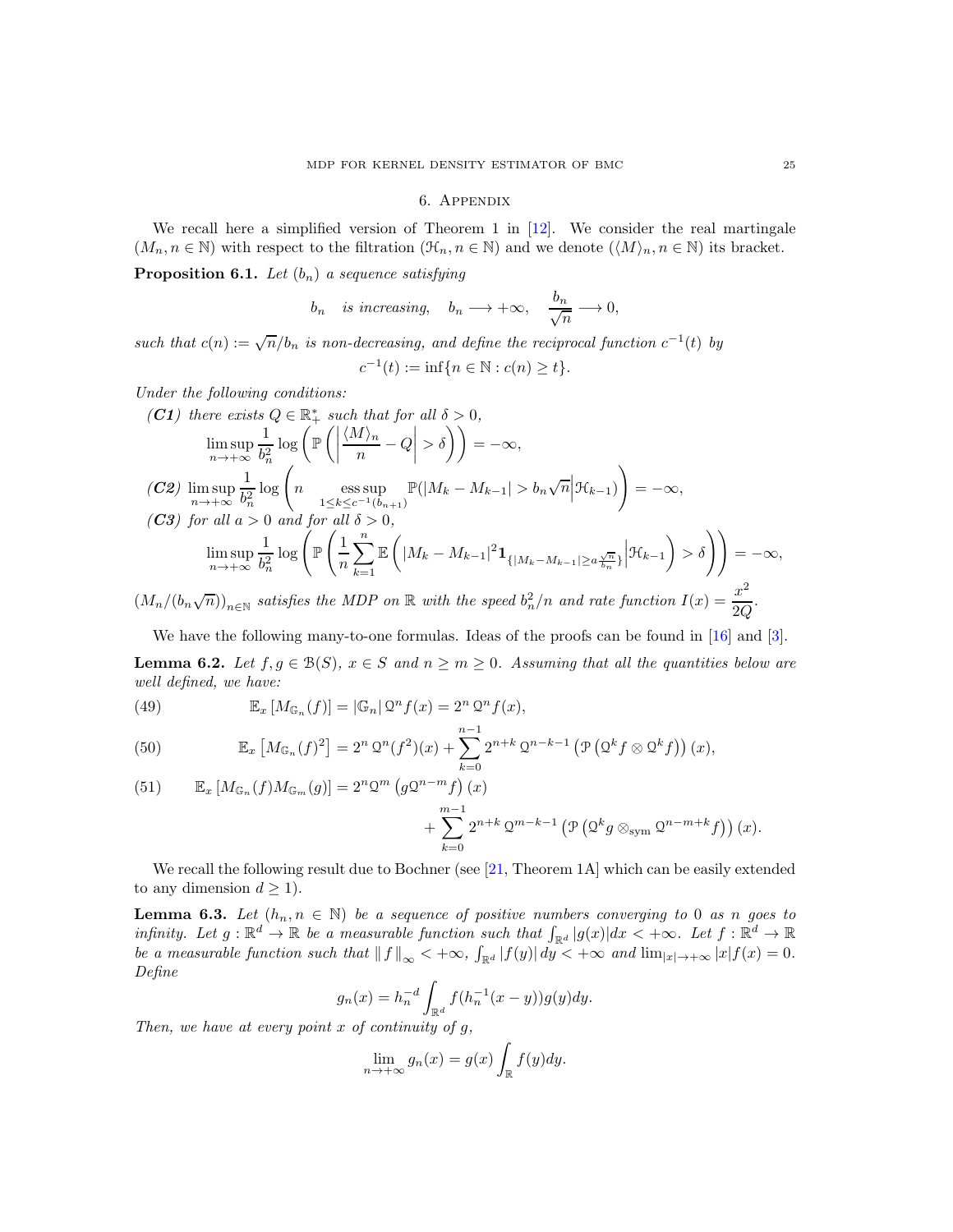We also give some bounds on  $\mathbb{E}_x \left[ M_{\mathbb{G}_n}(f)^4 \right]$ , see the proof of Theorem 2.1 in [\[3\]](#page-25-5). We will use the notation:

$$
g\otimes^2=g\otimes g.
$$

<span id="page-25-6"></span>**Lemma 6.4.** *There exists a finite constant* C *such that for all*  $f \in B(S), n \in \mathbb{N}$  *and*  $\nu$  *a probability measure on* S, assuming that all the quantities below are well defined, there exist functions  $\psi_{j,n}$ *for*  $1 \leq j \leq 9$  *such that:* 

$$
\mathbb{E}_{\nu}\left[M_{\mathbb{G}_n}(f)^4\right] = \sum_{j=1}^9 \langle \nu, \psi_{j,n} \rangle,
$$

*and, with*  $h_k = \mathbb{Q}^{k-1}(f)$  *and (notice that either*  $|\psi_j|$  *or*  $|\langle \nu, \psi_j \rangle|$  *is bounded), writing*  $\nu g = \langle \nu, g \rangle$ *:* 

$$
|\psi_{1,n}| \leq C 2^n \Omega^n(f^4),
$$
  
\n
$$
|\nu \psi_{2,n}| \leq C 2^{2n} \sum_{k=0}^{n-1} 2^{-k} |\nu \Omega^k \mathcal{P} \left( \Omega^{n-k-1}(f^3) \otimes_{\text{sym}} h_{n-k} \right) |,
$$
  
\n
$$
|\psi_{3,n}| \leq C 2^{2n} \sum_{k=0}^{n-1} 2^{-k} \Omega^k \mathcal{P} \left( \Omega^{n-k-1}(f^2) \otimes^2 \right),
$$
  
\n
$$
|\psi_{4,n}| \leq C 2^{4n} \mathcal{P} \left( |\mathcal{P}(h_{n-1} \otimes^2) \otimes^2| \right),
$$
  
\n
$$
|\psi_{5,n}| \leq C 2^{4n} \sum_{k=2}^{n-1} \sum_{r=0}^{k-1} 2^{-2k-r} \Omega^r \mathcal{P} \left( \Omega^{k-r-1} |\mathcal{P}(h_{n-k} \otimes^2)| \otimes^2 \right),
$$
  
\n
$$
|\psi_{6,n}| \leq C 2^{3n} \sum_{k=1}^{n-1} \sum_{r=0}^{k-1} 2^{-k-r} \Omega^r |\mathcal{P} \left( \Omega^{k-r-1} \mathcal{P} \left( h_{n-k} \otimes^2 \right) \otimes_{\text{sym}} \Omega^{n-r-1}(f^2) \right) |,
$$
  
\n
$$
|\nu \psi_{7,n}| \leq C 2^{3n} \sum_{k=1}^{n-1} \sum_{r=0}^{k-1} 2^{-k-r} |\nu \mathcal{Q}^r \mathcal{P} \left( \Omega^{k-r-1} \mathcal{P} \left( h_{n-k} \otimes_{\text{sym}} \Omega^{n-k-1}(f^2) \right) \otimes_{\text{sym}} h_{n-r} \right) |,
$$
  
\n
$$
|\psi_{8,n}| \leq C 2^{4n} \sum_{k=2}^{n-1} \sum_{r=1}^{k-1} \sum_{j=0}^{r-1} 2^{-k-r-j} \Omega^j \mathcal{P} \left( |\Omega^{r-j-1} \mathcal{P} \left( h_{n-r} \otimes^2 \right) | \otimes_{\text{sym}} |\Omega^{k-j-1
$$

#### **REFERENCES**

- <span id="page-25-1"></span>[1] I. V. Basawa and J. Zhou. Non-Gaussian bifurcating models and quasi-likelihood estimation. *Adv. in Appl. Probab.*, 41(A):55–64, 2004.
- <span id="page-25-3"></span>[2] S. V. Bitseki Penda and J.-F. Delmas. Central limit theorem for kernel estimator of invariant density in bifurcating markov chains models. *arXiv preprint arXiv:2106.08626*, 2021.
- <span id="page-25-5"></span>[3] S. V. Bitseki Penda, H. Djellout, and A. Guillin. Deviation inequalities, moderate deviations and some limit theorems for bifurcating Markov chains with application. *Ann. Appl. Probab.*, 24(1):235–291, 2014.
- <span id="page-25-4"></span>[4] S. V. Bitseki Penda and G. Gackou. Moderate deviation principles for bifurcating markov chains: case of functions dependent of one variable. *arXiv e-prints*, pages arXiv–2105, 2021.
- <span id="page-25-2"></span>[5] S. V. Bitseki Penda, M. Hoffmann, and A. Olivier. Adaptive estimation for bifurcating Markov chains. *Bernoulli*, 23(4B):3598–3637, 2017.
- <span id="page-25-0"></span>[6] S. V. Bitseki Penda and A. Olivier. Autoregressive functions estimation in nonlinear bifurcating autoregressive models. *Stat. Inference Stoch. Process.*, 20(2):179–210, 2017.